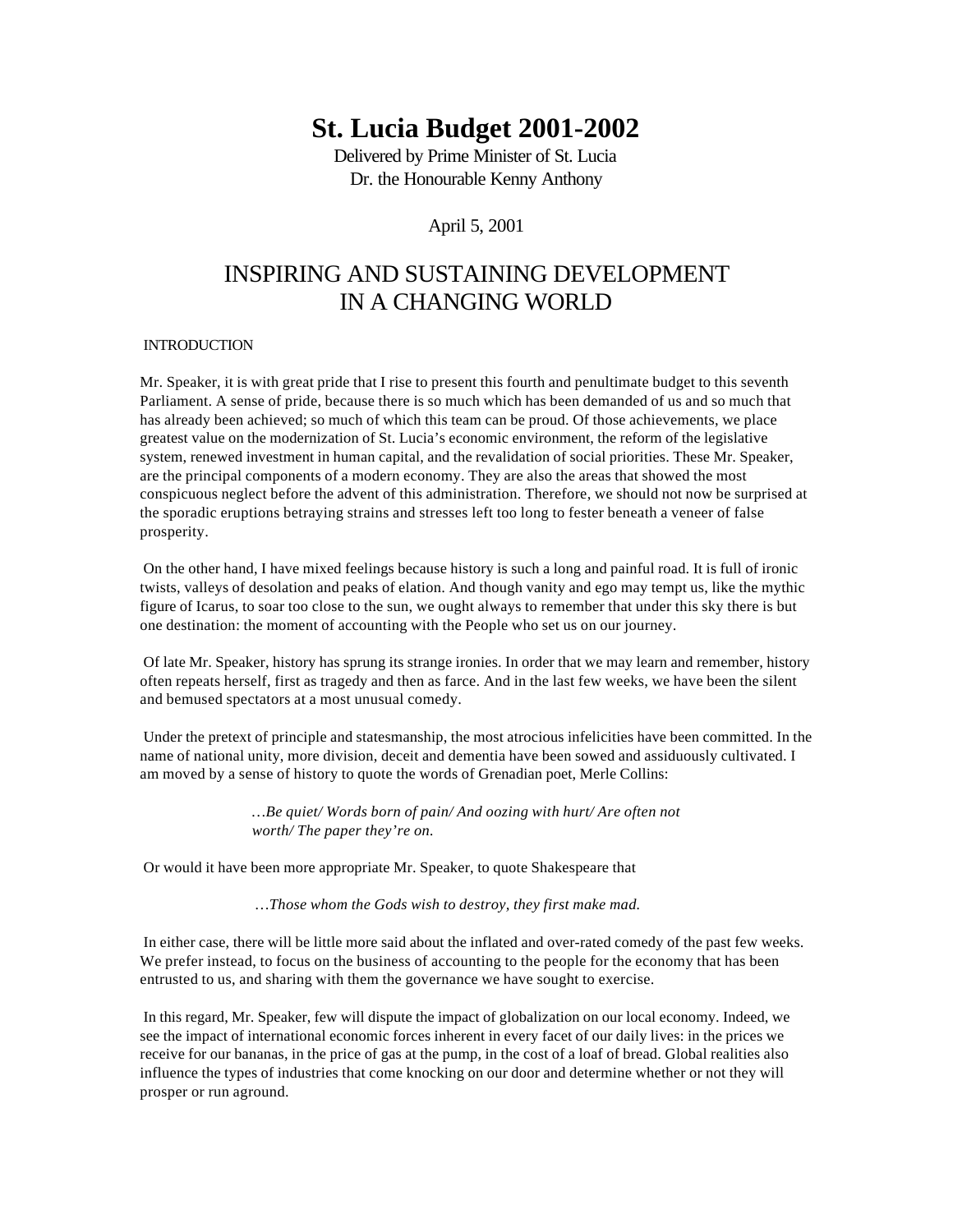Added to this has been the impact of natural disasters - and we have had our fair share-from Black Mallet to Boguis to Lenny. The challenge for Government has been to remain consistent in our approach and to respond to these difficulties and disasters in the best interest of the many. Whether it be our response to the land slippages or the pressures of international market forces on our local industries, we have always sought to act with sensitivity and compassion to the needs of the most vulnerable.

We are an open economy Mr. Speaker, a microcosm of the regional and global market, and with previous Administrations having done so little by way of preparing our country for competition, we must now face the challenges on all fronts. That, Mr. Speaker is the disservice which has been delivered unto us, and against which we are confidently and consistently battling.

 The people of St. Lucia will not be blinded to our many achievements as communities, as an economy and as a nation. To paraphrase the words of the late U.S. President John F. Kennedy: there is nothing wrong with St. Lucia that cannot be fixed by St. Lucia.

# A STRANGE ECONOMIC CRISIS

Mr. Speaker, this Government has not exactly gone around touting its accomplishments. We have largely busied ourselves doing the people's work. Take the economy for example, of which so much has been heard. There is evidence that some of our economic sectors are undergoing traumatic change. It is equally true that these adjustments - particularly in the retail trades, manufacturing and agriculture – are unavoidable if we are to survive the global pressures impacting on economies everywhere.

So Mr. Speaker, when E.C. Express, a regional airline based in St. Lucia, ceases operations because it could not cope with regional competition, this cannot to be blamed on the domestic economy. When a business place closes its doors in response to domestic competition or because it is restructuring operations and management, this cannot be blamed on the economy.

The skeptics may continue to ignore independent assessments of the economy when these differ with their allegations, and prognostications. However, the ECCB cannot be accused of playing "politics" when the Governor, in his report to the Meeting of the Monetary Council on February 20, 2001, concluded that:

> *The central government has exercised strong and prudent fiscal discipline in its management of the economy, which has translated in a stable and sound economic base that will, with continued prudent macro-economic management, provide the means for a self-propelled private sector led growth.* (page 68)

 But the ECCB is hardly alone Mr. Speaker. In the recent Article IV assessment of the St. Lucia economy, the Executive Directors of the International Monetary Fund…

> *…welcomed the recent strengthening of the St. Lucia economy and the reduction in unemployment, stemming from the stabilization of banana production and the development of tourism along with related activities. They stressed that further diversification and enhancements to international competitiveness are needed to permanently raise long-term growth and to reduce the external vulnerability of the economy, particularly in light of the market uncertainties facing the crucial banana industry. This called for fiscal discipline and perseverance with structural reforms to raise national savings and investment, and to preserve macroeconomic stability.*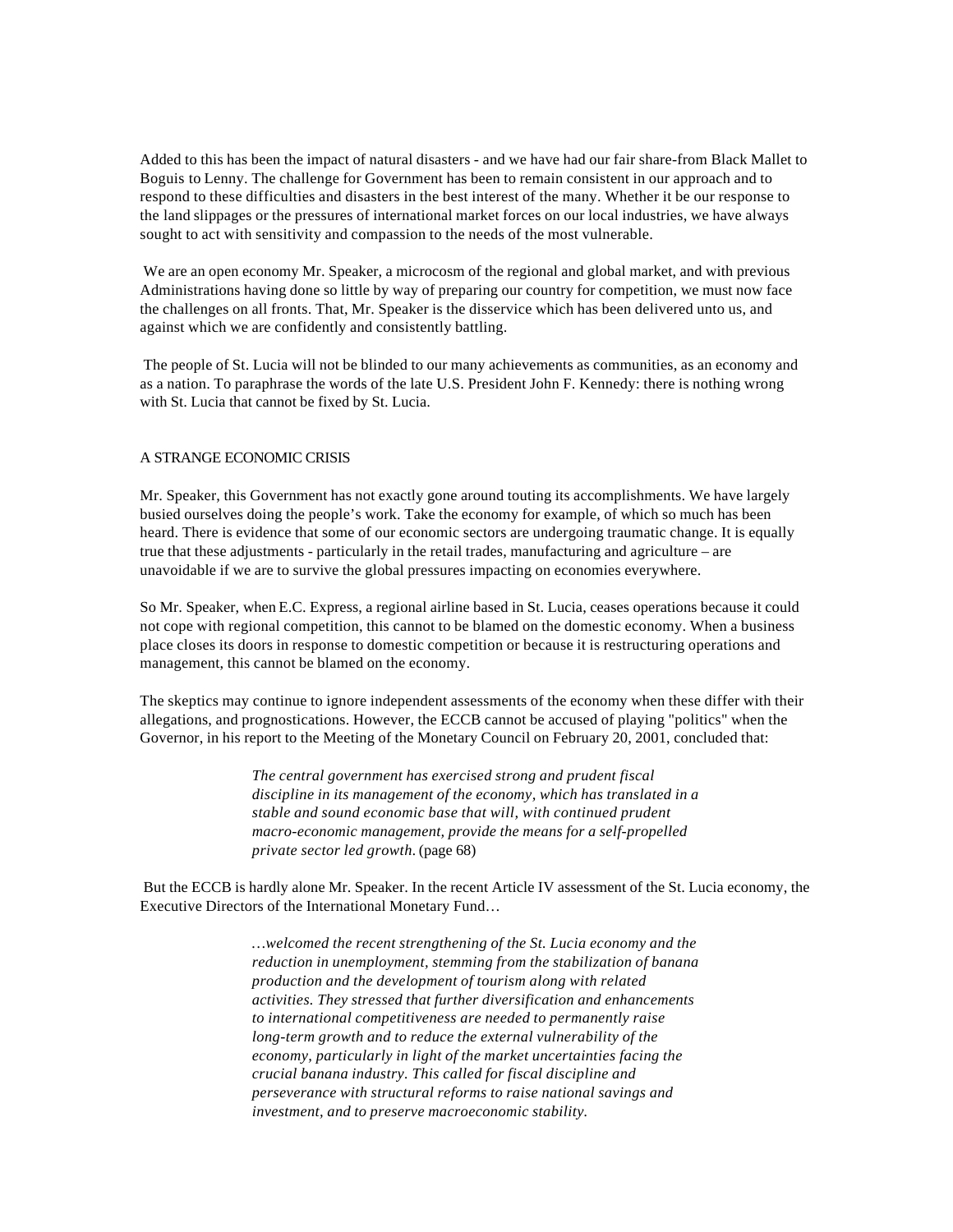This is public information, and the original text is even available on the Internet, at www.imf.org . Mr. Speaker, we are fully sensitive to the belt tightening demanded by economic adjustment, and Government for its own part has been under pressure to preserve and expand economic and social services while containing costs. But it is, indeed, a strange crisis when the positive milestones are deliberately overlooked or denigrated. Allow me, Mr. Speaker, to refer to some simple everyday signs which speak to people at all levels.

 Consider Utilities, Mr. Speaker, and specifically water services. There were over 3,100 new connections in the year 2000 alone. This compares with just 1,355 new connections in 1998. In the last three years, from 1998 to 2000, over 5,800 customers were connected to the water system for the first time. Mr. Speaker, this represents an improvement of over 229% in the rate of new connections. All this, with total WASCO expenses in 2000 below WASA's 1997 levels, and administrative expenses decreasing steadily. Mr. Speaker, WASCO is finally emerging from the dark hole of chronic deficits where we found it less than 4 years ago.

 Consider Electricity for a moment. Between January 1998 and December 2000, over 7,600 households and businesses received first-time electricity service. Some of the pundits will find this amazing. They will say something must be wrong with the statistics. Sometimes, Mr. Speaker, the truth is far simpler: Could it be that so many people were without electricity after 2 decades of independence?

 Consider too, Mr. Speaker, the provision of telephone services. Nearly 10,000 new connections have been made every year since 1998. In the last three years, more than 28,300 new consumers came on line with Cable & Wireless telephone services, bringing more people closer to the digital age.

 In the Financial Sector, commercial banks approved 28,700 new loans in the last three years. This represents a 10% increase in loan approvals between 1998 and the year 2000. This must reflect improving creditworthiness of local borrowers. It is also consistent with the increase in savings deposits which expanded from \$719 million in 1998, to over 1 billion dollars in the year 2000, the first time ever that this threshold has been reached. Moreover, 46% of these savings are held with our largest bank, the People's Bank, the National Commercial Bank of St. Lucia.

 The National Commercial Bank, Mr. Speaker, increased its (pre-tax) profitability from 3.9 million dollars in 1998, to 15.8 million dollars in the year 2000: an increase of 305%, Mr. Speaker, due to improved efficiencies, a Government inspired privatization programme and sound management.

 Still in the financial sector, the St. Lucia Development Bank increased its net profits from 2.56 million dollars in 1998 to 4.08 million dollars in 2000. This represents a 60% improvement in just two years. Its return on capital has more than doubled during this period, and so has its return on equity. Lending is up 11%, and as mandated in the Bank's charter, Mr. Speaker, these are loans to St. Lucians. Moreover, they are good loans for sound projects, as reflected in the Bank's total asset value - which has increased by 11% - and its net worth which has increased by 6%. Few would have believed this possible, Mr. Speaker, in such a short space of time.

 Another everyday figure which everyone can understand is the number of Building Approvals granted by the Development Control Authority. These figures tell us what St. Lucians might have been borrowing for. It appears that they were borrowing to build, Mr. Speaker, and to invest in their own country. In the year 2000, one thousand and forty-one building applications were received and approved. This is an increase of 122% over the year before, and more than 225% cumulatively over 1998.

 Indeed, this pattern of investment - by St. Lucians, in St. Lucia - is further confirmed by looking at the figures for new companies established here. No less than 280 companies were registered here in the year 2000. Twenty new companies were registered in December 2000 alone. Overall company registration for 2000 is up 16.7% over the previous year and 154% over 1998. This is consistent with the increase in the number of companies paying tax, Mr. Speaker. This has increased by over 15% since 1998. In addition, greater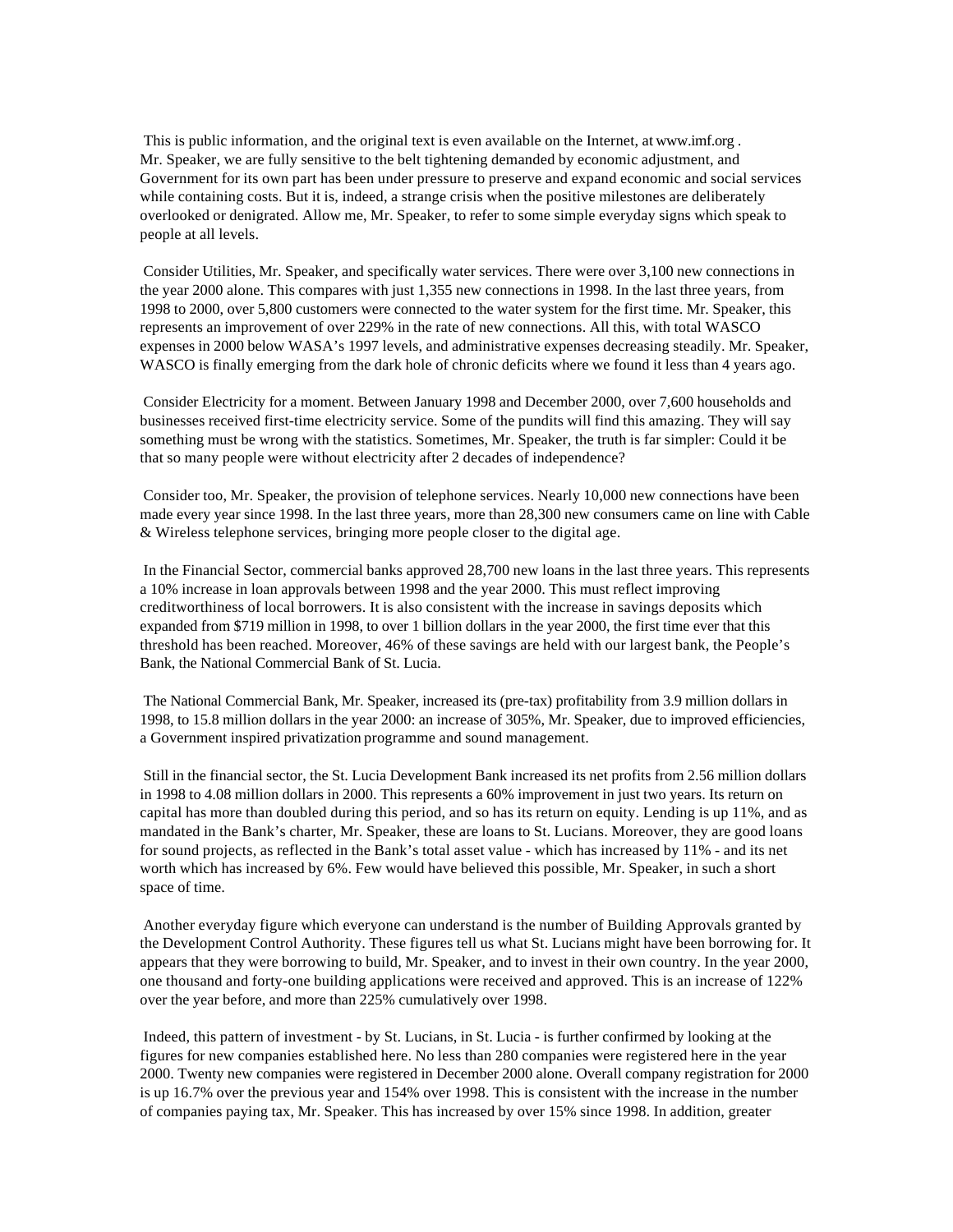efficiency by the Inland Revenue Department and the positive effects of growth on business earnings, have generated a 29.4 percent increase in the contribution of the corporate sector between 1998 and 2000, without any discretionary increases in the tax rate. I am left to wonder what sort of economic crisis encourages the registration of new companies. Clearly, St. Lucians are repositioning themselves and their companies, forging new economic and financial partnerships, and diversifying their options.

 This upsurge in new private sector initiatives has been driven and supported by a major policy departure. This is the policy of this government to make concessions and incentives generally available to St. Lucian businesses of every description. No longer do you have to be a large hotel or a super factory to enjoy these benefits. This Government has liberalized and simplified the incentive regime to offer equal advantage to businesses large and small, local and foreign. Some examples, Mr. Speaker:

 Between 1998 and 2000, no less than 46 new and existing businesses were granted duty-free operator status. Many of these are outside traditional duty free zones, indicating the significant liberalization of the duty free shopping regime. In the same period, no less than 75 entities large and small, received incentives under the Tourism Incentive Act.

 Another 51 small businesses received assistance and duty-free concessions through the Small Enterprise Development Unit (SEDU) located within the Ministry of Commerce.

 An additional 151 companies received Fiscal incentives between 1998 and 2000 for various new investments and expansion and for diversification of existing enterprises.

 Under the Private Sector Development Strategy, the Office of Private Sector Relations (OPSR) has committed 2.6 million to interventions directed at improving the business environment and enhancing competitiveness of St. Lucian businesses and St. Lucian Products in the global economy. Of this amount no less than 1.9 million is allocated directly to private sector firms and institutions.

 Additionally, the Office of Private Sector Relations has dedicated another 2.7 million dollars to a National Technology Training Fund, which has already approved its first disbursement of some 0.5 million dollars. This fund is designed to support private sector led growth in the information and communication technology sector.

 The OPSR has also processed duty-free concessions to 12 business enterprises undertaking renovations and reconstruction of commercial premises in urban areas. This is consistent with the drive to enhance Castries as a cruise ship/shopping destination.

 Under the Special Development Areas Legislation introduced in 1998, several more businesses have received concessions for investments in designated areas such as Vieux Fort, Anse La Raye, Canaries, and Micoud North. This programme is also managed by OPSR.

#### REDUCED UNEMPLOYMENT

Let us now Mr. Speaker, focus on employment. In its Article IV Assessment of the economy of Saint Lucia, the International Monetary Fund noted the significant reduction in unemployment, from 21.5% in 1998 to 15.5% in 2000. Some may find this difficult to follow, but bear with me, Mr. Speaker.

 NIS figures for the last 3 years reveal that persons actively insured under the scheme increased from 35,902 in 1998 to 40,519 in the year 2000, an increase of 12.86% or 4,617 persons. And just in case those were beneficiaries who are not actively employed Mr. Speaker, we must note that contributions also increased from 38.5 million dollars in 1998 to 45.2 million dollars in 1999, to 48.2 million dollars in 2000. Not only that, Mr. Speaker, but also the dollar value of contributions is growing faster than the number of persons registered with NIS. This suggests rather strongly, that average income is increasing. This is not to overlook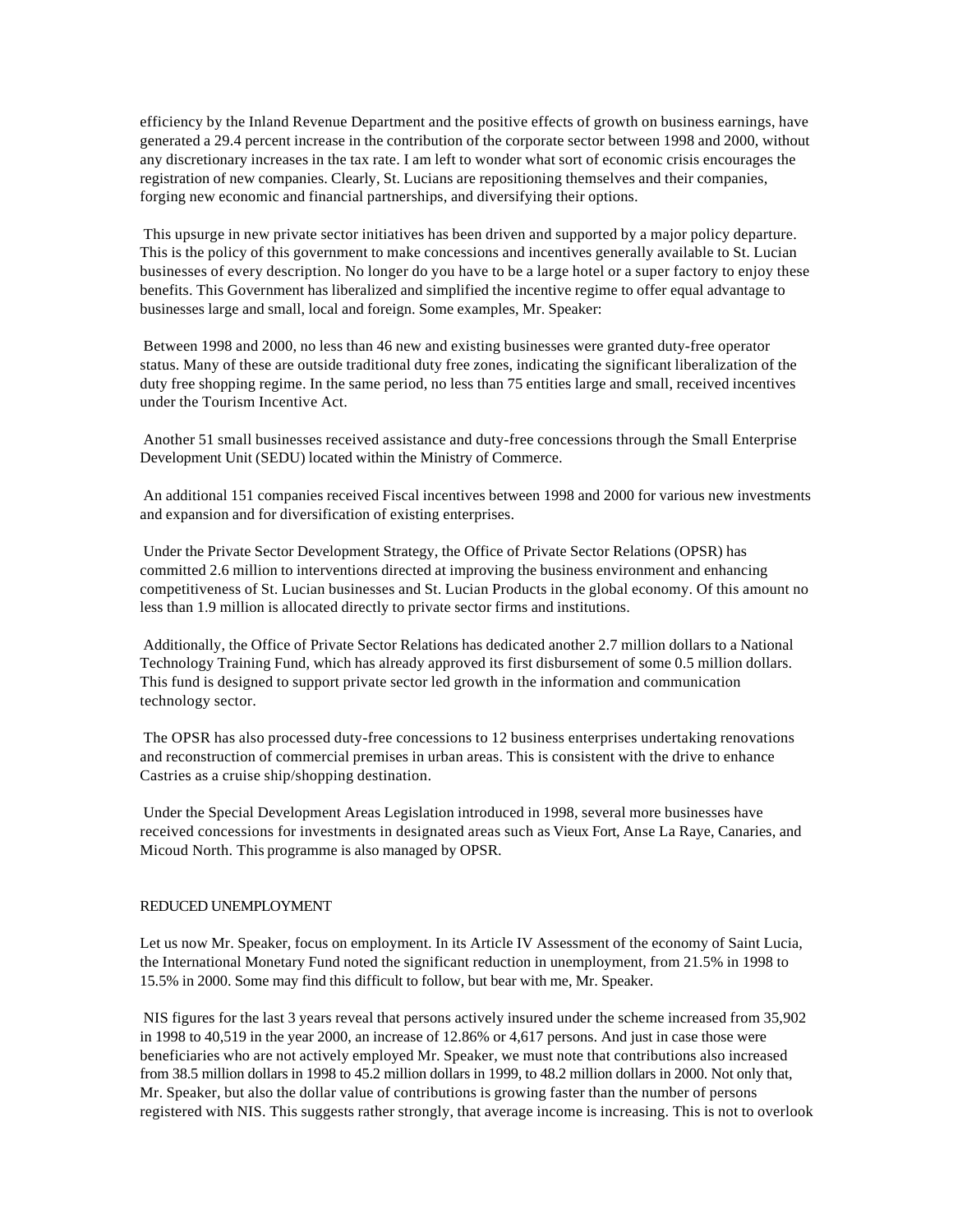our significant unemployment situation, Mr. Speaker, but we might accept the fact that more people are working today in better paying jobs than in 1998.

 The pattern of steady improvement continues with Statutory Corporations. It is a mixed picture, Mr. Speaker. For example, Radio St. Lucia and the National Development Corporation are still critical, but let me provide some of the better examples of improved management.

Te St. Lucia Tourist Board has moved from a deficit position in 1998 of 4.0 million dollars to a surplus of 699,000 dollars in the year 2000. As Honourable Members will note, that is a 4.7 million dollar turn-around.

 The Housing and Urban Development Corporation has moved from a deficit of over 2 million dollars in 1998 to a surplus of a quarter of a million dollars in 2000, Mr. Speaker.

 The St. Lucia Marketing Board has moved from a deficit of half a million dollars to a surplus of \$285,000. Unfortunately, the same cannot yet be said for the Cul de Sac Industrial Zone Ltd, which we inherited with 16 million dollars in debt and nothing to show but a loan of 10 million dollars which had never been serviced, and unpaid, accumulated interest of 6 million dollars.

 Mr. Speaker, if these are examples of an "inexperienced Government", then it must be our inexperience in the science of deficits and deception that is most glaring. Mr. Speaker almost every statutory corporation we inherited was in chronic deficit due to years of mismanagement. The decisions needed to reverse mismanagement, settle debts, restructure and reposition our economy, have been tough and in some cases unpopular. But that does not mean that they have not been necessary. Indeed, they have been inescapable in order to remove the millstone of indebtedness from around the neck of the taxpayer.

 It gives me no pleasure Mr. Speaker, to be the one to shatter the illusion of unending prosperity. That illusion seduced us into a false complacency, while much of the rest of the world was painfully putting its house in order, removing inefficiencies, bolstering productivity, and partnering with civil society. That illusion was maintained at considerable cost Mr. Speaker, and now the bills have to be paid. And since the spendthrifts have also spent themselves, it falls to us to pay those bills Mr. Speaker, all of us working together, slowly and surely.

 Be that as it may, I do not mention these basic indices to inspire blind faith. Despite these tentative improvements in the economy, the underlying fiscal position is still "fragile". After all, Mr. Speaker, a country which has lost over 60% of foreign exchange receipts from its leading agricultural export, is bound to experience "after-shocks", particularly in the circulation of income.

 The real impact of reduced production and export revenue can be examined in Appendix I to this Budget. Whether we will continue to maintain the upward trend in per capita income and continue to reduce unemployment and poverty on a sustained basis will depend, in large measure, on how we manage the transition forced upon us by a worsening international economic environment.

# A WORSENING INTERNATIONAL ECONOMIC ENVIRONMENT

An examination of the global economy in 2000, in particular, OECD countries, reveals two contrasting phases: growth followed by a rapid reversal in economic fortune.

On the one hand, the high growth rates experienced during the latter part of 1999 continued during the first half of 2000, giving rise to strong average growth for the year as a whole. Indeed, the world economy expanded by a robust 4.8 percent in 2000, compared to 3.5 percent in 1999, and compared to an average of approximately 3.2 percent between 1992 and 1999, and 3.3 percent during the previous ten years. In addition, the growth experience of all the major country groupings in 2000 (namely, Advanced, Developing and Transitional economies) was well above their average for the two decades just mentioned.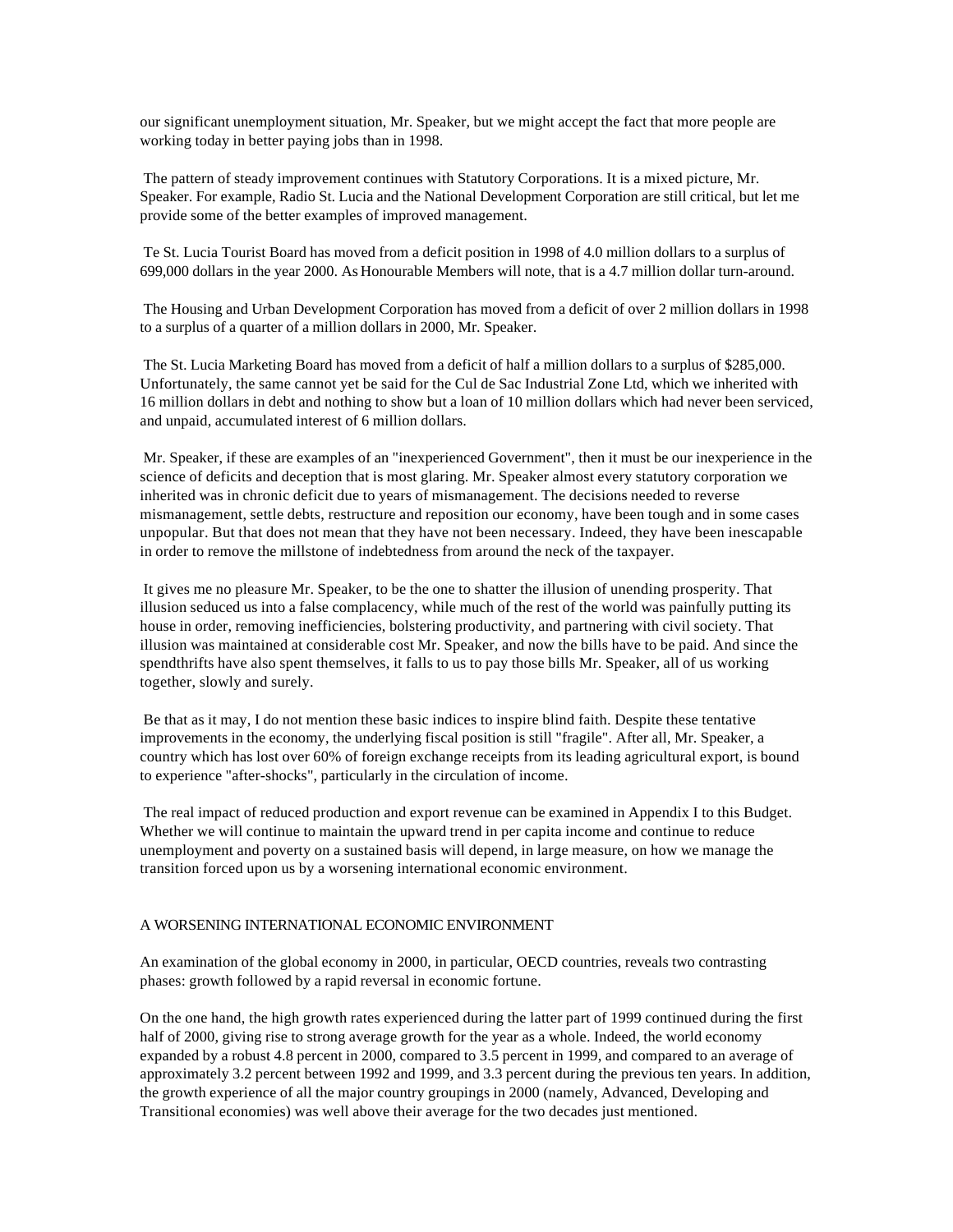To mention a few countries, the United States grew by 5.0 percent, Canada by 4.7 percent, France and Germany by 3.2 percent and 3.0 percent respectively, the Euro area as a whole by 3.4 percent, developing countries by 5.7 percent, including China by 8.0 percent and India by 6.2 percent, and countries in transition by 5.8 percent (including Russia by 7.5 percent). There was some recovery in Japan, which grew by 1.5 percent compared to 0.8 percent in 1999. Despite inflationary pressures generated by rising fuel prices, strong demand conditions in industrial (including newly industrialized) countries helped stimulate world economic growth in 2000.

On the other hand, if we take a closer look at developments in 2000, it becomes evident that the high growth rates experienced by developed countries during the first half of 2000, were followed by a rapid deceleration during the second half of the year, particularly during the final quarter.

The United States, which grew at an annual rate in excess of 5.25 percent during the first half of 2000, could only manage 1.1 percent during the last quarter of the year. Even more dramatically, in the words of Business Week newsmagazine dated April 2nd, 2001 (just three days ago), "From the last quarter of 1999 to the last quarter of 2000, annual gross domestic product growth tumbled from a supercharged 8.3% to just 1.1% - the most rapid decline since World War II". The combination of contractionary monetary policies, tight financial conditions (including weak and volatile financial markets), and high fuel prices, contributed to the dramatic slowdown. The slowdown was characterized by virtually no improvement in investment, productivity and employment, all of which had been growing vigorously for many years.

Similarly, growth in Europe and Canada was lower towards the end of 2000 due to higher oil prices and lower business and consumer confidence. The decline, however, was moderated because domestic demand in Europe seems to have declined only slightly.

The story is similar in Japan, where the recovery enjoyed in the first half of 2000 ground to a halt amid weak consumer confidence, severe problems in banking and financial systems, and significantly lower external demand caused by the global slowdown.

The fact that faltering growth in the world economy has continued into 2001, is of vital importance to St Lucia and other Caribbean countries. A recession in the United States or Europe could seriously damage our tourism income and, to a lesser extent, earnings from other export sectors. The strength of demand in Europe is expected to insulate European economies from recession, but the outcome is much more uncertain in the United States. The concern has to do with the appropriateness of the policies being pursued by the new Administration, and whether or not they will prevent the United States economy from experiencing the hard landing that some observers foresee.

The major international economic institutions, particularly the International Monetary Fund, have revised downward their prediction for global growth in 2001, from 4.2 percent to less than 3.5 percent. This growth rate is well below the 4.8 percent of last year and the same as the 1999 rate. The forecast for the main industrial economies for 2001 is a mere 1.9 percent, or half the growth in 2000. The prediction for the United States is 1.7 percent in 2001, compared to 5.0 percent in 2000 and 4.2 percent in 1999. The forecast for Japan is 1.0 percent compared to 1.5 percent last year and 0.8 percent the year before, while Canada's growth rate is expected to decline to 2.5 percent compared to 4.7 percent and 4.5 percent in 2000 and 1999 respectively. The European economies are expected to fare better, but even there, growth will be slower: 2.7 percent in the United Kingdom, compared to 3.0 percent last year, 2.2 percent in Germany, compared to 3.0 percent and 2.8 percent in France, compared to 3.2 percent.

One favourable implication of the global slowdown is the expected moderation in inflation, from 2.3 percent to 2.1 percent in advanced countries and 6.2 percent to 5.2 percent for developing countries as a whole. St Lucia and other Caribbean countries, which depend increasingly on tourism and on the demand of consumers in the United States and Europe for our goods and services, must be concerned by these developments. Approximately 73 percent of our stay-over tourists come from the United States and Europe,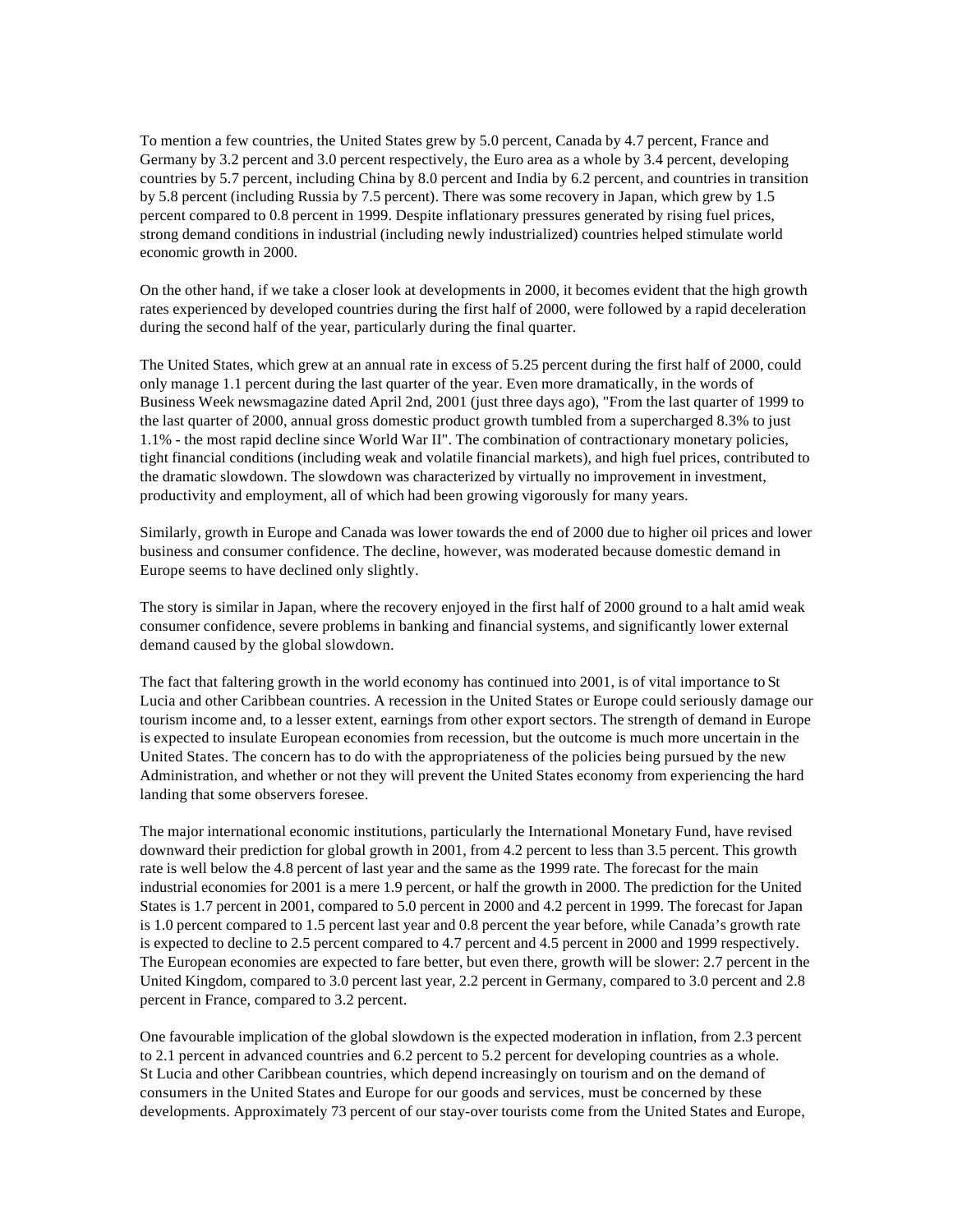with around 36 percent of total stay-over arrivals coming from the United States and 27 percent from the United Kingdom. The number of stay-over tourists from the United States increased by 16.8 percent to 97,532 in 2000, and from the United Kingdom by 0.5 percent to 73,433 persons. In order that these trends are strengthened and not reversed, and mindful of the economic slowdown in the United States, United Kingdom and Europe, it is imperative that we, in both the public and private sectors, concentrate on increasing our share of these markets.

Our focus this year, in the budget and in the formulation and execution of policy throughout the year, is on penetrating key markets, resolving any transportation difficulties that might exist, expanding our room capacity, developing the tourism product at home and providing a safe and pleasant environment for all persons in St Lucia - residents and tourists alike. However, this can only be achieved effectively in full partnership with the private sector and the people of St Lucia.

## WEAKENING ECONOMIC PERFORMANCE IN OECS STATES

The slowdown in economic activity in the main trading partners of the O.E.C.S countries during the latter part of 2000, together with high and generally rising oil prices, and an appreciating E.C. dollar, all had adverse effects on the economic performance of the region as a whole.

Contraction in the U.S.A. and Europe, combined with a declining Euro and depreciating pound sterling, had a negative effect on export receipts from tourism (which fell by 1.7 percent), sugar (which dropped by 18 percent), bananas (which declined by 4 percent) and nutmeg and mace (which fell by over 1 percent). The drop in earnings occurred despite increases of 7.7 percent in banana exports by volume and 4 percent in sugar, as well as growth of 5.4 percent in tourist arrivals. However, it should be noted that half the OECS countries experienced decreases in stay-over arrivals, while all but one enjoyed increases in cruise tourist arrivals. We are yet to capitalize fully on the expanding cruise sector.

As a consequence of these, and related, developments, economic growth was significantly lower in 2000 than in 1999 for all the OECS countries, with the exception of St. Kitts, which, due to reconstruction expenditure following hurricanes, grew by approximately 3.8 percent compared to 2.8 percent the year before. There seems to be little chance of improvement in the international environment this year, and the growth prospects for our region remain challenging. Governments and the Eastern Caribbean Central Bank have a number of key concerns.

Firstly, the 5 percent increase in the import bill of the region (exacerbated by rising oil prices in 2000), combined with lower export receipts, have led to a widening of the balance of payments deficit on current account. Although the region was able to finance the deficit through capital receipts, there is concern that growing deficits may not be sustainable. Given the decline in concessionary development finance from external sources, O.E.C.S countries have been compelled to borrow on commercial terms. However, this has already had a negative impact on public sector savings and on debt servicing capacity.

The second concern is that, with the growth in current expenditure out-pacing revenue growth, Government savings which are utilized by our countries to help finance the capital investment programme, declined significantly in all countries of the region, with the exception of Grenada. In addition, debt service and the size of outstanding debt increased significantly in all the (five) countries for which data are available. Saint Lucia continues however, to be within acceptable limits.

Thirdly, higher costs in the export sector brought about by a combination of imported inflation, domestic price rigidities, low productivity and unfavourable movements in the exchange rates of Sterling and the Euro relative to the U.S. dollar, all have adverse effects on export competitiveness. It is essential for the regional economy to find creative ways of containing inflation, particularly that which is domestically generated, and improving productivity in the export sector.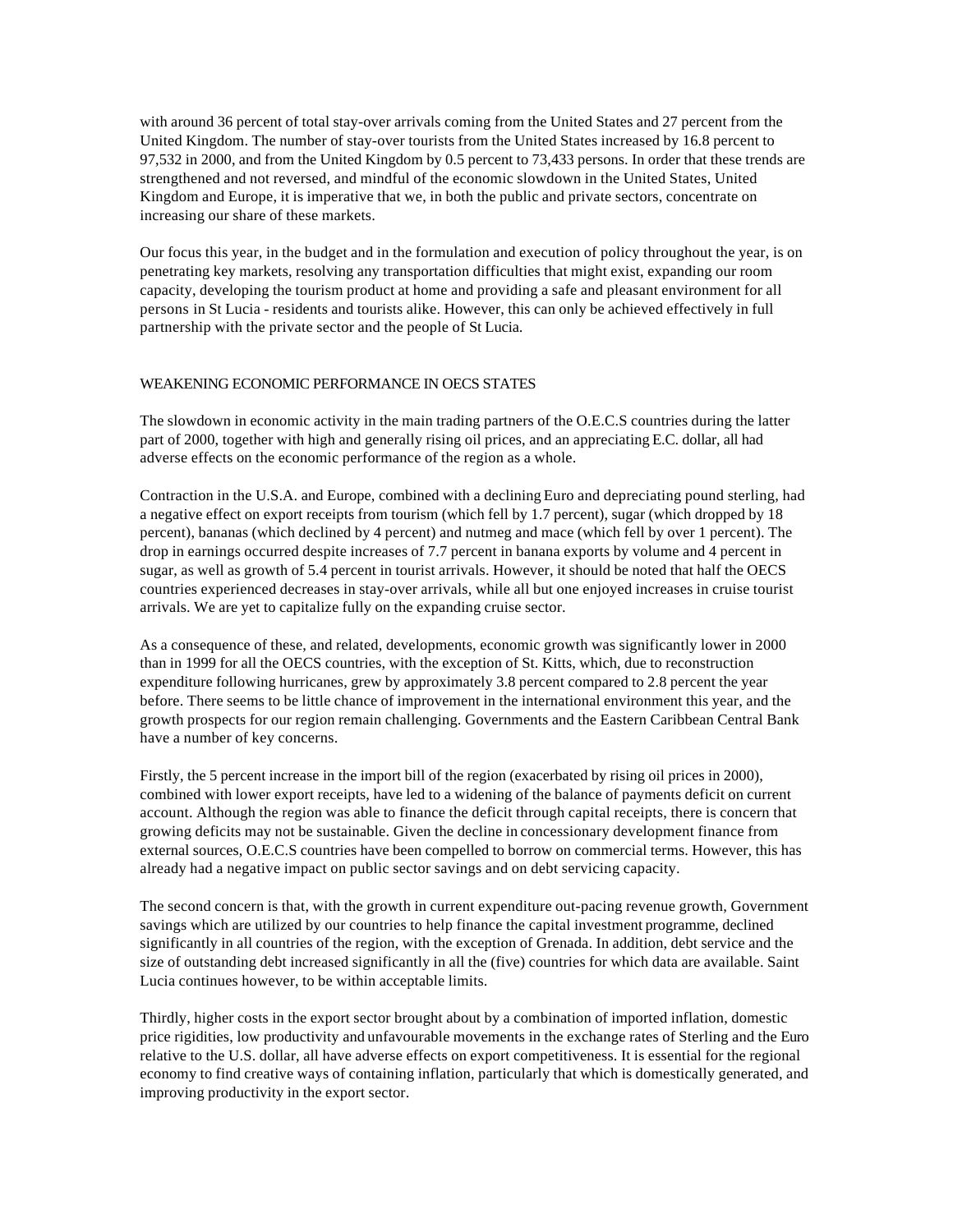Fourthly, liquidity remains tight throughout the region, and in some countries financial sector stability is threatened by high levels of delinquency in the commercial and banking sectors. A broadening and deepening of the diversification effort is required in order to increase export earnings, improve liquidity and create additional income to enable economic agents to meet their debt obligations in a timely manner.

Fifthly, although the offshore financial sector performed well on the whole, its long-term viability is not assured. The industry has to be adequately regulated and well managed throughout the Region. It is, therefore, no accident that we in St. Lucia have taken all the fundamental steps to ensure that our jurisdiction is properly set up. We are doing this as part of a regional effort, and in this regard, we will benefit from technical assistance from international organizations.

Sixthly, high unemployment remains a concern, though in the case of St. Lucia, a significant reduction has been achieved within the last three years. The region needs to achieve economic growth of around 6 percent per annum in order to have a sustained reduction in the level of unemployment in the medium to long term. The concern is that the volatility of economic activity in the world economy over time will not permit us to achieve the necessary consistency in our economic performance to generate sufficient savings consistent with the desired rate of growth.

# PERFORMANCE OF THE DOMESTIC ECONOMY

Unquestionably, Mr. Speaker, there has been a deceleration in the rate of growth in the economy in the fiscal year under review. In its Article IV Assessment of the St. Lucia economy, the International Monetary Fund estimated a growth rate of 2%. However, our statisticians estimate a more conservative rate of 0.7%. In any event, either figure confirms a deceleration in the rate of growth compared to 1999, when the economy grew by 3.5%. However, it must be emphasized that there is a significant distinction between a contraction of the economy and a lowering of the rate of growth. The attainment of positive growth in the context of rising fuel prices, depreciation of the pound sterling and decreasing banana prices, must be viewed as a credible achievement. This reflects the ability of the government to manage the economy in the face of turbulent external conditions.

#### **Continued Growth in Tourism**

The services sector, led by the tourism industry, continued to increase its dominance of the emerging economy. Activity in the tourism sector, based on value-added in the restaurant and hotel sector, the largest component of GDP, grew by 2.5%. The sector's share of output grew by 0.25 percentage points to 13.28%. Stay-over arrivals grew by 2.3%, benefiting from a 16.8% increase in visitors from the US market and a 13.8% growth in arrivals from the Canadian Market. The cruise ship segment remained extremely buoyant with recorded growth of 26.3%. Consistent with the growth in arrivals, total visitor expenditure is estimated to have increased by 1.6% from 740 million dollars to 752 million dollars.

#### **Encouraging Performance In Agriculture**

The performance of the agriculture sector during 2000 was encouraging. Value-added in the sector rose by 7.4%. The transformation of the sector was very evident, as the traditional dominance of the banana industry continued to be offset by the growth in the non-banana sub-sectors, livestock, crops and fishing. Value added in the banana industry contracted by 1.3%.

 Despite the reduction in the relative contribution of the banana industry, agriculture's share of national output increased from 7.2 per cent to 7.7 per cent. This emerging trend reflects the success of the ongoing diversification efforts of the government. The diversification program is specifically aimed at reducing the dependence on bananas, thus mitigating the impact of the contraction in the banana industry.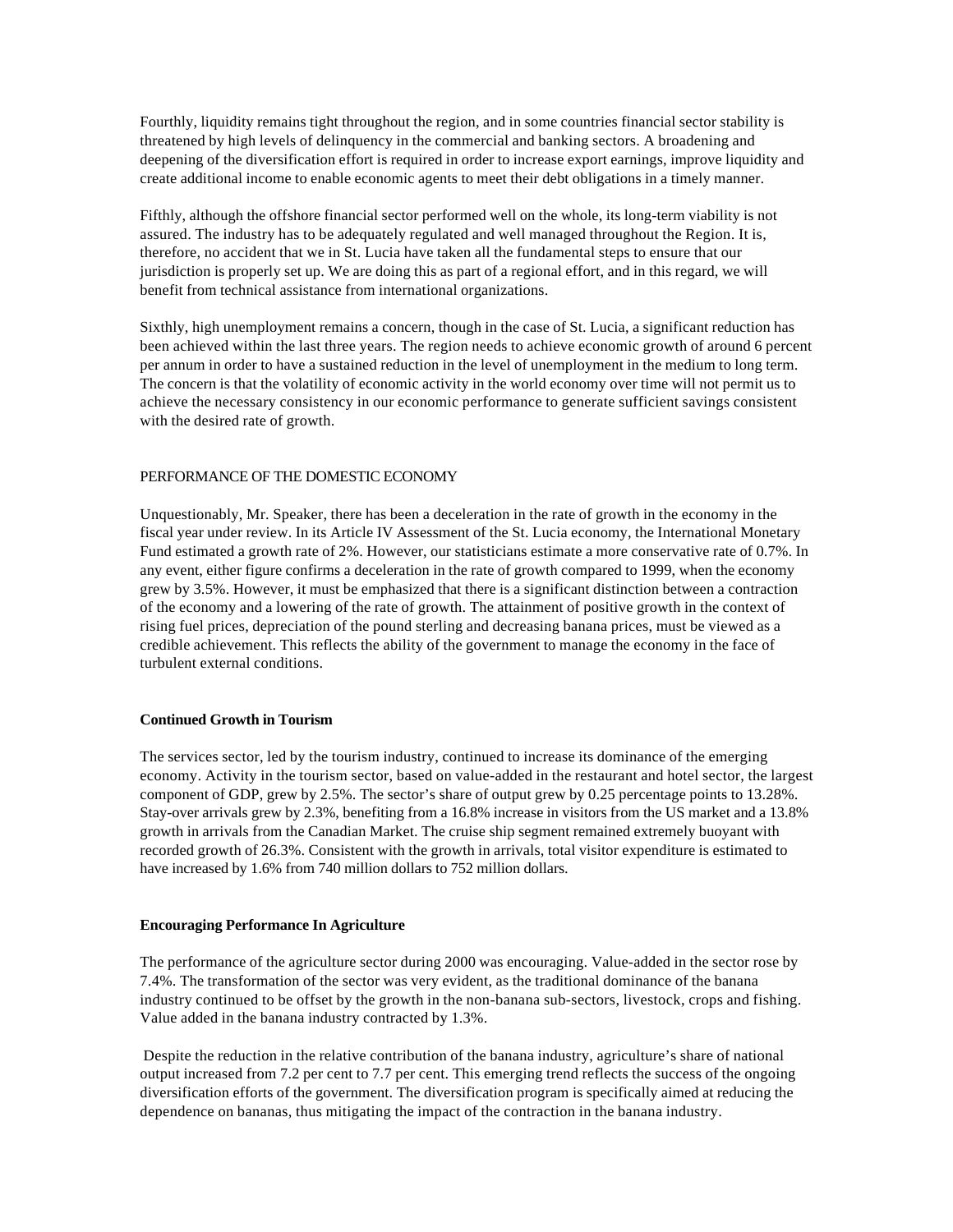Banana exports and production rebounded in 2000 following the appreciable decline of 10.7% in 1999 and a modest improvement of 2.3% in 1998, to record a 7.7% increase in output to 70,281 tons. The rate of growth of output in the banana industry was broadly in line with that of the sub-region. This positive development can be attributed to the lagged effects of the implementation of the Production Recovery Plan (PRP), through which various mechanisms were instituted to increase farmers access to critical inputs.

 The quality of fruit produced improved substantially in 2000. St. Lucia recorded a quality score of 77.7% compared to 73.9% in 1999. This performance was slightly above the Windwards average of 77.4%.

#### **Banana Prices**

Despite the expansion in banana output, export earnings contracted by 1.2% to 85.97 million dollars. This was due to negative price and exchange rate movements which eroded positive increases in output. The average free-on-truck (FOT) price for St. Lucia fell by 8.2%, while the pound sterling depreciated by 17.0% relative to the Eastern Caribbean dollar.

#### **Non-Traditional Crops**

The performance of the non-traditional sector is a key indicator of the success of the various diversification initiatives instituted by Government. Increases were recorded in the exports of grapefruit, sweet potato, yam and oranges. Hotel purchases of agricultural products increased by 14.3%, as the integration of the tourism industry and agricultural sector accelerated. Sustained investments in the fisheries industry are proving to be extremely rewarding, with fish landing increasing by 8.47%.

#### **Continued Challenges In Manufacturing**

The manufacturing sector continued to experience difficulties in 2000. The expansion experienced in the previous year was reversed as value added in the sector contracted by 4.0% and its relative share of GDP declined. The major impact of the contraction was felt in the food and beverage sub-sectors, wearing apparel and textiles, paper products, wood and wood products. Despite government's attempt to provide assistance in the form of consumption tax rebates, waivers of environmental Tax and Fiscal incentives, the negative trend in output continued. This development reflected the inability of the sector to effectively compete within Caricom and the new world order characterized by liberalization and globalization.

#### **Expected Resurgence In Construction**

The construction sector was one of the most significant contributors to growth in 1998 and 1999. However, last year, there was a 4.6% contraction in construction activity. This development is not surprising as this is wholly consistent with project cycle trends, where periods of heightened activity in the sector are followed by a slight lull due to a lag between the completion of ongoing major projects and the intensification of works on newly implemented projects. For example, following growth of 20% and 18.9% respectively in 1991 and 1992, the sector contracted by 2.7% in 1993. The sector then grew by 4.9% in 1994 and 2.4% in 1995, followed by a decline of 4.0% in 1996. In 1998, value added in the sector increased by 10.5% whilst in 1999, the sector expanded by 12.8%. During the coming financial year it is projected that there will be a significant resurgence in the sector with the intensification of works on major projects in the private and public sector.

Major projects in the Public Sector this year include the National Stadium, Bordelais Correctional Facility, The National Cricket Ground at Beausejour, Gros-Islet, the commencement of construction of three CDB financed schools, two fisheries complexes, and the repair and rehabilitation of our major roads.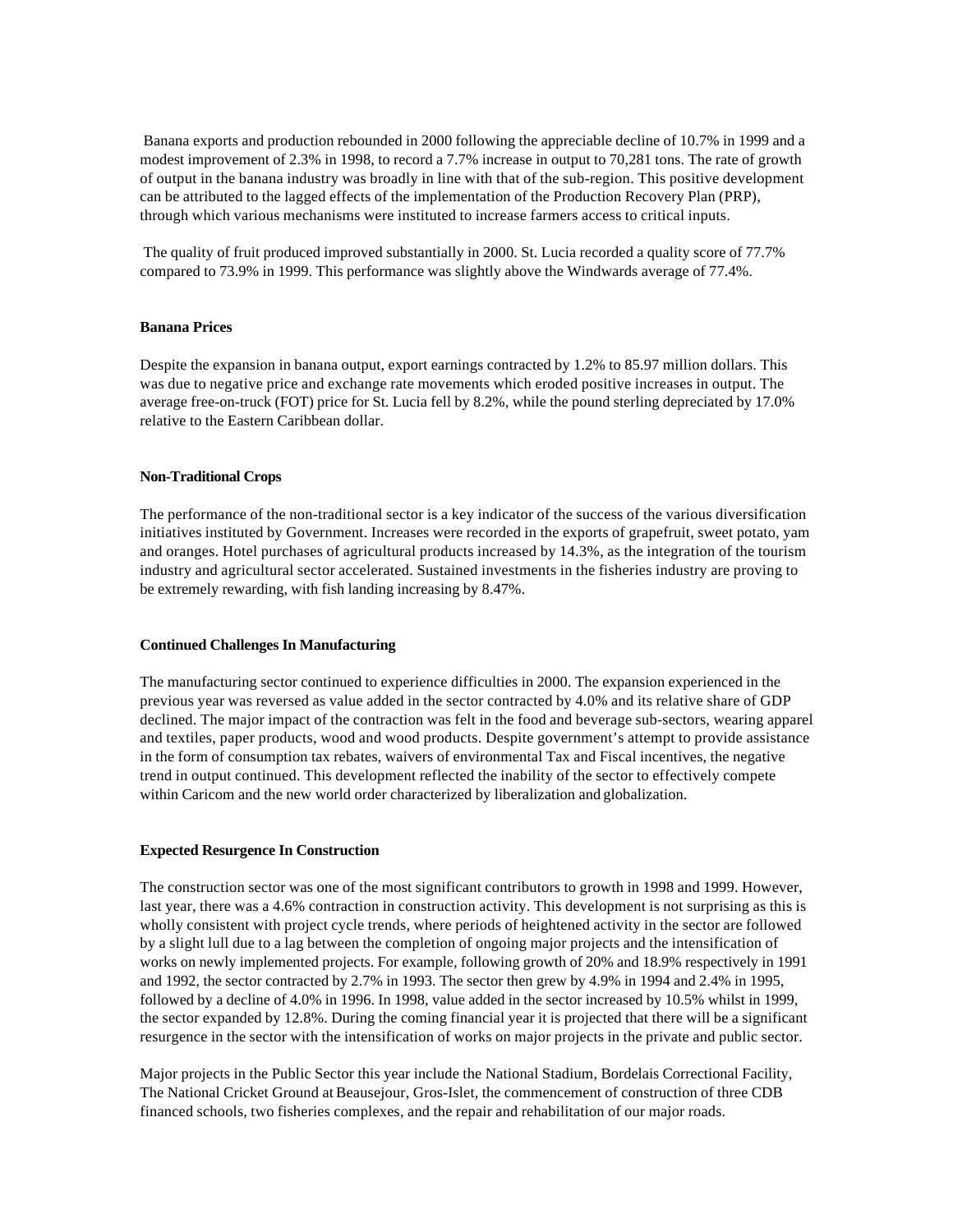#### **Stable Inflation**

The rate of inflation, measured by the percentage change in the twelve-month moving average, remained stable at 3.5%. The relatively stable rate of inflation experienced, despite sharp and persistent increases in the price of fuel, which is a critical input in the production process, represents a major policy success for the government. The absence of inflationary pressures was a direct result of the policy decision by the government to absorb a substantial portion of the recent oil shocks.

Whilst the containment of inflation will remain a key policy priority of the government, the attainment of this objective in the context of rapidly rising fuel costs, is extremely expensive. At present the market price of oil is relatively stable. However, its future path is uncertain due to the high levels of price volatility.

Government will keep current prices stable for as long as possible, but will continue to monitor market developments and will keep the price under review during the ensuing year.

#### **Fiscal Performance**

The policy of maintaining inflation at reasonable levels has impacted negatively on the fiscal operations of central government. The choice of price stability as a key macroeconomic objective implied that the government had to accept a lower revenue intake from consumption tax on petroleum. Thus current revenue declined to 24.7% of GDP from 30.6% of GDP. Despite the continuous increase in the demand for government services, particularly in the area of Law and Order, recurrent expenditure was contained and stood at 20.4% of GDP. Central government savings remained high at 4.3% of GDP, thus illustrating the ability of this government to practice fiscal prudence, whilst achieving a key macro-economic objective of price stability. Government capital investment in the social and economic sectors remained significant, representing 28.25% of GDP.

 The Government exceeded its key savings and current expenditure targets last year. In particular, the effort made to control current expenditure, underscores our determination to improve efficiency and productivity, and to deliver value for money.

# PERFORMANCE INDICES

| <b>DESCRIPTION</b>                                             | <b>TARGET</b> | <b>ACTUAL</b> |
|----------------------------------------------------------------|---------------|---------------|
| 1. Central Government savings to GDP                           | $Min.3\%$     | 4.3%          |
|                                                                | Desired 5%    |               |
| 2. Central Government current revenue to GDP                   | Min. 26%      | 24.7%         |
| 3. Central Government current expenditure to GDP               | Max. 25%      | 20.4%         |
| 4. Public Sector savings to GDP                                | Min. 7.8%     | 7.2%          |
| 5. Central Government capital expenditure to total expenditure | Min. 30%      | 27.8%         |

However, we fell short of our revenue target mainly because of the deliberate policy decision to absorb most of the fuel price rise, in order to contain inflation. The approach bore fruit as inflation was kept to a moderate 3.5 percent, but resulted in lower receipts by Government. Similarly, we failed to achieve our capital expenditure target of 30 percent of total expenditure, partly because of the revenue shortfall which would otherwise have been available for higher expenditure, and partly because we have not improved on our project implementation rate sufficiently. There is still much work to be done in this area after decades of neglect.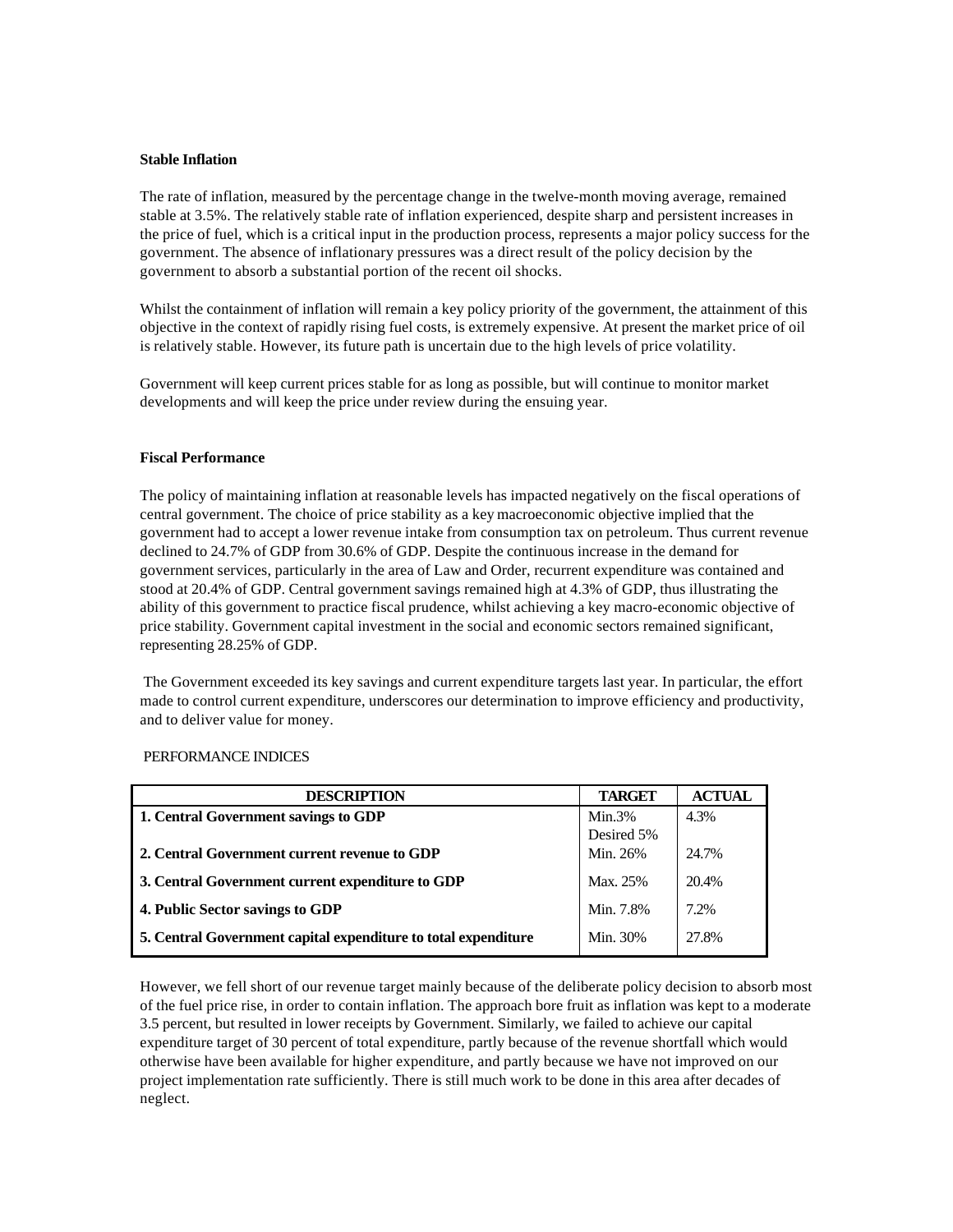#### **Management Of National Debt**

The government is committed to ensuring sustained investment to develop the economic infrastructure, facilitate private sector development and upgrade the existing social infrastructure. These activities require substantial resources, which have to be acquired from external sources to avoid crowding out of the private sector. However, the government is conscious of the need to ensure debt sustainability, and thus, as a policy, will seek to maintain debt ratios within acceptable international norms.

The public sector external debt to ratio GDP increased from 25.4 % to 29.1%, debt service to exports of goods ratio increased by 0.7 percentage points to 4.8%, whilst the ratio of debt service to current revenue rose from 10.0% to 13.5%. These indicators clearly illustrate that St Lucia's debt ratios are within internationally accepted standards. In addition, St Lucia's debt profile remains amongst the most favorable in the ECCB monetary area.

#### **Money and Credit**

Money supply expanded by 7.9%. Of this, private sector demand deposits, savings deposits and time deposits grew by 9.7%, 7.5% and 14.5% respectively. Domestic credit grew by 7.4%, while outstanding credit to the private sector expanded by 6.3%, as business credit increased by 4.1%. Liquidity of the banking system improved, as the deposit to loan ratio rose from 103.7% in 1999 to 104.8%. Reflective of the strength of the economic base, St. Lucia continued to accumulate foreign reserves. Indeed Mr. Speaker, this expanded by 36.7% to \$111.2m.

#### **Strength of Economic Base**

Despite the slowdown in the rate of growth, the underlying macro economic management framework remains extremely sound and St Lucia is well poised to experience sustained growth in the medium to long term. Under the skillful management of this government, the economy has been able to respond quickly and appropriately to ensure sustainability, despite the erosion of EU market preferences. Although many are fearful of this rapid shift, the emerging new orientation is more in keeping with St Lucia's resource base and ensures that future growth will not be predicated solely on special arrangements, which can easily be dismantled. This assessment is consistent with reviews of the domestic economy conducted by international and regional economic institutions.

 One of the most reliable measures of the strength of a country's economic base is its ability to attract foreign investment. Foreign capital will only flow into a country if the projected rate of return on investment is internationally competitive. St Lucia continues to attract high levels of foreign investment, especially in the all important tourism sector. New investments in that sector will be addressed later.

## ECONOMIC POLICY MEASURES

Mr. Speaker, Honourable Members, I now propose to announce and explain the economic and fiscal measures for this financial year. The measures are designed to:

1. Ease the direct tax burden on Saint Lucians by reducing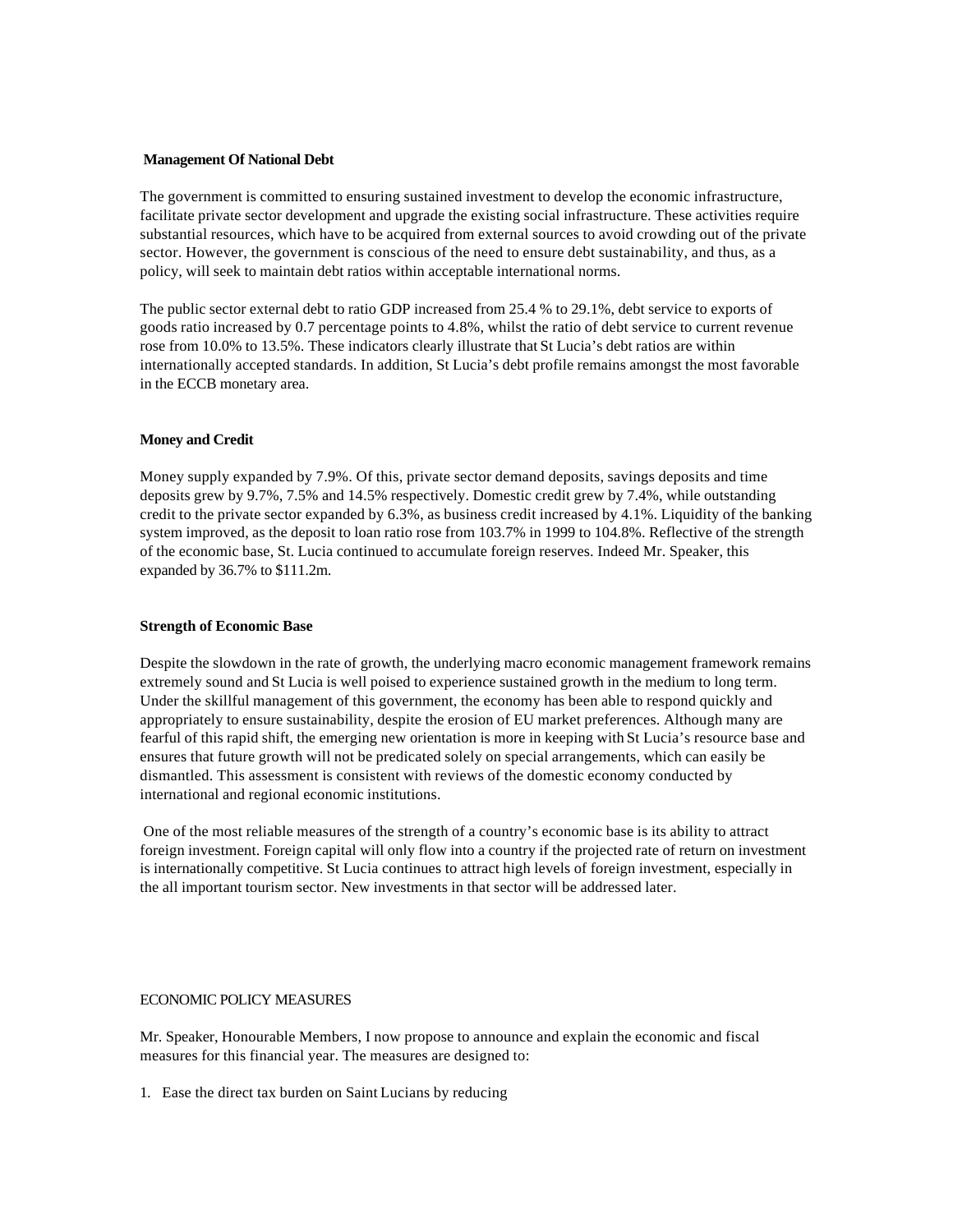- a) income tax; and
- b) land and house tax
- 2. Reduce the legal cost of doing business;
- 3. Maintain and expand investment in the public sector and in particular the construction sector;
- 4. Continue the policy of eliminating nuisance taxes and modernizing the tax system;
- 5. Strengthen liquidity and in the process, boost economic output and performance.

 The range and depth of the measures that I shall outline shortly are now possible because of the fiscal reforms that this Government introduced over the past three years. The redesigning of the regime of indirect taxation now allows the Government to tackle issues of direct taxation more aggressively. I start with the issue of improving liquidity.

# EASING GOVERNMENT PAYABLES

 The capacity of the private sector to finance its operations, manage its cash flow adequately, meet its debt obligations and finance its investment is affected by the liquidity of the financial system itself. The liquidity of the system is, in turn, related to export earnings and economic growth. Also, the liquidity available for private enterprise is undoubtedly affected by the timeliness with which government pays its bills to the private sector. Permit me, Mr. Speaker, to share with you and this Honourable House, some extremely revealing and instructive statistics on the growth performance of the economy and how Government's payables have changed over the years. I am sure that you and all St. Lucians will want to pay particular attention to these numbers.

| <b>YEAR</b> | ECON. GROWTH (%) | <b>LIQUIDITY</b> | <b>DATE</b> | <b>PAYABLES</b>  |
|-------------|------------------|------------------|-------------|------------------|
|             |                  | (Dep./Loans %)   |             | (E.C.\$ Million) |
| 1992        | 7.42             | 119.5            | 31.03.93    | 11.4             |
| 1993        | 1.05             | 108.8            | 31.03.94    | 12.2             |
| 1994        | 1.83             | 107.4            | 31.03.95    | 16.3             |
| 1995        | 1.69             | 107.6            | 31.03.96    | 26.7             |
| 1996        | 1.37             | 102.1            | 31.03.97    | 33.9             |
| 1999        | 3.50             | 103.7            | 31.03.00    | 32.9             |

It is interesting that the year of highest liquidity and moderately low payables of \$11.4 million occurred in 1992 when St. Lucia had the second highest level of banana earnings on record. Between March 1992 and March 1997, the payables rose dramatically from \$11.4 million to \$33.9 million. In the same period, liquidity tightened substantially from 119.5 percent to 102.1 percent, and economic growth weakened from 7.62 percent in 1992, to 1.05 percent in 1993, 1.83 percent in 1996, 1.69 percent in 1995, 1.37 percent in 1996 and 0.57 percent in 1997. It is highly significant that the economic slide began in 1993, with an average growth rate of 1.3% between 1993 and 1997. The payables escalated in line with the economic rot that had been allowed to set in. Mr. Speaker, so much for the captaincy of the "Great Helmsman", who is allegedly responsible for the "solid and consistent economic growth strategies unparalleled in the Eastern Caribbean". Fortunately, facts do not lie. Let no one try to fool you or pull the wool over your eyes on these matters.

The prevailing view in the ranks of the current opposition was that the 1997 election was "a good election to lose". What they had in fact lost, was the will, capacity and creativity to stimulate and manage the economy.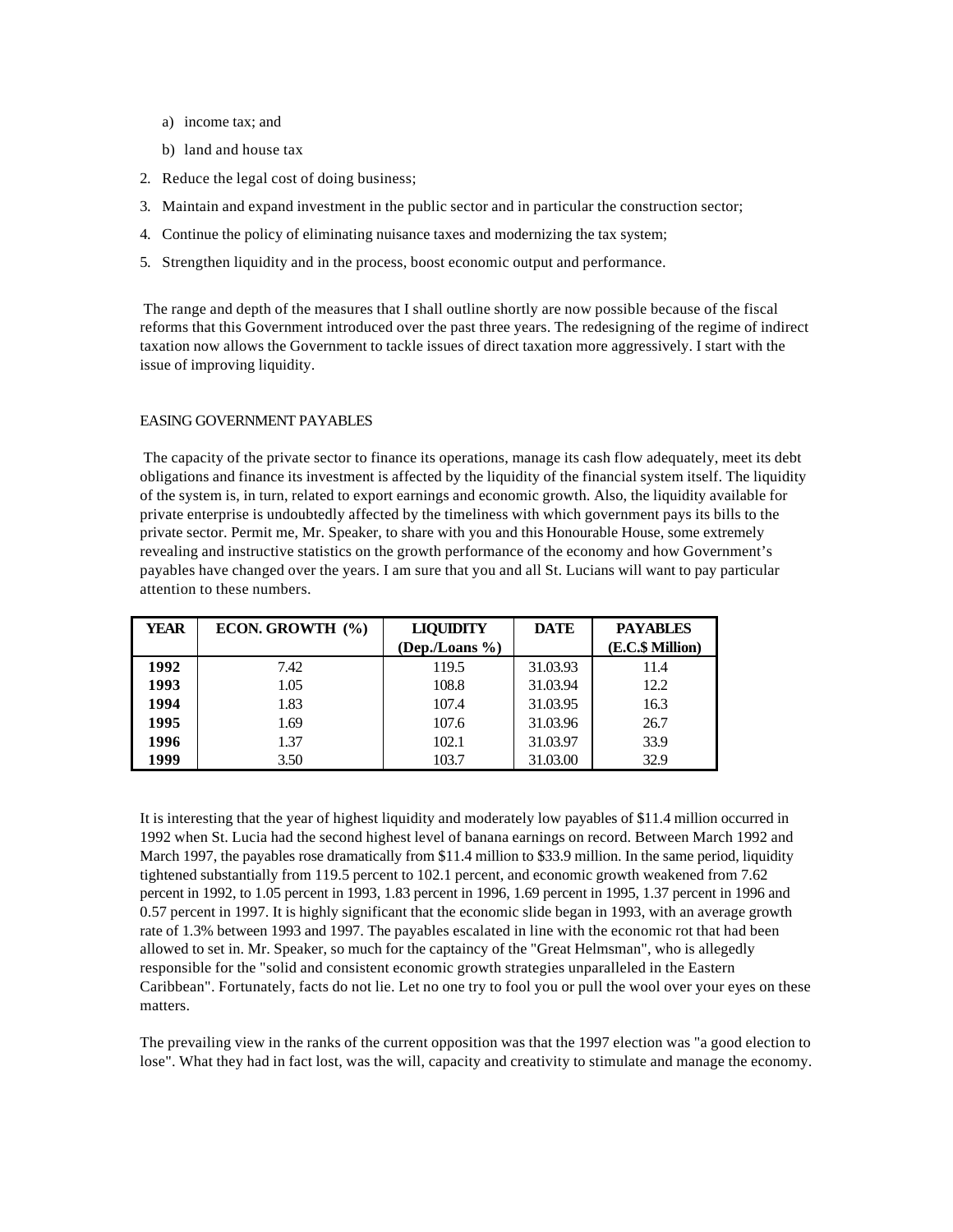It must be emphasised that the slowdown in the rate of growth commenced in 1993. At that stage, a concerted policy was required to inject liquidity into the system by reducing payables. This would have reversed the emerging trend of lower growth by boosting Private Sector confidence, thereby avoiding a prolonged slow-down. The then government in their economic wisdom accumulated arrears, thereby furthering the economic slide. However, unlike previous Administrations, we recognize the importance of the private sector to this economy, and the need to reduce government's indebtedness to that sector.

 Consequently, I have instructed my officials to pay off \$20 million of the outstanding payables during this financial year, \$15 million of which will be paid by the end of April. This will put greater liquidity in the hands of private businesses and enhance their ability to consolidate, expand and in general, finance their operations.

#### **Financial Sector Rationalization**

 Mr. Speaker, Honourable Members will recall that in 1998 the Government of Saint Lucia took the decision to increase the equity capital of the National Commercial Bank of Saint Lucia by inviting the public to subscribe to shares up to the value of \$20 million. The intention was to create a company that would be 60% state-owned and 40% private sector owned. In response to the tremendous demand, the success of the offer and the desire by indigenous banks in the OECS and Barbados to participate, the Government agreed to an immediate privatization of the institution with the state owning 38% of the shares and the private sector 62%.

NCB has just ended the year 2000, its first full year of operation as a privatized company. For that year, NCB earned record profits of \$15.4m compared to \$3.9m earned in 1998, NCB's last full year as a state-owned bank, and \$11.1m in 1999. This performance has benefited more than 3000 shareholders who have now been empowered with bank ownership and who are earning handsome returns through dividends and enjoying capital gains on their investment. The economy as a whole is also benefiting, as the Bank has been able to increase its loan and investment portfolios by \$122.5m during the first year and a half of its privatization. The Government, too, has been a beneficiary of these developments, as its revenue has increased from the significantly larger tax and dividend receipts earned from increased profits of the Bank. Significantly, these achievements have been realized contrary to expectations from some quarters, without any downsizing of staff. In fact, since privatization, the Bank's staff complement has increased from 198 to 207.

The Government and the NCB Board of Directors intend to propose another bold move with respect to the Bank. We are proposing, subject to NCB shareholder agreement, to merge the NCB with the Saint Lucia Development Bank, into a new banking institution. It is currently proposed that the new entity will be called the Bank of Saint Lucia Ltd. It is also proposed that this will be a private sector bank with no more than 40% of Government ownership. It will provide all the services that the two separate institutions currently provide, and more. The proposed merger will not result in any downsizing in the staff of the existing institutions and will provide more commercial and development-banking services than the two institutions have provided as separate entities. It will also allow the Government to make more shares in the new bank available to the public, thereby broadening share ownership in Saint Lucia, and consistent with the development of the domestic capital market.

The goals of the new bank are to make more and larger loans available at lower cost, to provide better returns to depositors, to provide more appropriate finance and related banking services to Saint Lucians and local companies, while being an exemplary, consumer-sensitive corporate citizen and providing an attractive return for its shareholders.

If we are to be guided by the privatization experience of the NCB, this second stage in the financial evolution of the indigenous banking sector should result in similar success. Once the merger is effected, the new bank will become the largest in the OECS.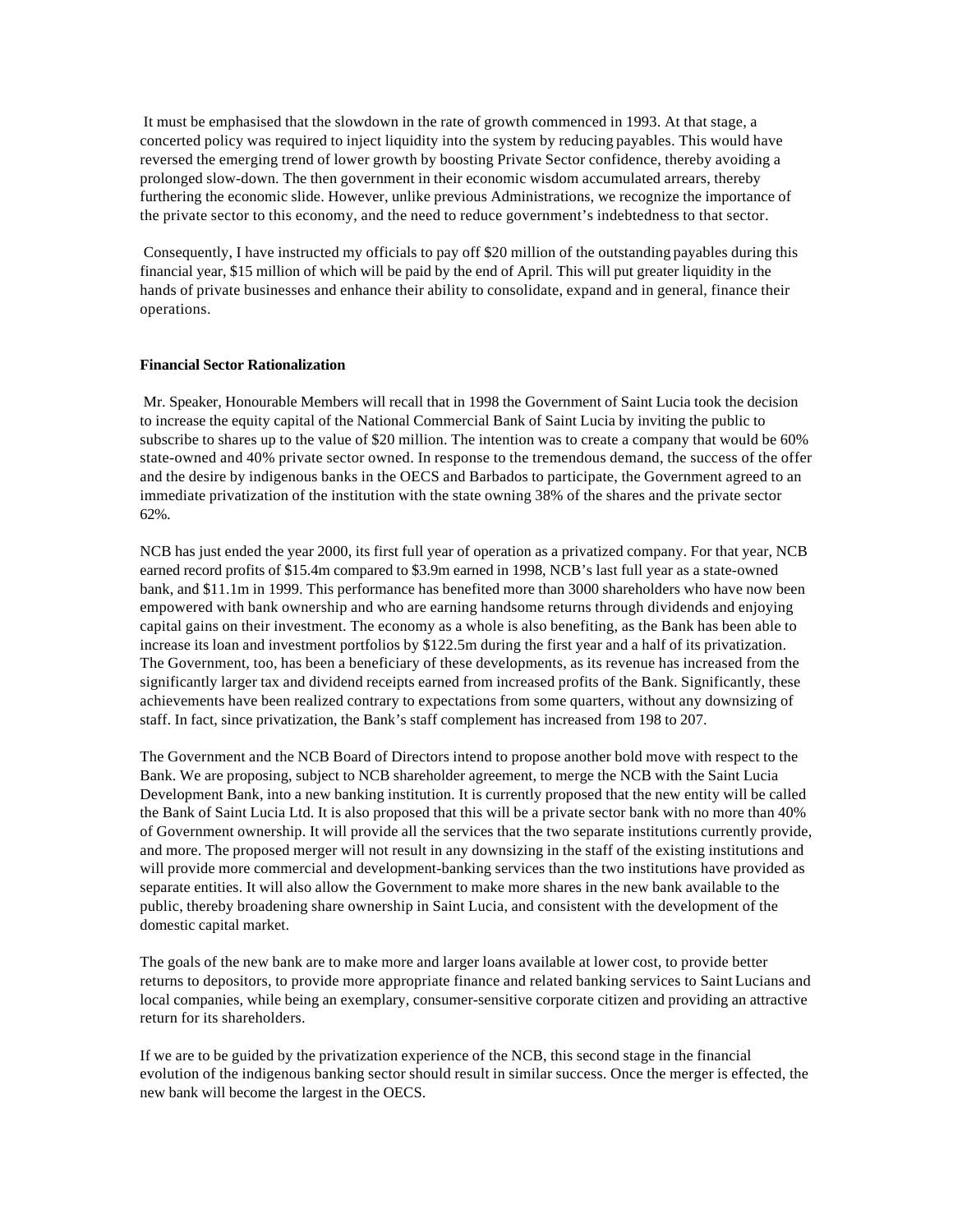# REDUCTION AND REFINEMENT OF THE PROPERTY TAX REGIME

Mr. Speaker, in my last budget presentation to this Honorable House, I indicated my intention to refashion the management of property tax. The first step in this process was the very generous write-off and amnesty programme, implemented last year. Total property tax arrears collected for the year amounted to \$ 1.7M. This was an encouraging start as without the amnesty the Government would have been unable to encourage defaulters to meet their obligations.

 Mr. Speaker, I need to emphasize that the process of refashioning the Property Tax regime is not aimed at overburdening the taxpayer, for I know that in any country there is an element of resistance to the payment of taxes. However, I am of the view that everyone who can contribute, should contribute to the functioning of Government, so that the clamor for the provision of services can be met at a reasonable cost. Our approach, therefore, is to ensure that there is an equitable application of taxation measures and no more so than in Property Tax.

 Mr. Speaker, in an effort to achieve these objectives, I see the need to make further adjustments to the current Property Tax regime. It is our expectation that over time, there will be a gradual reduction in the rate of tax applied against valuations. It is still my intention to introduce the open market basis of valuation, as this is the method of valuation that is generally accepted as the most appropriate for our circumstances. However, conversion from the present system of annual rental value to open market value will take some time, as the two systems are not interchangeable. It is a fact that market conditions influence the determination of value. We will respond to prevailing market conditions by adjusting rates or changing the exemption structure.

 Therefore, Mr. Speaker I propose to introduce measures which will reduce the amount of property tax paid, in order to promote equity and encourage compliance. There are presently four rates of property tax in place in St. Lucia, brought into being by the following Acts of Parliament:

- Land and House Tax Ordinance of 1950 maximum 7% of assessed annual rental value
- Local Authorities Ordinance of 1887 maximum 8% of assessed annual rental value
- Castries Corporation Act of 1967 up to a maximum of 14 % of assessed annual rental and \$1 per square foot in certain areas of Castries

While these rates made sense in the years in which they were implemented, it is clear that their application in today's environment will make them undesirable. What we need Mr. Speaker, is a more appropriate system for today's conditions and a rate structure which is more in line with those conditions.

Mr. Speaker, in order to better manage the conversion, I intend to classify properties into residential and commercial. Commercial properties will be valued on the basis of open market value, while residential properties, for the time being, will be valued on the basis of annual rental value.

#### **Tax On Residential Properties**

As indicated earlier, Mr. Speaker, I intend to continue using the assessed annual rental value as the basis for valuing residential properties, in the short term. There are good reasons for this, as there are many more residential properties in diverse areas of the country, and residential properties have different characteristics to commercial buildings. We need some time to bring these properties in line so that all properties are valued on the open market basis.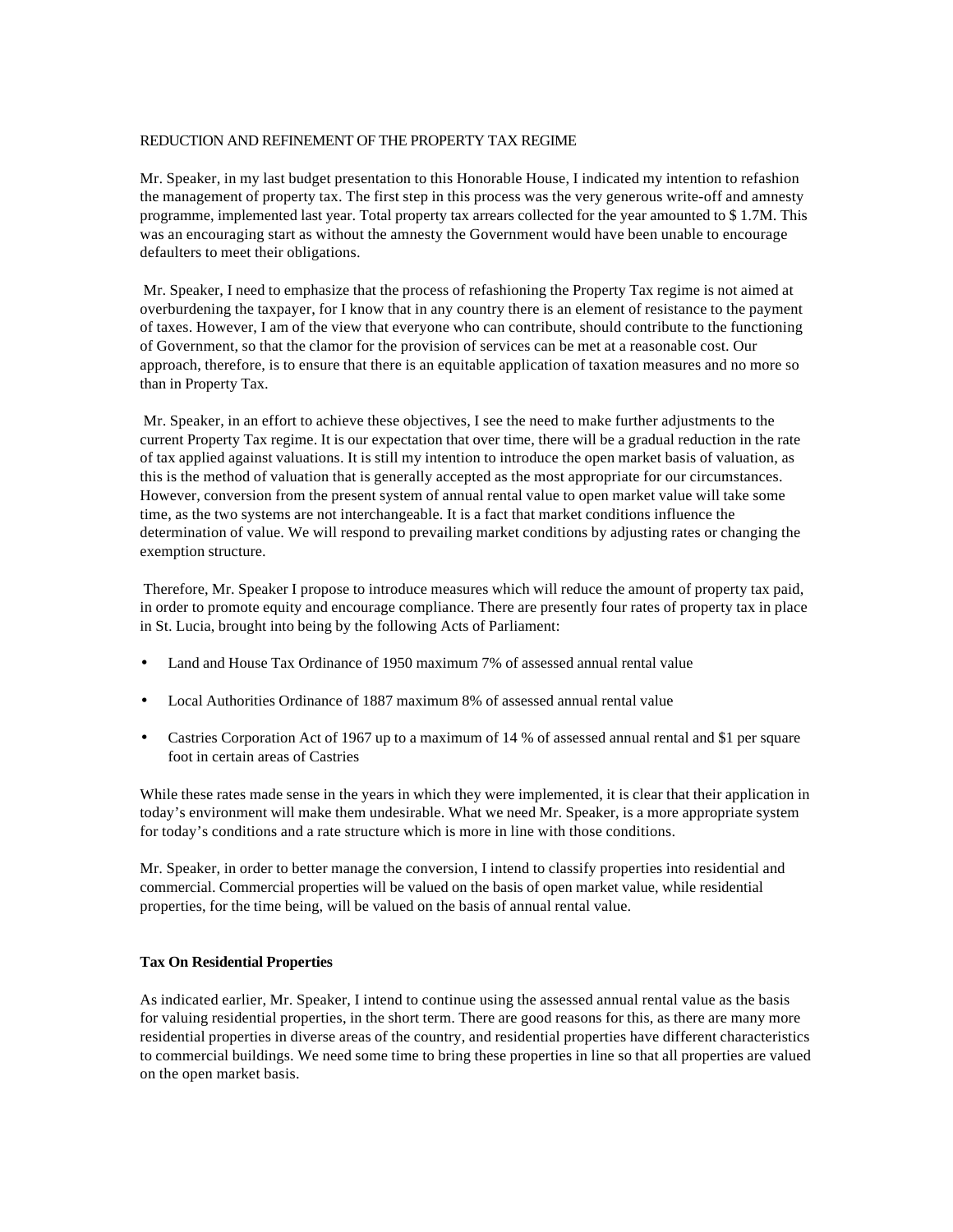I propose to reduce the rates of 7%, 8% and 14% to a single rate of 5% on the assessed rental value on residential properties, irrespective of their location. This rate will be effective April 1, 2001, and will lead to significant reductions. Based on a typical property in the following areas, estimated reduction in taxes paid can be determined.

| <b>Property Location</b>  | <b>Present Taxc</b> | <b>Proposed Tax</b> | <b>Actual Rdxn.</b> | $%$ Rdxn. |
|---------------------------|---------------------|---------------------|---------------------|-----------|
| <b>Rodney Bay</b>         | \$1.920             | \$1,200             | \$720               | 37.5%     |
| <b>Bois D'Orange</b>      | \$2,940             | \$2,115             | \$725               | 28%       |
| <b>Castries City Area</b> | \$10,797            | \$7,500             | \$3,297             | 30.5%     |

# **Tax On Commercial Properties**

In the case of commercial properties, the process of determining open market value will be an interactive one. I propose to allow property owners to submit to the Government their valuations for tax purposes. These valuations will need to be certified by a reputable valuer and would be subject to confirmation, review and/or adjustment by the Inland Revenue Department. Should the valuation submitted prove to be inappropriate, the Department will modify or revise the valuation in accordance with established standards. This method Mr. Speaker, is unique in its approach as it affords property owners the opportunity to assess themselves. This is the kind of trust and confidence that I want to convey to taxpayers.

 I therefore propose to apply a rate of 0.25% on open market values. This rate will be effective April 1, 2001, and will lead to significant reductions. This can be illustrated as follows:

| <b>Property Location</b>  | <b>Present Tax</b> | <b>Proposed Tax</b> | $%$ Rdxn. |
|---------------------------|--------------------|---------------------|-----------|
| <b>Castries City Area</b> | \$10,797           | \$7,500             | 30.5%     |
|                           | \$8,580            | \$4.250             | 5%        |

#### **New Exemptions**

The current Land & House Tax Ordinance provides for certain exemptions from property tax. Cabinet can grant the waiver of property tax on the grounds of poverty. Certain public buildings are also exempt from property tax.

However, I intend to streamline the exemption process and also introduce the following additional exemptions with effect from April 1, 2001:

1. The owner occupied dwelling houses of persons who qualify as pensioners as defined in the National Insurance Act, will be exempt from property taxes; that is to say Mr. Speaker, this exemption is on properties occupied by these persons for the sole purpose of providing accommodation to themselves and their families rent-free. Properties or portions thereof, which are used for generating of income, will not be granted exemption;

2. To ease the burden on first time homeowners, an exemption from property taxes will be granted for the first three years of occupancy of their owner occupied dwelling house. The exemption will be based on the value of mortgage, as follows:

- Mortgages of a value up to \$200,000 100%;
- Mortgages between the value of  $$200,001$  and  $$400,000 75\%$ ;
- Mortgages between the value of \$400,001 and \$600,000 50%;
- Mortgages over \$600,000 25%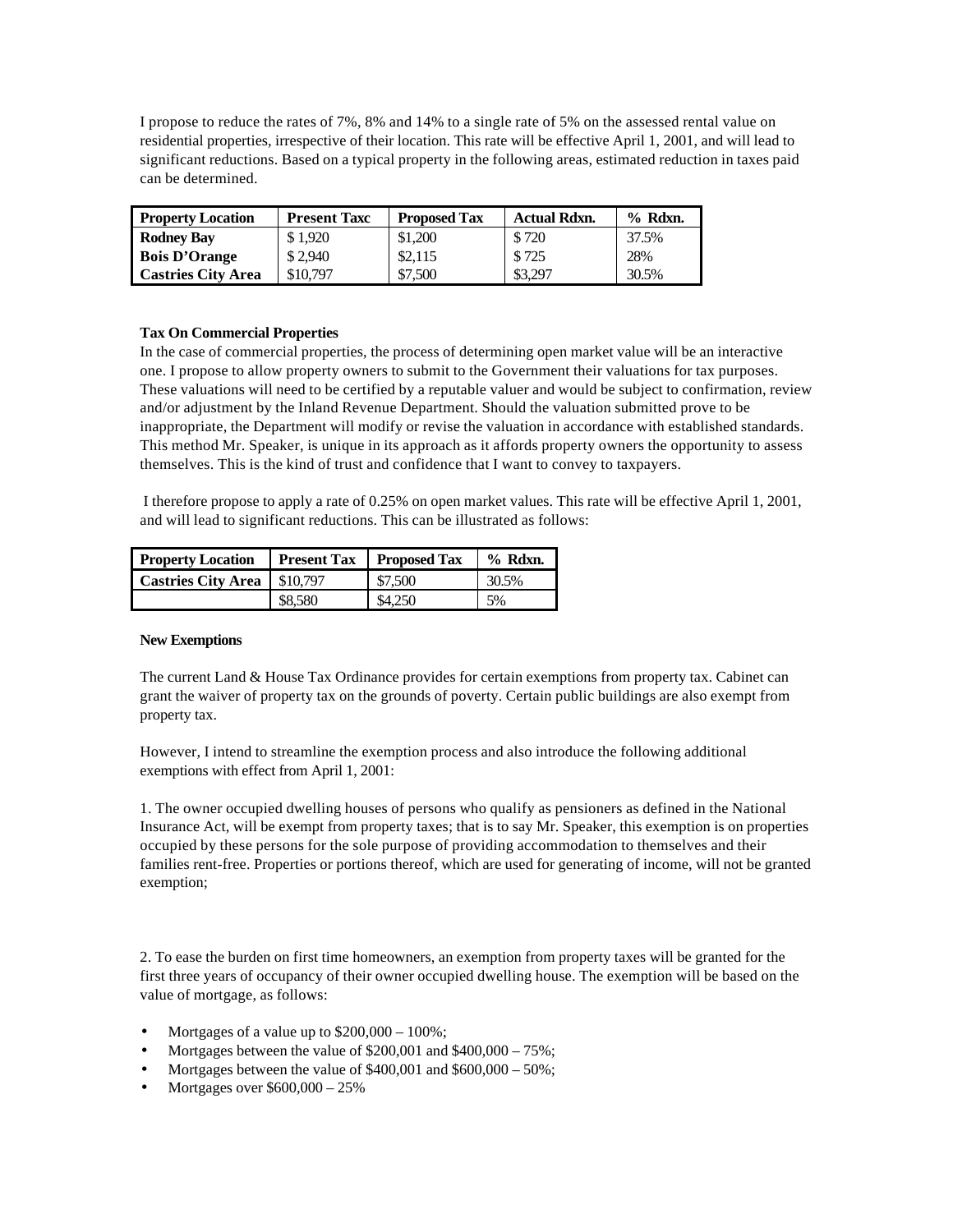3. New commercial buildings completed after April 1, 2001, will be exempted from property tax for a period of 3 years.

 4. An owner-occupied dwelling house will be exempted where the household income of the owner(s), is less than \$6,000 per annum.

Mr. Speaker, property tax payments for both individuals and companies can be claimed as deductions for income tax purposes. In the case of individuals, it is claimed under Section 55 of the Income Tax Act, which provides for the deduction of mortgage interest – up to a limit of \$15,000 - rates and insurance. It is my intention to amend Section 55 of the Income Tax Act to allow the mortgage interest deduction only when the Property Tax has been paid on the property for which the interest deduction is claimed. After reducing the rate of property tax, we need to ensure that it is paid, so that we are not faced with the significant arrears that occurred in the past.

#### REDUCTION IN INCOME TAX

Mr. Speaker, for some time now I have been signaling my intention to reshape the Income Tax legislation. The process of change has been one of consultation, debate and introspection. Let me say Mr. Speaker, that despite the suggestions being bandied about, the Government has not been made to cower into a corner licking its wounds. Rather, we have been taking measured approaches towards reforming of the Income Tax legislation.

You will recall Mr. Speaker, that a broad based committee under the chairmanship of the Managing Director of the National Commercial Bank, was set up to examine the proposals contained in the draft bill, as well as those provided by other interest groups. I am pleased to announce that the committee has submitted for Cabinet's consideration, several proposals for changes to the income tax regime, some of which are quite innovative. I wish to thank the members of the committee for their hard work, as well as members of the public who made meaningful contributions to the deliberations.

I have carefully studied the proposals submitted by the committee and I am of the view that while they all have merit, it will be necessary for me to introduce the changes over an extended period of time. I propose that the changes should be phased over three years, starting from the current income year. The phased approach is intended to soften the impact of these changes on the economy, and on government revenue. Consequently I propose for this income year and for the subsequent two income years to increase the income tax threshold from \$10,000 to \$12,000 in income year 2001, \$14,000 in income year 2002 and \$16,000 in income year 2003.

In other words Mr. Speaker, an individual who earned an annual income of \$12,000 or \$1,000 per month and who paid tax on \$2,000, will in income year 2001, i.e. this year, be exempted from the payment of income tax.

As a result of these changes 3,264 persons will not pay income tax in income year 2001, a further 996 will not pay income tax in income year 2002, and a further 922 will not pay income tax in income year 2003. Therefore, by Income year 2003, close to 5,200 persons will not be paying income tax. These changes in the tax threshold can be illustrated as follows:

A store clerk whose annual salary is \$14,474 and who now pays \$258 annually in income tax will pay \$58 for income year 2001 – a decrease of \$200 or 77%, and no income tax in Income year 2002;

An accountant whose annual salary is \$44,400 and who now pays \$2,177 will pay \$1,971 for income year 2001 – a decrease of \$200 or 9%, \$1,521 in 2002, (\$656 or 30% less than at present), and \$1,371 in 2003, (\$806 or 37% less than at present).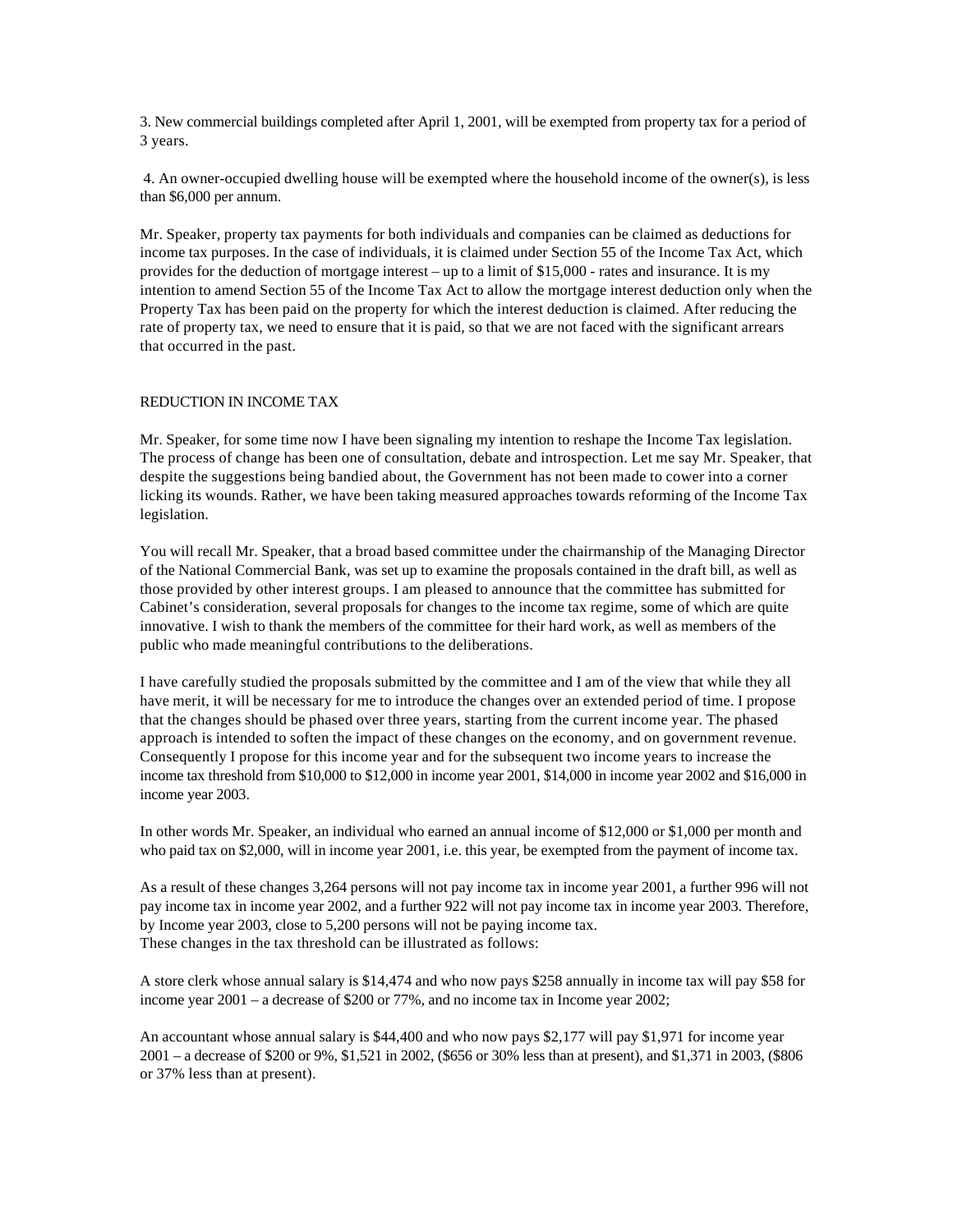A top executive whose annual salary is \$128,212 and who now pays \$17,148 will pay \$16,548 for income year 2001 – a decrease of \$600 or 5%, \$15,648 in 2002, (\$1,500 or 9% less than at present) \$15,348 in 2003 (\$1,800 or 11% less at present).

A public servant at grade 3 whose annual salary is \$13,949 and who now pays \$194 annually, will no longer be required to pay income tax, in income year 2001;

Similarly, a public servant at grade 12 whose annual salary is \$39,766 and who now pays \$1,310 will pay \$1,110 for income year 2001 – a decrease of \$200 or 15%, \$910 in 2002, (\$400 or 30% less than at present) and, \$710 in 2003, (\$600 or 45% less than at present).

While, a public servant at grade 18 whose annual salary is \$56,978 and who now pays \$6,015 will pay \$5,415 for income year 2001 – a decrease of \$600 or 10%, \$4,605 in 2002, (\$1,410 or 24% less than at present) and \$4,310 in 2003, (\$1,705 or 28% less than at present).

It is important to note, Mr. Speaker, that these are typical examples, and that individual circumstances would change the computations I have given. Suffice it to say, that most individuals in the middle-income bracket would enjoy a decrease of approximately 10% in this income year to over 40% in the subsequent income years, compared to what they are paying now.

# REGISTERED RETIREMENT SAVINGS PLAN

Mr. Speaker, in my 1999/2000 budget presentation, I introduced the concept of a Registered Retirement Savings Plan to encourage self-employed persons and professionals to set aside money for their twilight years. I am happy to report that this measure has been adopted and refined by some of our progressive insurance companies, and while there is room for further marketing of the product, reports indicate that many individuals are expressing an interest in the initiative.

Consequently, I wish to propose an enhancement to the income tax deduction which can be claimed. Presently, the level of deduction is combined with the amount claimed for life insurance premiums and N.I.S. contributions. I propose to allow a deduction of \$8,000 for contributions to a registered retirement savings plan.

#### TAX DEDUCTION ON PURCHASE OF NEW SHARE ISSUE

Mr. Speaker you will recall that I indicated in the Supplementary Budget of 1997 that we would be allowing a deduction for the purchase of new share issues. I propose to implement this provision this year, in light of the upcoming public offer of shares in the proposed Bank of St. Lucia. I propose a maximum deduction of \$5,000.

Mr. Speaker, it is anticipated that these changes will take effect from June 1, 2001.

# TAX CONCESSION FOR PURCHASE OF SOLAR HEATING

Mr. Speaker, the heating of water, accounts for more than 20% of electricity generated in Saint Lucia. The cost of generating that electricity is now vastly more expensive due to high oil prices. Alternative energy systems must therefore be encouraged.

I therefore propose that 100% of expenditure on solar water heaters purchased in Saint Lucia be taxdeductible for the purchaser, in the year of assessment in which the purchase is made. Such a concession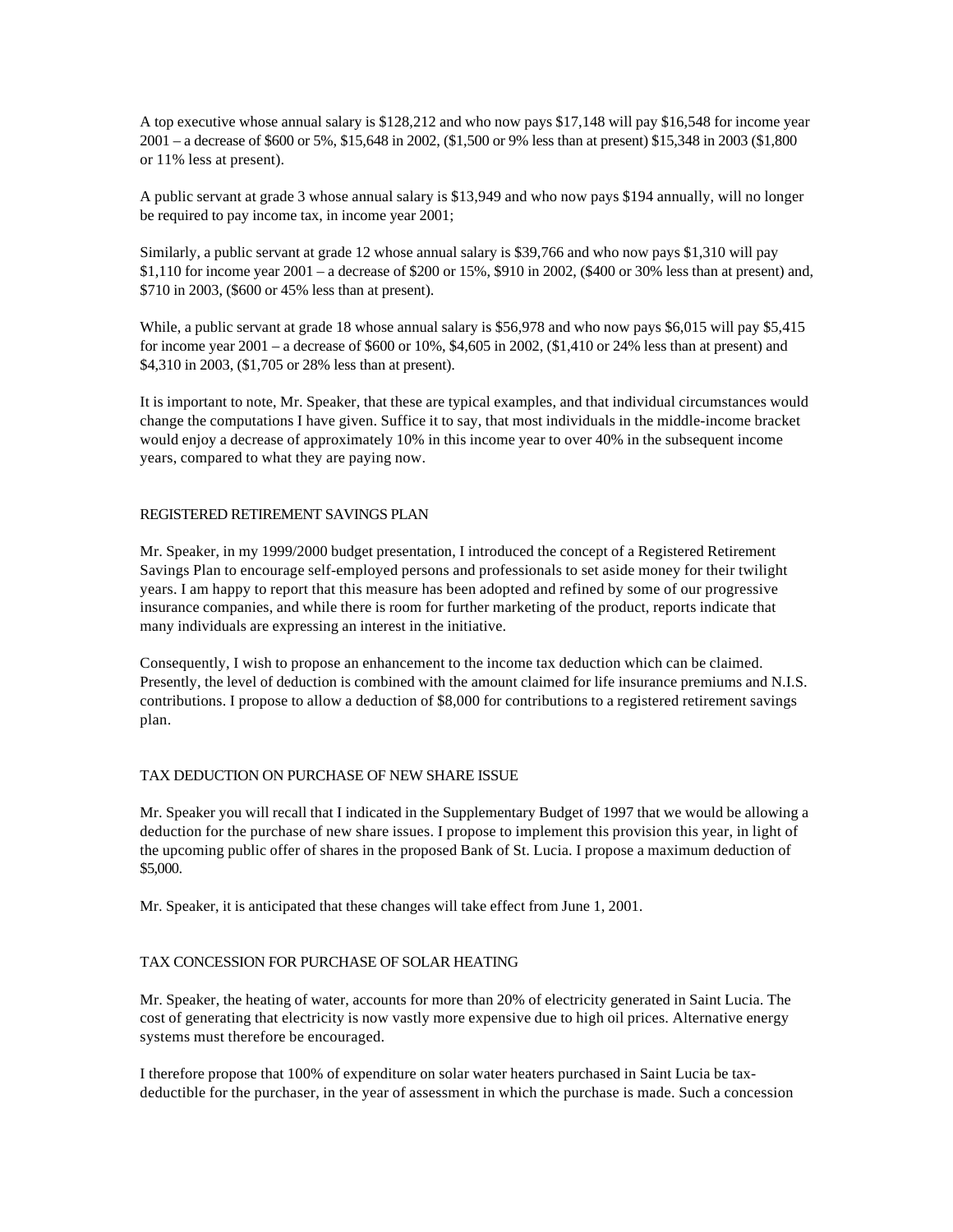would not merely be an incentive for saving energy, but also an incentive for energy replacement, which, depending on its utilization, could immediately generate considerable savings.

This concession shall be allowed for a period of three (3) years, initially. This onus is now on our local manufacturers to maximize their marketing and promotion efforts during this period in order to convince Saint Lucians that it is wise to invest in solar water heating.

#### REDUCTION OF STAMP DUTY FOR COMMERCIAL TRANSACTIONS

Mr. Speaker, consistent with this Government's approach to updating and modernizing legislation, I propose to effect amendments to the existing stamp duty legislation. Three areas in particular, will be revised and amended: the Stamp Duty on Share Transfers, the Stamp Duty on Leases, and the Stamp Duty on Banking Transactions.

# **Stamp Duty On Leases**

Mr. Speaker, hardly any one in St. Lucia who executes a lease bothers to pay the Stamp Duty. This in turn means that they do not register their leases even in cases where registration is required by law. The real reason for this is that the Stamp Duty being charged on leases is far too high. Most shopkeepers and small business owners lease premises, particularly at the start of their business ventures. They simply cannot afford the additional expense of Stamp Duty on their lease which works out at 8% of the first year's rent. The non-payment of Stamp Duty and the failure to register leases, incur losses of revenue to Government and deny vital protection to injured parties. I propose to reduce the rate chargeable to 2% to encourage compliance and avoid the unnecessary exposure to leasing parties.

#### **Stamp Duty On Share Transfers**

Mr. Speaker, it has become almost impossible to advise Saint Lucians or foreign investors who purchase shares, of the amount of Stamp Duty which they will be required to pay. This is because Stamp Duty is based, according to the Stamp Duty Ordinance, on the par value of shares. Since the enactment of the new Companies Act, shares no longer have a par value. An alternative basis for calculating Stamp duty must, therefore, be devised. Consequently, I propose to adjust the base, so that except for publicly traded shares, the value of the consideration will be based on the net assets of the company. The rate will be adjusted to  $\frac{1}{2}\%$ .

#### **Stamp Duty On Banking Transactions**

 Presently, many persons who make withdrawals from their savings accounts at banks are required to pay stamp duty based on the amount withdrawn. This has proven to be an inconvenience, as most persons embarrassingly have to search for ten or twenty-five cents to secure withdrawal of their funds. Besides, the same transaction can be completed by simply accessing their accounts via the auto teller machines and pay no stamp duty. Therefore, I propose to exempt withdrawals up to \$2,000 from stamp duty charges. This threshold is equivalent to the maximum transactions that an individual can make on a daily basis from ATMs. One more nuisance tax repealed!

#### FOREIGN TAX CREDIT FOR BUSINESSES OPERATING IN FINANCIAL SERVICES SECTOR

 Mr. Speaker, our International Financial Services Sector has taken off, despite challenges from competing jurisdictions. I wish to propose a measure, which is designed to encourage growth in this sector. This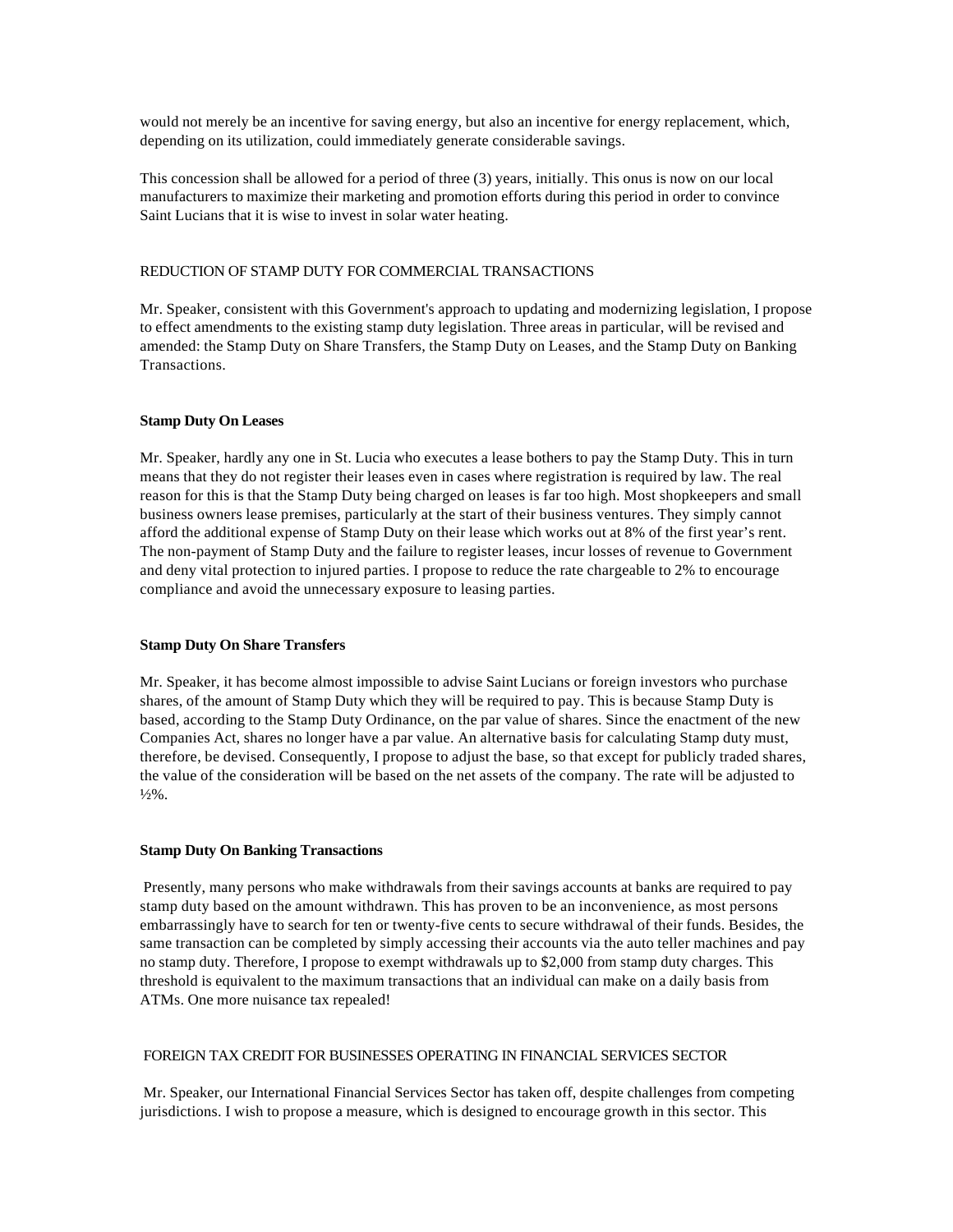proposal is intended to send a signal to Registered Agents, Trustees and Providers, of related accounting, secretarial and legal services that Government is interested in encouraging growth in the sector. Such growth will result in increased registration fees, more local employment and an influx of ancillary services such as the provision of corporate office space and other executive services.

I therefore propose the following:

Where in Income Year 2001 and subsequent income years, a person carrying on business in St. Lucia derives assessable income for income tax purposes, from certain qualifying professional services in the International Financial Services sector, and where the Comptroller of Inland Revenue is satisfied that an amount of foreign currency earned has been transferred to the credit of that person within the income year or within such later time as may be allowed by the Comptroller of Inland Revenue, a foreign currency tax credit will be granted against income tax payable for that income year. The amount of the credit will be proportionate to the level of foreign currency earned. In other words Mr. Speaker, the higher the foreign currency earned, the greater the tax credit.

The qualifying professional services will include such activities as:

- Application Preparation;
- Incorporation;
- Provision of office facilities;
- Directorships;
- Secretarial Work; and
- Audit and Accounting services

Mr. Speaker, I am confident that this measure will add a great incentive to this pioneer business activity in St. Lucia. I therefore want to send a signal to the local business community, that there is real opportunity in this sector and that Government is willing to facilitate and reward the investment of effort and capital by enterprising business persons.

#### **Small Business Enterprises**

 Mr. Speaker in my Supplementary Budget of November 1997, I indicated my interest in encouraging the development of small business enterprises. The income tax legislation was amended to offer tax incentives for that purpose. Encouragingly, there have been approximately 143 companies since 1998 that have taken advantage of the assistance rendered through the Small Enterprise Development Unit. Young business entrepreneurs run most of these companies, and we applaud their pioneering spirit.

 In order to give a further boost to the development of this sector, I propose to adjust the income tax rate for qualifying small-scale businesses from the five-tier rate structure over five years to a single rate of 10%. This rate will apply for a five-year period starting from income year 2001.

#### LIBERALISATION OF TELECOMMUNICATIONS

Mr. Speaker, Honourable Members, I wish now, to enunciate the Government's policy on Telecommunications. I shall not review recent history. Suffice it to say that Government has in its discussions with Cable and Wireless achieved its policy objectives.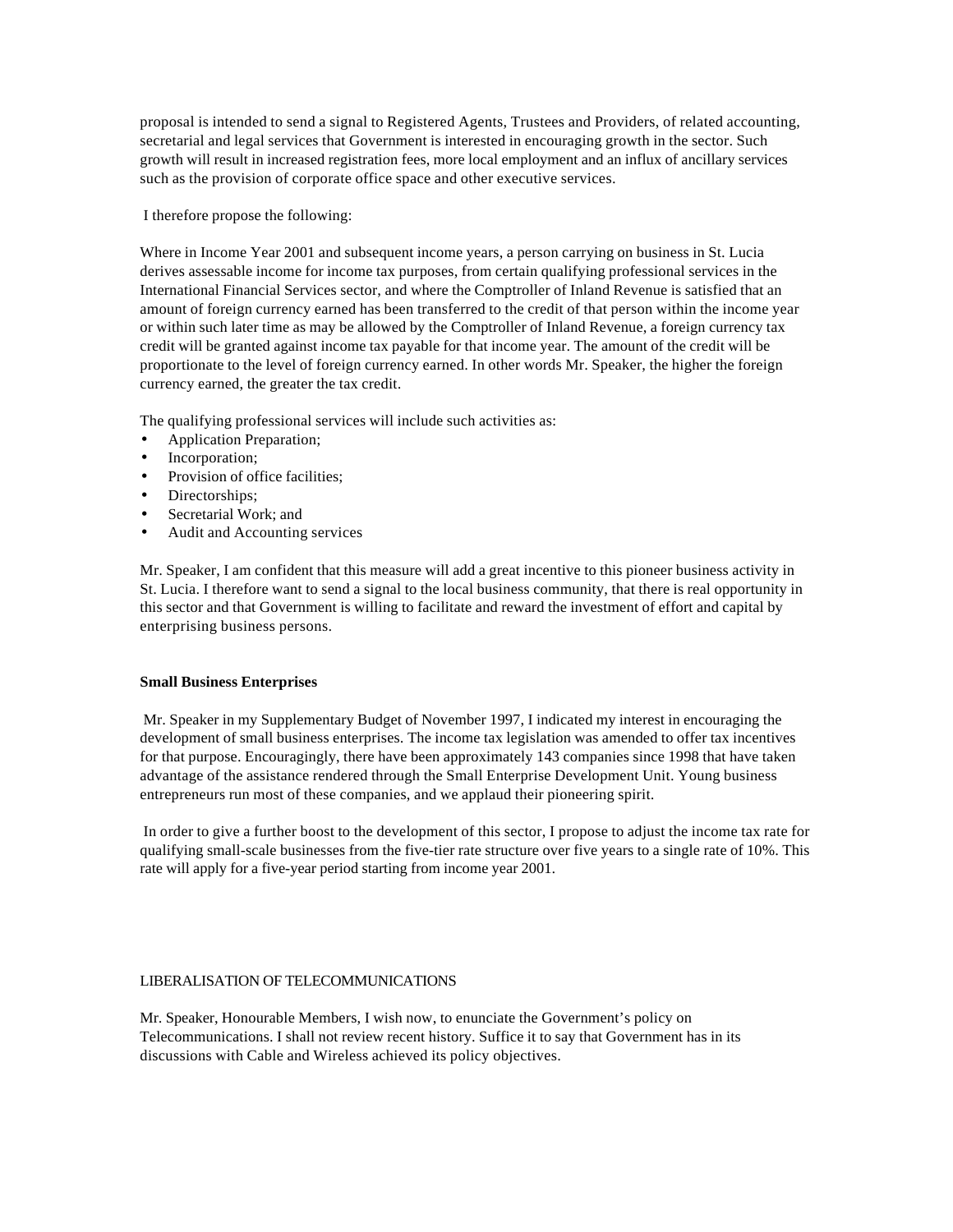Consistent with the Agreement between the OECS and Cable and Wireless Plc which is due to be signed in St. George's, Grenada on Saturday, the Telecommunication Policy of Saint Lucia will be guided by the following:

- Liberalization of the Telecommunications Sector will commence on April 1, 2001.
- There will be a phased approach to the liberalization.
- During Phase I, new licenses shall only be issued to operators other than Cable and Wireless for the provision of certain specified networks and services.
- Full competition and liberalization of the sector will commence not less than 12 months and not more than 18 months from the commencement date of April 1, 2001.
- During Phase I, the Government and Cable and Wireless will meet periodically within the framework of three joint working groups viz: Legal and Regulatory; Tariff and Rebalancing; and Communications.
- The Governments have agreed to use their best endeavours to prevent BY-PASS of the Cable and Wireless Network.
- The Principle of rebalancing local against international rates will be based on full disclosure of underlying cost data and its derivation.

This framework has vast implications for the citizens of Saint Lucia, as it signals the renovation of the telecommunications landscape in the interest of consumers. It also proposes opportunities for businesses, telecommunications professionals, technicians, and investors. These are exciting possibilities and I will now outline them:

Domestic Mobile/Cellular Infrastructure and Services Competition will commence in Phase I. It is expected that domestic Mobile/Cellular operators will be able to operate independently. International Mobile/Cellular services will go through the Cable and Wireless Network. This would involve Interconnection Agreements between New Operators and Cable and Wireless.

Customer Premises Equipment (CPE) will be fully liberalized from April 1, 2001 for both single and multiple lines. This means that there will be full competition from day one. The real benefit is that it will allow the development of local services for the sale, installation and maintenance of telecommunications equipment. It would also allow for outsourcing of wiring contracts for telecommunications systems. Present employees of Cable and Wireless could benefit immensely from this initiative.

The Resale of International Minutes will be partially liberalized from April 1, 2001. This means that international resale of minutes is a way of introducing competition to the sector by allowing new providers of international services to enter the market but only through the Cable and Wireless Network for the time being. It is expected that new operators will enter into interconnection agreements with Cable and Wireless. It is envisaged that once interconnection charges are fair and non-discriminating, the entry of new service providers will result in a decrease in international calling charges.

Very Small Aperture Terminals (VSAT) Licences will be issued in Phase I. This would serve private Networks such as Call Centres, Telemarketing Agencies and Data Entry Businesses. This would open the door for providing these services to US and other Corporations.

It is estimated that, with the entry of five Call Centres, the employment of about three thousand persons can be achieved. The employment profile of Call Centres as exemplified by the new HT Systems center at Union, can be varied. Call Centres can provide employment at various levels, from young school leavers to retirees.

It is important to note that Institutions with VSAT Licenses do not have to connect to the Cable and Wireless Network.

As of April 1, 2001 Licenses for Internet Service Providers can be obtained. Voice-over IP will be allowed privately. Interconnection to the Cable and Wireless Network will be required.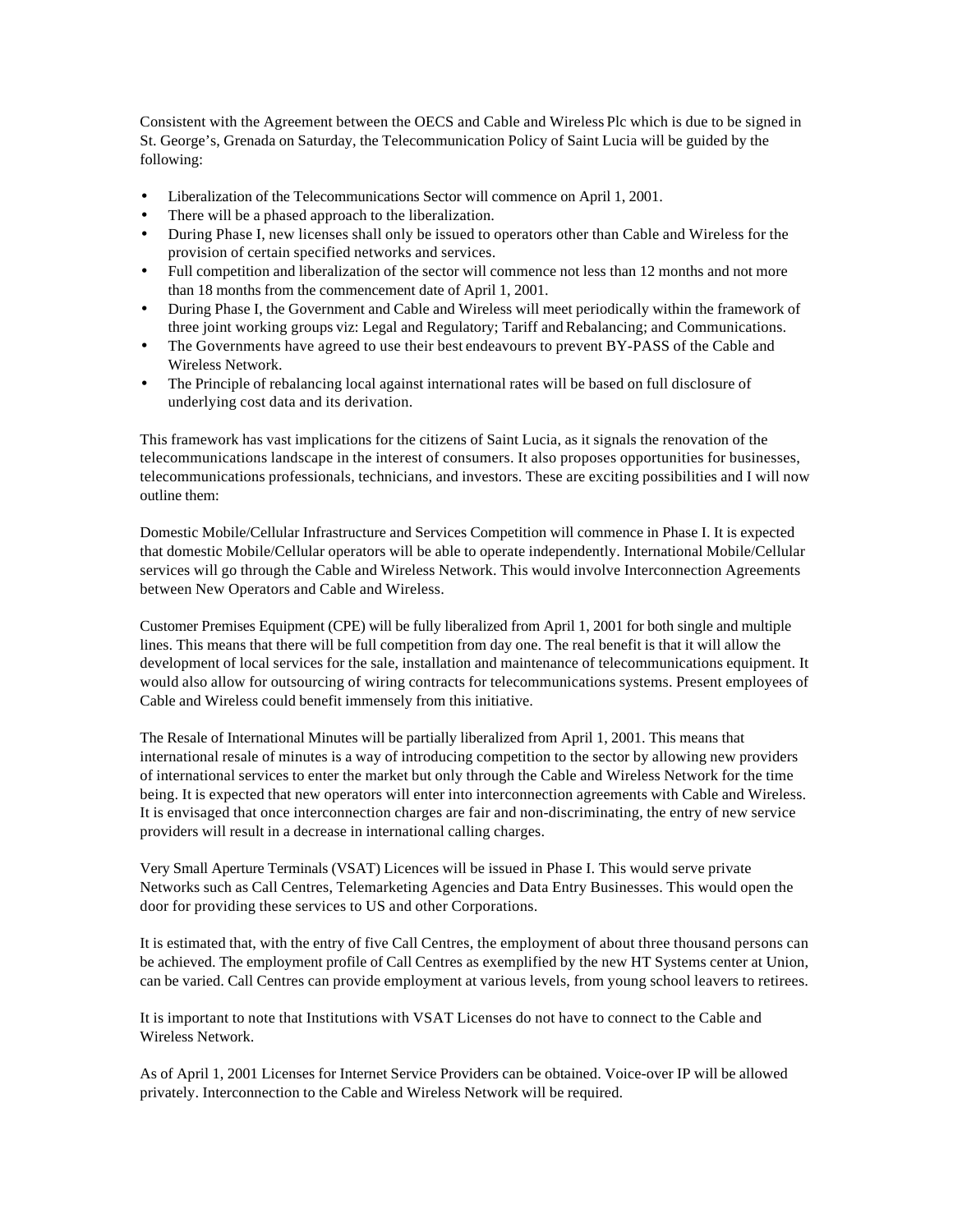Non-voice commercial service over the Internet will be available through independent operators.

 Callback Licensing will also be allowed in Phase I. This is a service that would technically be offered by overseas providers. However, only entities licensed in Saint Lucia will be allowed to provide the service.

 It is expected that total liberalization of these facilities and services partially liberalized in Phase I, can be achieved after 12 months. We shall be feverishly working towards that goal. At that time, it is hoped that international facilities-based competition, voice and data including Internet will be open. The domestic fixed infrastructure will also be open to competition, as will international mobile/cellular services.

 It is anticipated that, as a result of full liberalization of the Telecommunications Sector, several benefits will accrue to the country. These benefits will include:

- Increased foreign investment
- Increased employment opportunities
- Growth in local enterprises especially the service sector
- Increased penetration of telecommunications goods and services
- Creation of a strong informatics industry
- Increased volume of business in the financial sector especially offshore banking, and finally
- Overall economic, social and cultural improvements.

Mr. Speaker, I wish to make it clear that Government intends to ensure that the issuance of licenses is a revenue generating measure. The days of granting concessions for Telecommunication Services are over.

#### **Declaration Of Cul-De-Sac As Special Development Area**

In the 1998/99 Budget Statement, I indicated that Cul-de-Sac Ltd., set up by the former Government to develop the Cul-de-Sac Valley, owed the National Insurance Scheme some \$13.8 million. This was made up of \$10 million in principal and some \$3.8 million in interest due on a debt that had never been serviced. By 2000 the outstanding liability to NIS had climbed to \$16m. The Government of Saint Lucia and Geest Plc. jointly owned that company. I am pleased to advise Honourable Members that the company is now jointly owned by the National Insurance Scheme and the Government of St. Lucia. Geest Plc. has been paid a deeply discounted price for their small share holding, and the liability to N.I.S. has been transformed into equity.

As the Government and N.I.S. consider the options for the future development of the Valley, the Government welcomes the new investments by the private sector currently taking shape in the Valley. In particular, Government notes the proposed establishment of, a wholesale cash and carry by Julian's Supermarket, an electrical outlet by the Vieux Fort based company WIZO, and the efforts of a young Saint Lucian entrepreneur, Mr. Clifford Alleyne, to develop an industrial estate. These efforts deserve further support and encouragement. I therefore, intend to declare Cul-de-Sac a Special Development Area under the Special Development Areas Act, No. 2 of 1998. Investors are reminded that an "Approved Development" is, inter alia, exempt from the payment of the following taxes and duties:

- 1. Import duty, stamp duty, and consumption tax on inputs for the construction of new buildings and the renovation or refurbishment of existing buildings.
- 2. Land and house tax
- 3. Stamp duty payable by vendors and purchasers on the initial purchase of property, whether by nationals or non-nationals.
- 4. Aliens Landholding License fee.

Existing Special Development areas include Anse La Raye/Canaries, Vieux-Fort North and South Soufriere and Dennery South. I propose to declare Micoud North a Special Development Area shortly.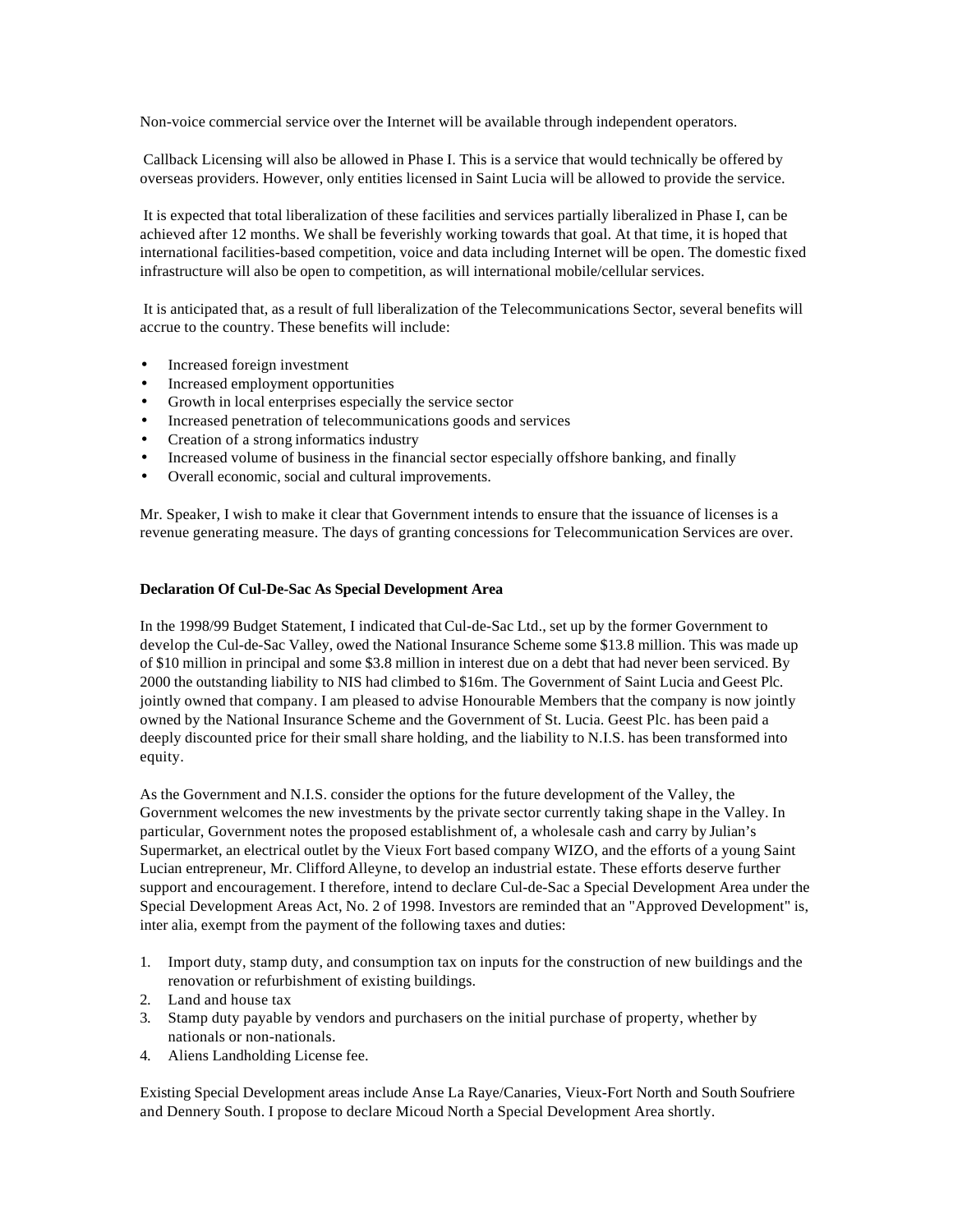#### INTRODUCTION OF ELECTRONIC COMMERCE

Mr. Speaker, Saint Lucians have begun to experience the mysteries, joys and sheer convenience of electronic commerce. E-commerce, as the activity is described, has redefined the way business is conducted in every corner of the globe. Saint Lucians can now order items on the Internet, receive such items within days, and in the process, by-pass local business houses. Already, the commerce via the Internet has begun to impact on traditional business practices. While some are petrified by the growth and expansion of ecommerce, others recognize its potential benefits. Our growing International Business Sector can be induced to conduct e-commerce activities using Saint Lucia as its home base. Small manufacturers, musicians, hoteliers, craft persons, and even our artists can all utilize e-commerce for more effective marketing of their products and services.

A worrying possibility is that as e-commerce develops, there may be a loss of national revenue. The simple fact is that many tax concepts were developed for trade in tangible goods, and are inapplicable to trade in digital goods and services.

Saint Lucia must, however, rise to the challenge. Government will, in the course of this year, introduce legislation to establish a legal framework to govern the conduct of business transactions in e-commerce. Provision will also be made for e-commerce transactions through the banking system. Government too, must lead the way by quickly becoming a model user of e-commerce.

Mr. Speaker, allow me to take a few moments to applaud the Minister of Commerce, Consumer Affairs and Financial Services.

The Ministry of Commerce has taken the lead in the development of an e-commerce industry and a broadbase committee has been formed, comprising the National Development Corporation (NDC), Chamber of Commerce, OECS Reform Unit, Ministry of Communications and other relevant parties. St. Lucia's main telecommunications provider, Cable & Wireless is actively involved in this committee and has already promised to assist in the setting up of an e-commerce incubator where e-commerce transactions can be generated.

# SECTORAL POLICY INITIATIVES

#### **Redesigning Of Incentives For Manufacturing Sector**

Mr. Speaker, this Government welcomes the formation of the St. Lucia Manufacturers Association (SMA). The existence of this Association will allow for more focus and dialogue. In the course of this year Government will work with the SMA to:

- 1. Simplify the fiscal concessions procedures and make them more automatic;
- 2. Increase the scope of tax draw backs and remissions in exchange for higher consumption tax compliance and the achievement of performance indicators such as exports, employment growth, value added, technological innovation, import substitution, and the use of domestic resources;
- 3. Replace the protection afforded by Article 56 using licensing, with the altenative of gradual tariffication;
- 4. Increase penalties against dumping and unfair competition from imported substitutes and rogue or dummy manufacturers.

# **Refashioning Incentives For Investment In Tourism**

Mr. Speaker, unquestionably, investment in the Tourism Industry continues to be buoyant. Several new developments are anticipated in the course of this financial year.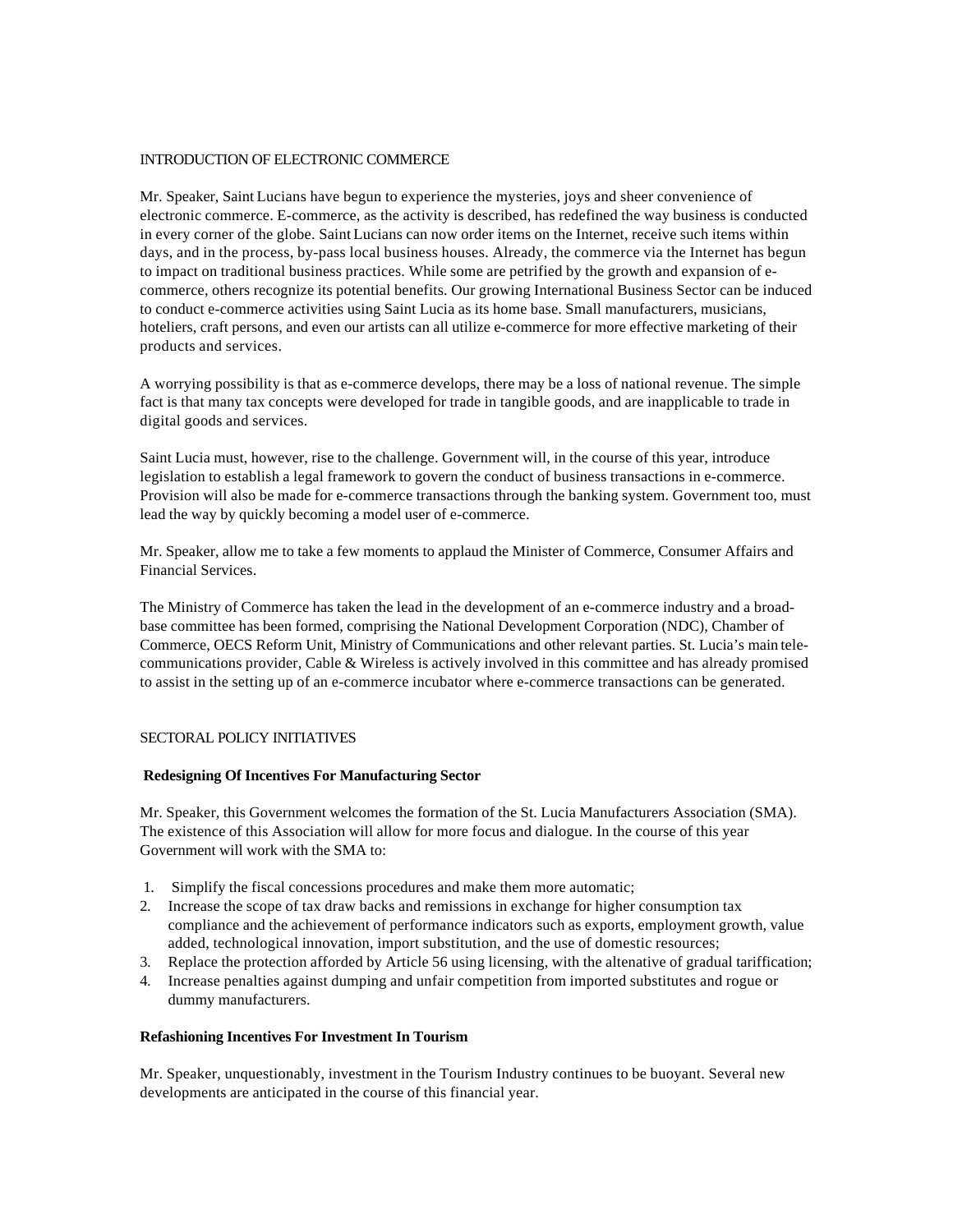Already, the construction of a three hundred-room hotel in Troumasse, Micoud is underway. The Islander Hotel will be demolished and replaced by a 254-room hotel to be managed under the flag of Crown Plaza. Some fifty-four rooms will be constructed at Marigot. Then that brave venture - Ti Kai Village, - a development of 70 rooms located between Anse La Raye and Canaries - is expected to be completed this financial year.

What is astounding Mr. Speaker, is the sheer growth of the small hotel sector. Over six new small hotels will be developed this year, contributing at least sixty rooms.

Later this year, the Government expects to announce new developments at Point Hardy in Cap Estate and at Marquis Estate.

Mr. Speaker, Honourable Members, with the competition for tourism-related investment resources, there is the temptation to over-compensate by offering excessive incentives to investors. We believe that St. Lucia has a relatively favourable investment climate with several attributes to its credit. We also believe that investors are attracted by an ordered, but business-friendly incentive regime.

Accordingly we intend to:

- 1. Introduce greater transparency and predictability in the granting of concessions by standardizing eligibility criteria:
- 2. Link concessions to dollar amounts invested, while ensuring that St. Lucia remains competitive in respect of concessions granted to large investors; and
- 3. Use an objective incentive system to encourage hotels to purchase greater quantities of locally produced goods and services.

In that context, I propose to invite Honourable Members to amend the Tourism Incentives Act, No. 7 of 1996 to permit the existing maximum of 15 years on the duration of the concessions period to be extended by an additional year, for each E.C. \$10 million invested up to a maximum of twenty (20) years.

 In order to encourage our hotels to purchase more goods and services locally over a sustained period of time, I further propose that, where a hotel conclusively proves that it has purchased at least thirty percent (30%) of its goods and services from local businesses over a period of four years, it will automatically be granted a further extension of one (1) year with concessions for each period of two (2) years.

 Mr. Speaker, these concessions are made in the recognition that St. Lucia is a high cost destination and we need to encourage up-market investment and higher local value added. Government will, therefore, work with the sector to reflect its priorities in major policy instruments such as the Annual Budget.

 In return Mr. Speaker, Government needs to see the hotel sector particularly larger hotels, continue to invest in physical and human capital and in particular to reduce their age of payables to small local producers of goods and services.

 The practice of financing operations from accounts payable is crippling small producers and increasing their cost of operations and age of receivables. I intend to meet sector representatives to discuss this issue further.

#### **Marketing Of Small Hotels**

Mr. Speaker, the Government is mindful of the challenges which face the small hotel sector. There are approximately twenty-seven small hotels and some have experienced severe financial difficulties. Explanations vary from mismanagement to their inability to attract concessionary financing. One thing is clear: many of these small hotels do not enjoy economies of scale.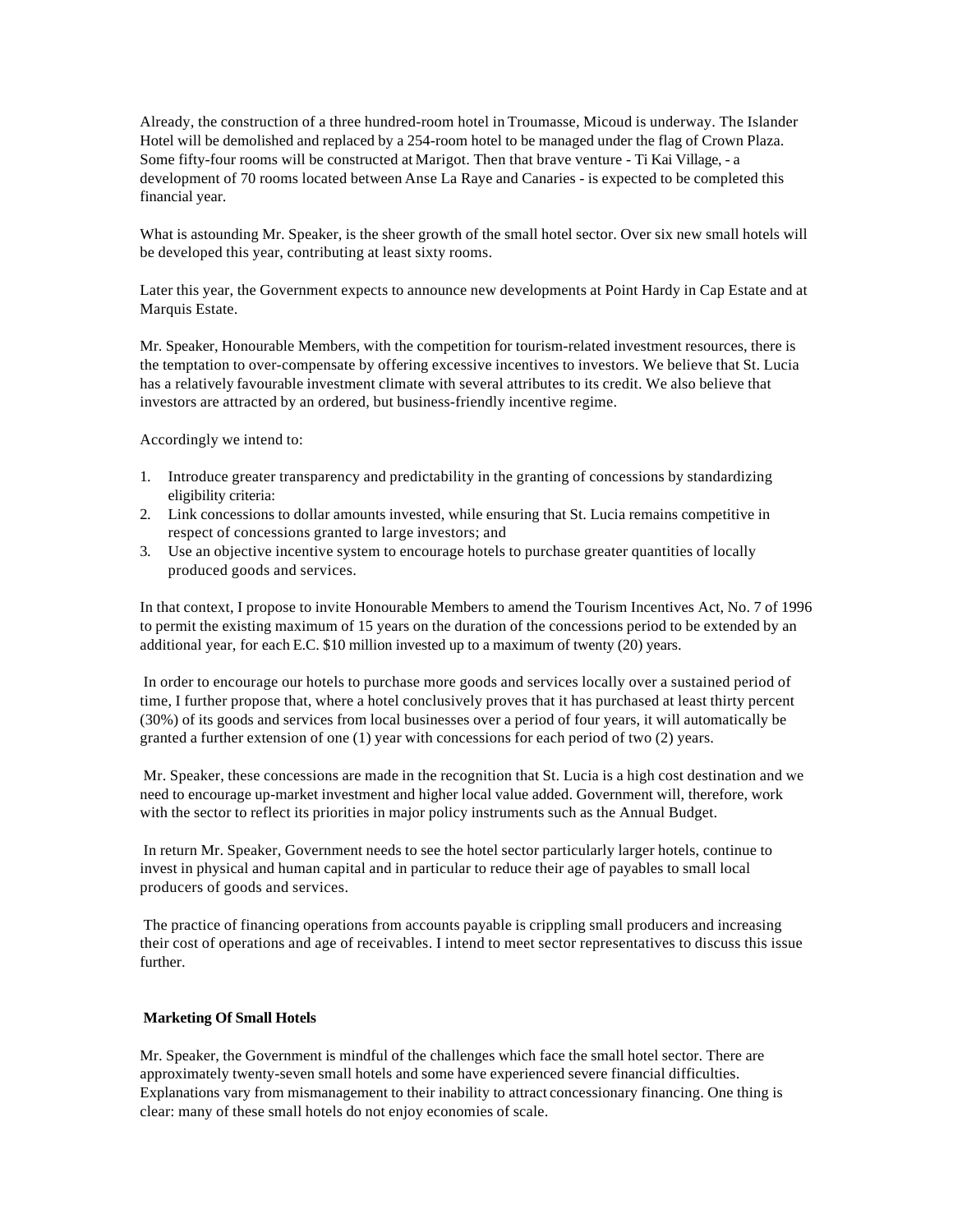One matter of concern for the small hotels, is the cost of marketing their product. Most of the hotels do not generate sufficient income to allow expenditure on individual marketing. Clearly, joint marketing is the most cost-effective approach. I propose to assist the small hotels by establishing a Marketing Fund specifically for the sector. I propose to place in this fund, proceeds of the Hotel Accommodation Tax collected from the Small Hotels over the current fiscal year and allow the fund to be managed jointly by the Tourist Board and representatives of the Small Hotels. As a guide to the amount available, it is noted that in 2000 an amount of \$346,673.90 was collected in Hotel Accommodation Tax from the Small Hotel sector. This amount will be separate and apart from the annual allocation made to the St. Lucia Tourist Board for marketing.

#### SUPPORT FOR BANANA INDUSTRY

 Mr. Speaker, I now turn to the crucial Banana Industry. I am reminded of a certain local publication which "never ceases to amaze me". Well, it never ceases to amaze me Mr. Speaker, that persons who should know better continue to issue inaccurate and often incoherent ramblings about this Government's position on the Banana Industry. Over the past four years, this Government, has demonstrated its commitment to the industry and banana farmers in the following ways:

- 1. Government assumed responsibility for SLBGA's debt of \$44 million. Every Saint Lucian worker contributes to the payment of that debt incurred by the former SLBGA.
- 2. In November last year, Government announced a cessation of the three cents per pound levy for leaf spot control, for a period of five months. Government has had to inject an additional \$600,000.00 to make up for the shortfall in the amount collected under the levy. This relief is now to be extended for a further three months.
- 3. Government introduced a relief package to farmers which lowered the cost of cartons. This relief package involved a reduction of \$1.00 per carton to banana farmers during the period October 2000 to January 2001. This support has cost the Government of Saint Lucia \$1,426,250.00.
- 4. Government removed all duty and consumption tax on inputs, and imposed price controls on fertilizers and pesticides. These price controls may be examined in Statutory Instruments No. 27 of 1999 and No. 29 of 2001.
- 5. Government granted 100% duty and consumption tax exemptions on vehicles purchased by banana farmers for purposes of transporting their bananas. Between August of last year and March of this year, over 20 banana farmers have made use of this facility.
- 6. Government constructed with E.U. Funds, three (3) Inland Reception and Distribution Centres at Odsan, La Caye, and Vieux Fort, at a cost of some E.C.\$12.5 million.
- 7. Government facilitated under the Production Recovery Plan, the disbursement of over \$22 million for certification, incremental inputs, labour and working capital.

BANANA COMMERCIALISATION

Mr. Speaker, we appreciate that despite the significant financial investments of OVER \$100 million already made by this Government in the banana industry, it is necessary that we explore all possibilities for increasing productivity. We remain optimistic about the future of the banana industry. However, we understand that for St. Lucia to remain competitive and maintain its access to the United Kingdom markets, we must increase our yields. In effect, we must maximize our output per unit effort. This can happen only if we have an industry comprising efficient, productive, and business-minded certified farmers. It is our intention, therefore, to embark on a new commercialization drive within the banana industry.

#### **Support For Inputs**

 Mr. Speaker, last year our banana companies were hit with a significant reduction in the price paid for bananas. This had an adverse impact on cash flows. One of the unfortunate consequences of this was an inability of our banana companies to extend credit to their farmers for the purchase of inputs. This has had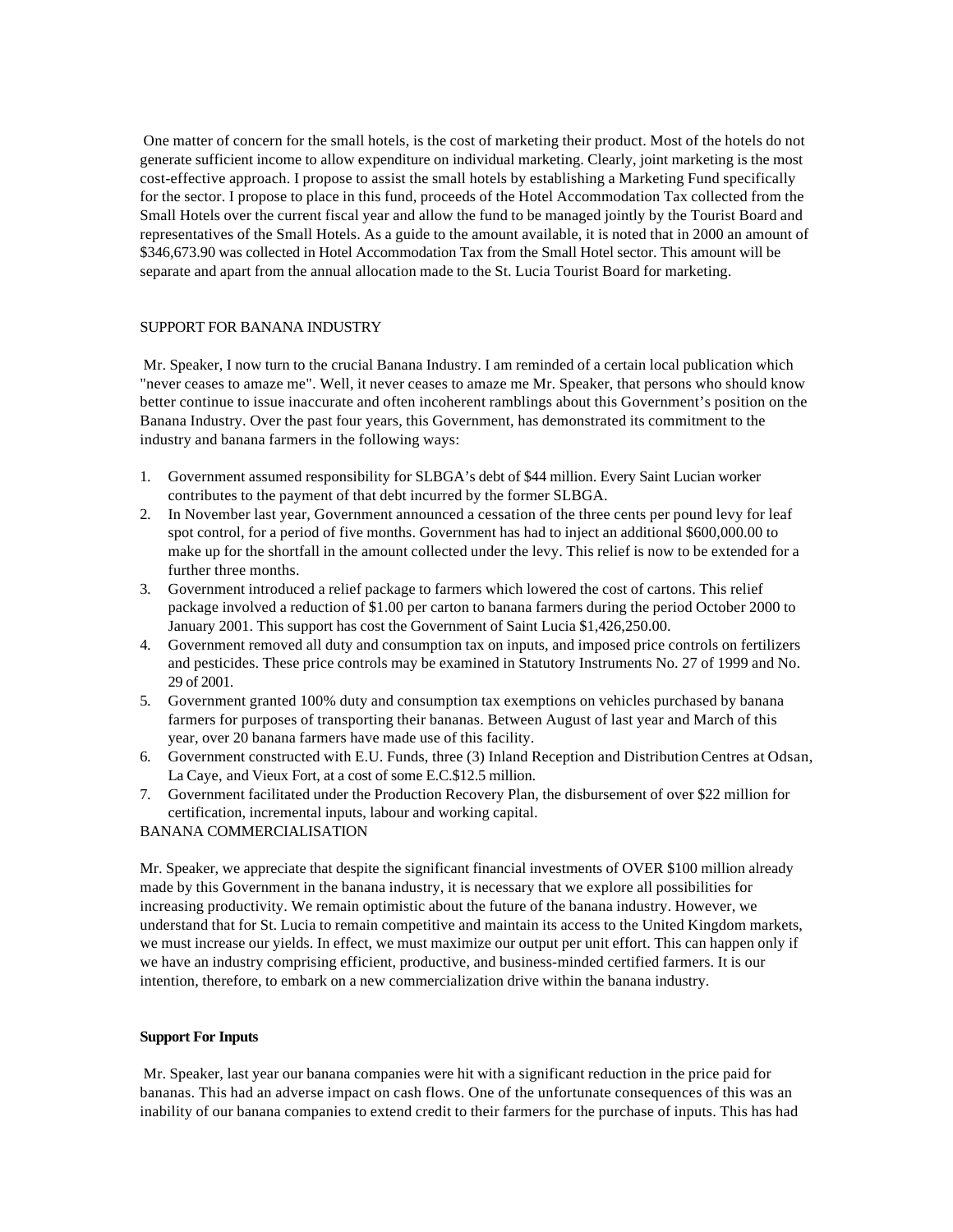far-reaching negative effects. The poor nutrition status of the banana plants compromised their ability to recover from Leaf Spot. Now, the farmers have to cope with the crippling effects of an unrelenting drought. We further anticipate that as a result of our farmers not having access to fertilizer during the latter half of last year, our production during this year will suffer. This situation needs to be remedied.

 As a result, the first phase of this new initiative will involve the supply of inputs to certified producers farming in approved agro-ecological zones, who meet certain threshold requirements, which will include access to water for irrigation or rain-fed production with a potential for yields of at least 12 tonnes per acre.

The Government will make available to the Banana Industry Trust an amount of \$3.50 million for on-lending to banana companies to be used to re-establish a credit line for farmers for the purchase of fertilizer. We have estimated that this credit line will fund, in the first instance, the application of two cycles of fertilizers and facilitate the production of 150 million pounds of bananas. By placing this money in the Banana Industry Trust, we will also ensure that the money revolves, and becomes available in subsequent periods for use by efficient certified banana farmers. We also intend to pursue during the course of the year a restructuring of the Banana Industry Trust in order that it may be better positioned to respond to the needs of the industry.

#### **Land Preparation and Replanting**

The second phase of the productivity drive will require the allocation of an amount of \$4.5 million. It has recently been drawn to our attention that an additional and previously un-programmed envelope has been made available to St. Lucia as a result of a global re-allocation of European Union resources. Presently the Ministry of Planning and the European Development Fund Programme Management and Coordinating Unit (EDF PMCU) are engaged in discussions with the European Commission to work out the modalities for utilizing these funds. We have signaled our intention, however, to allocate a portion of the funds to the banana industry.

 This second phase will cater to land preparation, soil amelioration, replanting, the introduction of superior tissue culture varieties, and farmer training. Again, this programme will support only farmers who are commercially viable.

#### **Irrigation and Drainage**

The third phase will involve a comprehensive irrigation and drainage programme, to be funded through an allocation of \$14 million under the EU Special Framework of Assistance (SFA) Programme. Of this amount, \$1.2 million will go towards drainage works, \$1.2 million for reservoir construction for irrigation, and \$7.4 million for the purchase of irrigation equipment. A further \$319,000 will be used to set up and operate agronomic support units.

Mr. Speaker, when was the last time that any Government has provided such support to the banana industry? While we appreciate that the industry is going through a somewhat painful period of readjustment, we have put in place mechanisms that will allow efficient certified producers to become even more efficient and productive, and we are providing safety nets for those who are incapable of making the changes that the competitive liberalized external markets now dictate. It is a pity, Mr. Speaker, that despite all of the warning signals that were so plain for all to see in the early 1990s, we never started to prepare for this eventuality before the latter half of 1997, when this Government assumed office.

#### FISHERIES COMPLEXES FOR CHOISEUL AND SOUFRIERE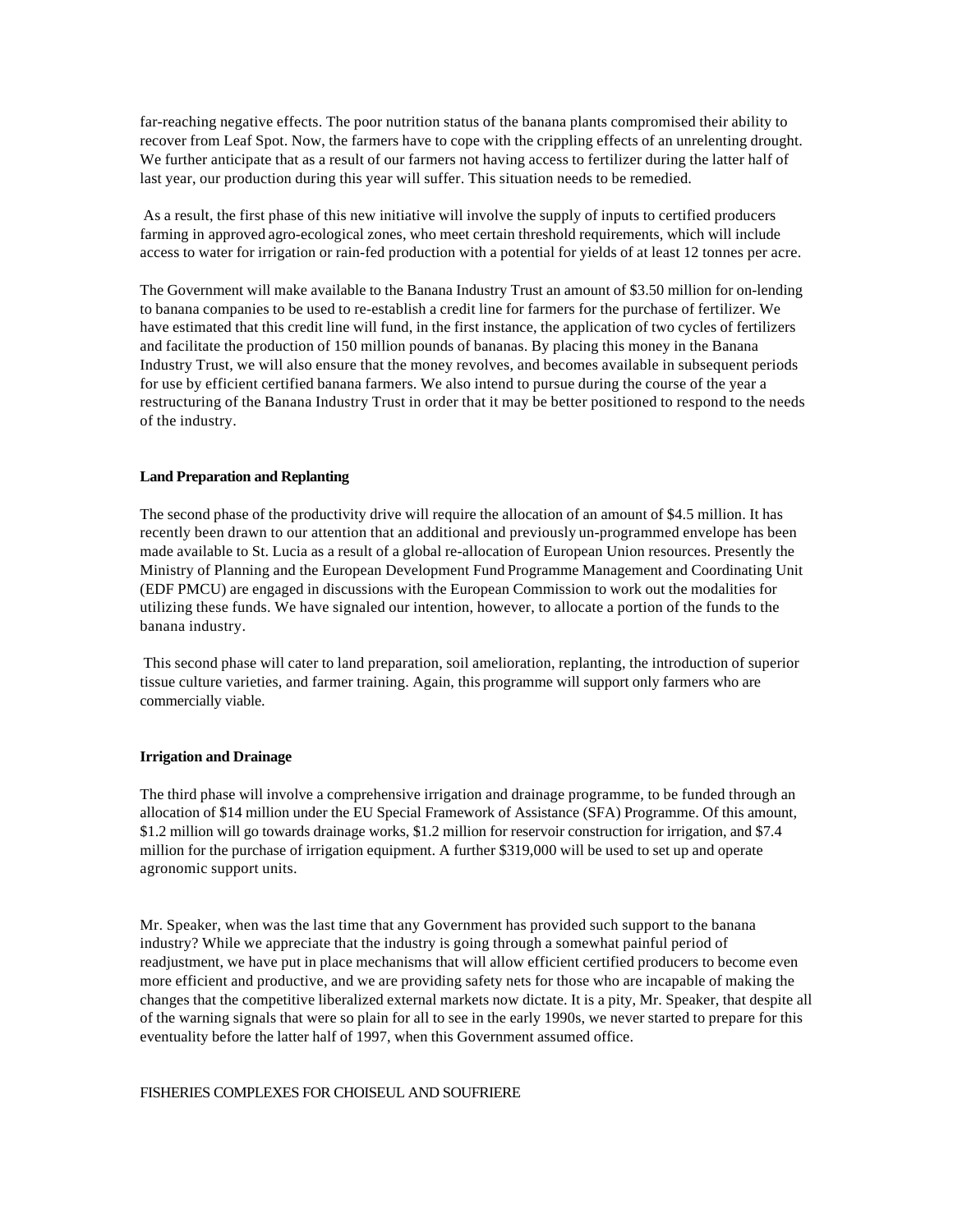Mr. Speaker, I now wish to shift my attention to the Fisheries Sector, a sector that has grown in its economic importance to Saint Lucia. This year, the Government will take its programme of fisheries infrastructure development to the scenic West coast. New fisheries complexes will be constructed in Soufriere and Choiseul and will be financed the Government of Japan. Design drawings have been finalized, and the signing of the tender documents will take place in September. Construction is scheduled to start simultaneously in Soufriere and Choiseul in November of this year.

The Fisheries Project for Soufriere will comprise the construction of: a jetty, slip-way, a revetment to stabilize the river banks, an in-port road and parking facilities, an administration building, ice storage facility, a workshop, lockers for the fishers to store their equipment, shower and toilet facilities, and a retail fish market.

In Choiseul, the Project will consist of the construction of a new access road to the site, the reclamation of land parallel to the shoreline and the construction of: a break-water, a wharf, a slip way, an administration building, an ice storage facility, an engine repair shop, lockers for the storage of equipment, toilet and shower facilities, and a retail fish market.

Additionally, the Project will provide 20 open-type fiber glass reinforced pirogues, equipped with 85 H.P. engines, to aid in the transition from the traditional wooden canoe to a safer, more stable fishing vessel. The Project will also supply fishing equipment, tools and equipment for the workshop in Choiseul, and an icemaking machine.

In total, the Soufriere and Choiseul Fishing Complexes are expected to cost US\$16 million, and are expected to be constructed within 18 months.

#### REORGANISATION OF THE NATIONAL DEVELOPMENT CORPORATION (N.D.C.)

For some time now, the Government has been carefully considering the future of the National Development Corporation, (N.D.C.). A decision is now at hand.

Section 4 (1) and 4(2) (1) of the National Development Control Act, states that:

*… it shall be the function of the Corporation to stimulate, undertake the economic development of St. Lucia. It shall also be the function of the Corporation to undertake and promote the development of land and industry in St. Lucia.*

An evaluation of NDC's performance over its 30-year life-span reveals that these objectives have not been achieved. Apart from the development of industrial estates, the economic development strategy pursued in the 1970s to attract light manufacturing and industries by invitation, has produced few permanent benefits. The development of a hotel site along the west coast, has not proven to be a magnet for further sustainable development.

One of the major problems confronting the NDC is the fact that its monopoly ownership of land is incongruent with the need to address the local community's need for land for settlement, services and smallscale industry. This, coupled with ineffective development control legislation has led to rampant and uncontrollable squatting.

As a result, the NDC's role has changed to quelling squatter disputes, and selling land at concessional prices to facilitate local demand. This has led to the uneconomic use of land, a general decline in the NDC asset base and a population dependent on government for land at less than commercial prices.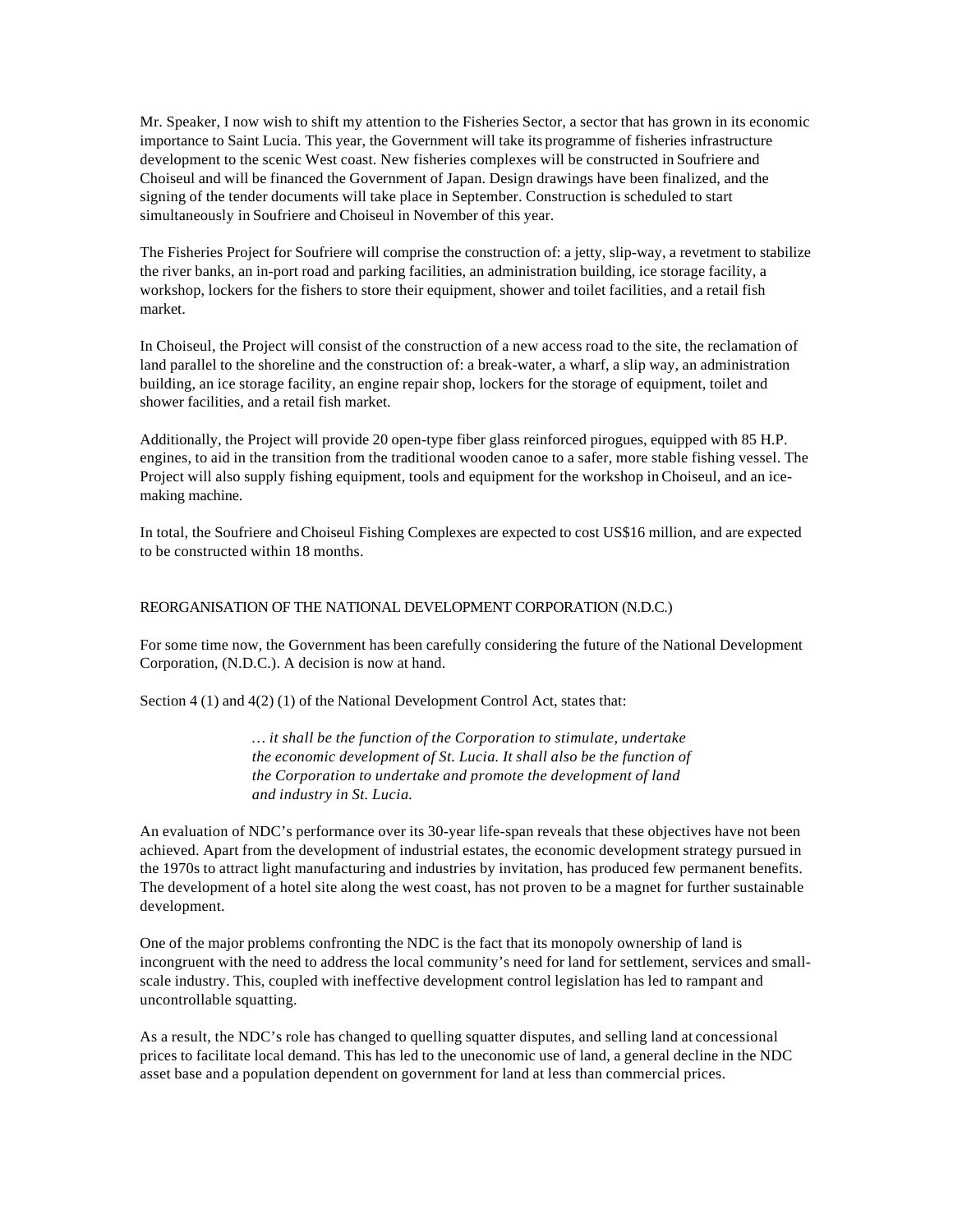This unintended social function has distracted NDC from its role as an enabler of national economic development.

This state of affairs cannot continue. The National Development Corporation will be re-configured to focus primarily on investment promotion.

NDC's involvement in the development of large tracts of real estate will be reduced. To achieve this, legislation will be introduced during this Parliamentary session to transform NDC into a "one-stop shop", in order to enhance its role of investment promotion.

Simultaneously with the creation of the new NDC, Government will create the Southern Development Corporation Ltd. to take over the role of NDC in real estate development in the south of the island. NDC will retain land of strategic value, for example, the Vieux Fort Industrial Estate and the Vieux Fort Industrial Free Zone. Other lands will be vested in the Southern Development Corporation Ltd and the Crown.

Against the background of the economic policy initiatives just outlined, I now propose to indicate how this budget will be financed.

#### FINANCING THE BUDGET

In the context of substantial increases in the demand for social services, against reduced revenues from taxes on international trade liberalization and relatively high fuel prices, acquiring the required resources to finance expenditure represents a significant challenge. However the Government has risen to the challenge without resorting to the imposition of new tax measures.

Through prudent management by this government the available resources will be utilized to optimize the provision of essential social services and enhance the infrastructure of the country, whilst ensuring longterm sustainability.

During the financial year 2001/2002, planned expenditure is projected at \$857.3 million dollars, 18 percent higher than the previous financial year. Of this amount, \$362.9 million dollars or 42.3% will be utilized to enhance the capital assets of the country. Current expenditure accounts for 53.7% or \$460.6 million of total planned spending and 4% is earmarked to service principal repayments on the Public Debt.

This Budget seeks to achieve high and stable levels of economic growth and sustained reductions in the rate of unemployment. In support of this thrust, capital investment is projected to increase by 20.0 per cent.

Current expenditure of \$460.6 million represents 22.5 per cent of GDP. The growth in current expenditure is mainly associated with improvement of services provided by the judicial and law enforcement sector.

#### **Revenue Estimates**

 It is the intention of Government to finance the total budgetary expenditure of \$857.3 million dollars from the following revenue sources:

- 1. Capital Revenue of 3.2 million dollars
- 2. Grants of 127.5 million dollars
- 3. Loans of 206.0 million dollars
- 4. Recurrent revenue of 520.6 million dollars

Of the loans of 206.0 million dollars, 95 million will be raised this year, the balance being loans already contracted.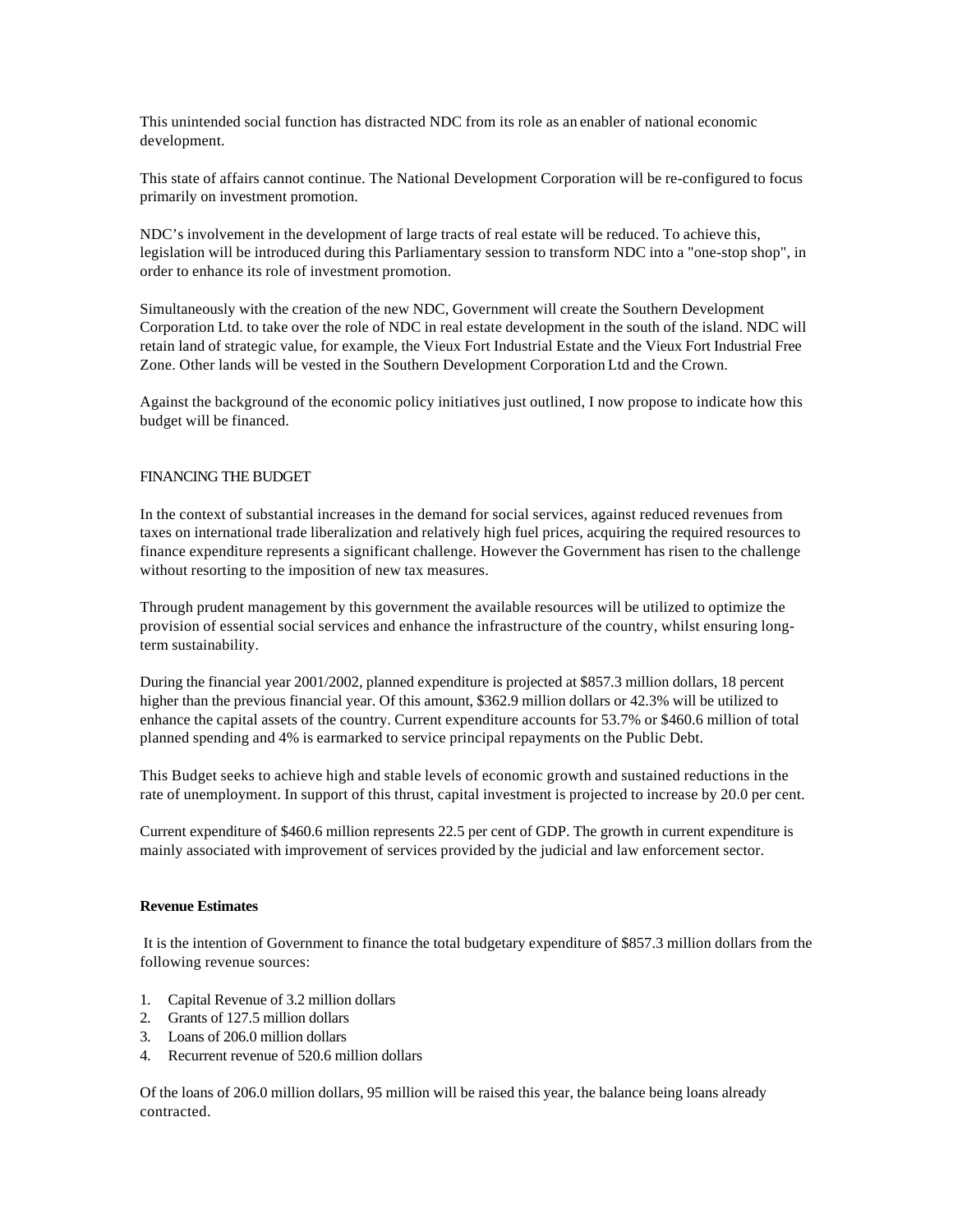The budget is designed to achieve a current surplus of \$60 million dollars or 2.9 percent of GDP, of which \$26.2 million will be utilized to finance capital expenditure. The balance of capital financing comprises loans totaling \$206 million dollars and grants amounting to \$127 million dollars.

Mr. Speaker, for fiscal year 2001-2002, total recurrent revenue is projected at \$520.6 million dollars, representing growth of 1.0%. As a share of GDP, recurrent revenue declined to 25%, from 26% for financial year 2000-2001.

The overall projected growth in current revenue is mainly attributed to taxes on Domestic Sales and Services and receipts from taxes on Income and Profits.

Mr. Speaker, this budget contains no new tax measures. Indeed it is a budget that grants substantial tax relief. The minor increases anticipated during the financial year 2001-2002, are due to improvements in the collection efficiencies of the Inland Revenue Department and the Customs and Excise Department.

#### **Distribution Of Expenditure**

The following points highlight the distribution of total expenditure among the various Agencies, and the components of investment expenditure contained therein.

The Office of the Governor General and the agencies of Parliament, namely, the Legislature, the Service Commissions, the Electoral and Audit Departments will receive a total of \$4.814 million. This represents a marginal decline over last year's expenditure.

The General Service Agencies, which comprise the Office of the Prime Minister, the Ministry of Public Service and the Parastatal Department are earmarked to receive a total allocation of \$23.605 million. This allocation includes \$3.0 million for the Private Sector Development Program and \$1.1 million for Establishment and Facilities Management.

For the Justice Sector, which includes portfolios such as the Ministry of Legal Affairs and Labor, and the Attorney General's Chambers, a total of \$78.972 million dollars is allocated. This represents an increase of \$5.7 million. The allocation includes \$1.0 million for the procurement of Fire Fighting Vehicles and Equipment for the new Fire Stations; \$2.853 million for the capacity building component of Police Reform, which includes 60 Special Reserve Officers, 50 New Police Recruits and other related charges.

A total amount of \$498.95 million is allocated to the Economic Service Sector. Of that amount, \$108.264 million dollars is provided for Debt Service, Pensions and Contingencies. This represents a reduction of \$13.736 million over the prior year's allocation.

A sum of \$362.918 million is allocated to the Capital Investment Programme.

The Capital Inputs will be shared as follows:

1. \$45.721 million for the Ministry of Agriculture, Forestry and Fisheries. Of that amount, \$14 million is for the establishment of 800 Acres of Irrigation and 200 Acres of Drainage; \$1.2 million to commence construction of the National Abattoir; \$2.9 million to commence implementation of a five (5) year Diversification Strategy; \$3.5 million for assistance to Banana Farmers to aid in the purchase of critical inputs in the production process; \$15.3 million for the construction of two (2) Fish Landing Complexes in Soufriere and Choiseul. In addition, a further \$10.0 million is provided for the repositioning and strengthening of the sector.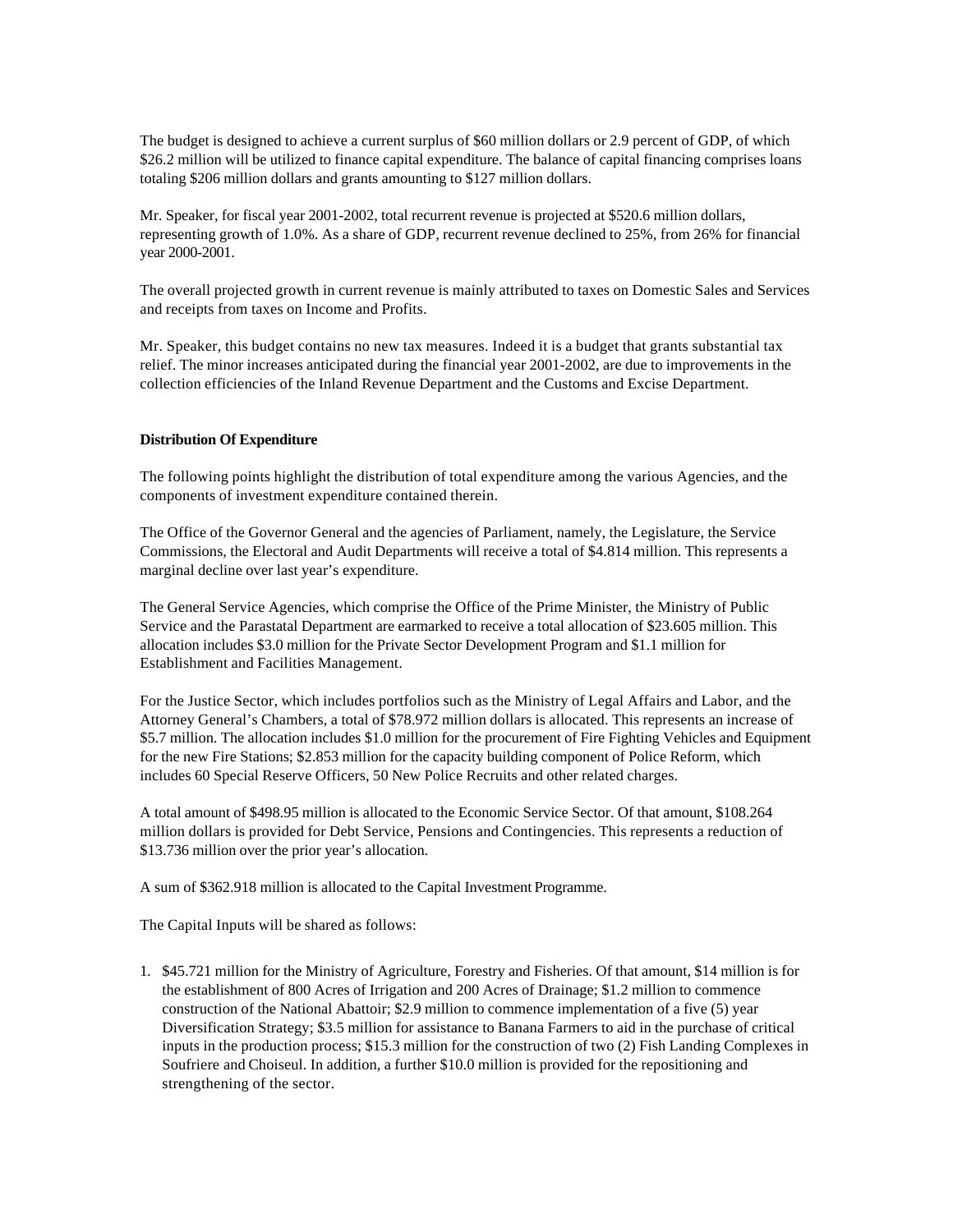- 2. \$1.105 million for the Small Furniture Manufacturers Project, for Consumer Education and Research, for further development of the Financial Services Sector and for the development of e-Commerce.
- 3. \$46.48 million to the Ministry for Communications, Works, Transportation and Public Utilities. Of that amount, \$38.178 million is for the upgrading and improvement of the road network island-wide. In addition, \$1.2 million is allocated for Community Infrastructural Development.
- 4. \$15.250 million to the Ministry of Finance and Economic Affairs.
- 5. \$116.742 million to the Ministry of Planning, Development, Housing and the Environment. This includes allocations for Land Acquisition, the Black Mallet Landslide Response, Hurricane Response, A Northern Water Supply Project, A Labor Intensive Rural Employment Programme, Renewable Energy Technologies, A Shelter Development Programme and the other relocation programmes.
- 6. \$23.698 million to the Tourism Sector. This represents an increase of \$1.248 million over last year. Of that, \$15.0 million is for Tourism Marketing and Promotion. This is an increase of 10% over last years marketing Budget.
- 7. \$251.00 million is being injected into the Social Services Sector. The Ministry of Education, Human Resource Development, Youth and Sports; the Ministry of Community Development and the Ministry of Health, Human Services, Family Affairs and Gender Relations are the administrators of this sector. This includes an allocation for the establishment of the National Cultural Foundation which will subsume the amended functions of the existing Department Of Culture.

Capital inputs into this sector include:

- 1. \$600,000 for preparatory works for the construction of Human Resource Development Centres at Laborie and at Grace in the Vieux-Fort North constituency.
- 2. \$4.273 million for the rehabilitation of schools, \$1.519 million for the National Skills Development Center, \$48.980 million for the establishment of sporting facilities; and \$45.0 million for the continuation of works on the construction of the National Stadium.
- 3. Of the total allocation, an amount of \$935,000 is earmarked for the purchase of equipment for Victoria Hospital, and \$5 million for the preconstruction works on the new National Hospital. Amount of 1.83 million will be allocated to fund the institutional strengthening component of Health Sector Reform.

# PUBLIC SECTOR INVESTMENT

Mr. Speaker, I will now highlight the most important components of the Public Sector Investment Programme.

### **Road Development Programme**

This Government, Mr. Speaker, in its continuing effort at improving the road network, will embark on the most comprehensive road programme ever undertaken in St. Lucia. At present, the network boasts 216 km of primary and secondary roads, of which 46.5% is in good condition, 26% is in satisfactory condition and 27.5% is in poor condition.

Mr. Speaker, this has to change. This Government has developed a project entitled, The Road Development Programme (RDP), to address this disturbing situation.

The Road Development Programme (RDP) will be implemented over a five-year period (2001 – 2006) and will involve the rehabilitation and reconstruction of over 116 km of roads island-wide.

The RDP comprises periodic maintenance and improvement works on a number of roads on the island, and strengthening of institutional arrangements in the road sector. RDP will provide for: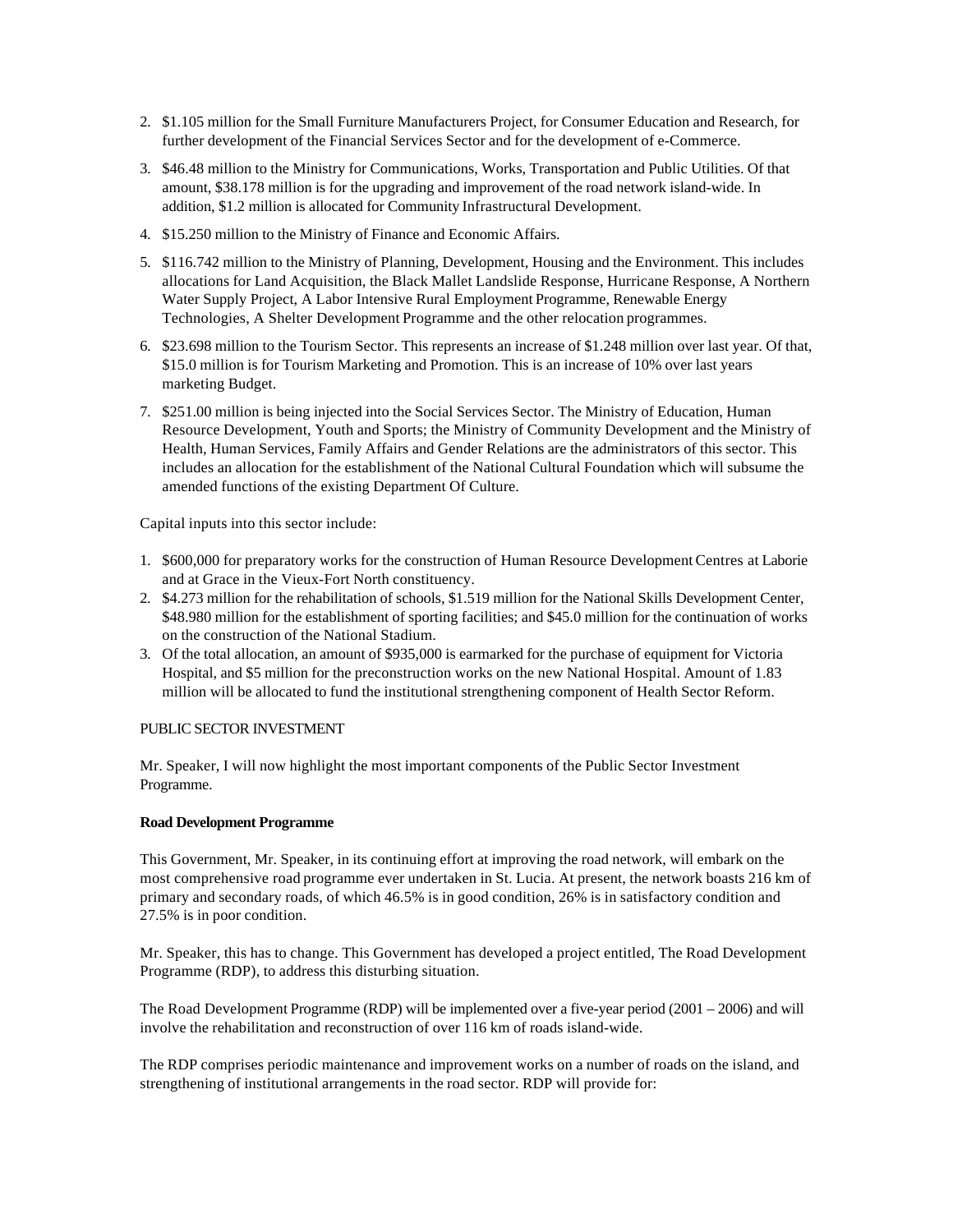- 1. Periodic maintenance or improvement works on approximately 91.1 km of main road;
- 2. Periodic maintenance or improvement works on approximately 25.6 km of secondary road;
- 3. The engagement of consultants to undertake a study to determine the most appropriate structure for the administration and management of the road sector;
- 4. Engineering and consultancy services for the development of operating procedures and the establishment of quality control mechanisms for the Ministry of Communications, Works, Transport and Public Utilities;
- 5. The development of a capital works programme for the rehabilitation of feeder roads, village streets, and other tertiary roads.

In addition, the Ministry of Communications and Works will be implementing a preventive maintenance programme by allocating EC\$ 5 million per annum towards routine maintenance of repaired roads for the duration of the programme. We intend to ensure that the maintenance programme goes well beyond the project life and includes other critical roads.

The major roads identified for rehabilitation and improvement during this fiscal year (2001/2002) are as follows:

| KVAD I KOMMANINIE - TEAK T        |                   |                        |             |                |
|-----------------------------------|-------------------|------------------------|-------------|----------------|
| <b>Roads</b>                      | <b>Start Date</b> | <b>Completion Date</b> | Length (km) | Cost EC\$ (Mn) |
| (1) Soufriere/ Choiseul           | Aug.2001          | Dec. 2002              | 14.1        | 11.92          |
| (2) Choiseul/ Black Bay           | Aug.2001          | Dec. 2002              | 14.1        | 11.31          |
| (3) *La Resource/Derniere Riviere | Nov.2001          | Jan.2003               |             |                |
| $(4)$ *Richefond/Grande Ravine    | Nov.2001          | Jan.2003               |             |                |
| $(5)$ *Deglos/Trois Piton         | Nov.2001          | Jan.2003               |             |                |
| $(6)$ *La Croix/Grande Riviere    | Nov.2001          | Jan.2003               |             |                |

#### **ROAD PROGRAMME - YEAR 1** ٦

\*Note: the last four (4) roads mentioned, have been tallied together

Provision has been made in the Capital Estimates for expenditure of \$23.788 million for the roads which I have just mentioned. Of that amount, \$7.2 million is allocated from local revenue, while \$16.588 million is to be funded by the Caribbean Development Bank. The full programme in years two, three and four is as follows:

| ROAD PROGRAMME - YEAR 2        |                   |                        |
|--------------------------------|-------------------|------------------------|
| <b>Roads</b>                   | <b>Start Date</b> | <b>Completion Date</b> |
| (1) La Toc/Morne Road          | <b>July 2002</b>  | Dec. 2003              |
| (2) Castries/La Toc            | <b>July 2002</b>  | Dec.2003               |
| (3) Morne Road/Cul de Sac      | <b>July 2002</b>  | Dec.2003               |
| (4) Cul de Sac/Barre de L'Isle | <b>July 2002</b>  | Dec. 2003              |

# **ROAD PROGRAMME** VEAR 2

| <b>ROAD PROGRAMME - YEAR 3</b> |                   |                        |
|--------------------------------|-------------------|------------------------|
| <b>Roads</b>                   | <b>Start Date</b> | <b>Completion Date</b> |
| (5) Piaye/Saltibus             | Aug. 2003         | April 2004             |
| (6) Barre de L'Isle/Dennery    | <b>July 2003</b>  | Dec. 2004              |
| (7) Dennery/Praslin            | <b>July 2003</b>  | Dec.2004               |
| (8) Praslin/Fond Bridge        | Oct. 2003         | Mar. 2005              |
| (9) Fond Bridge/Anse Ger       | Oct.2003          | Mar.2005               |
| (10) Micoud Bridge/Anse Ger    | Oct.2003          | Mar.2005               |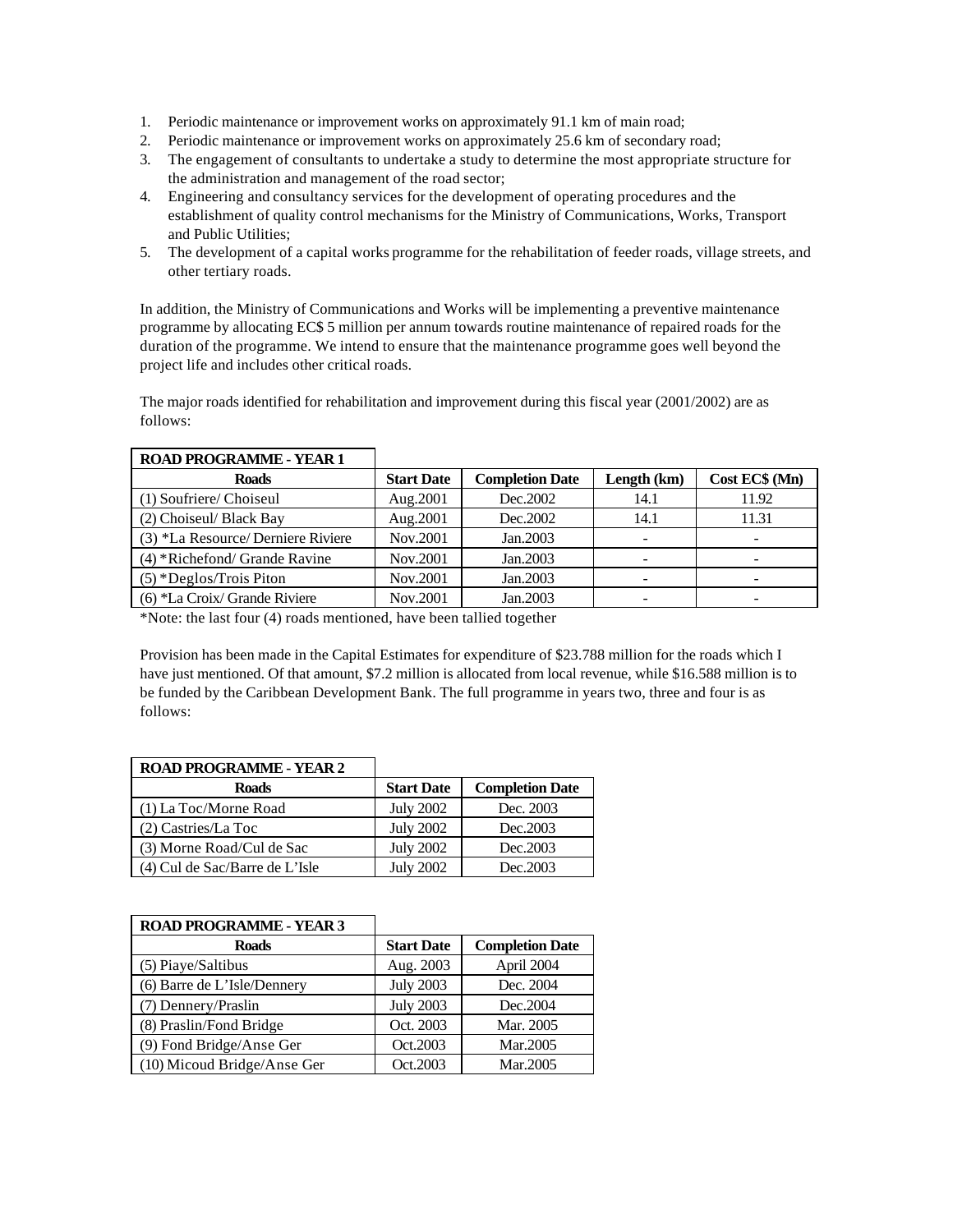| <b>ROAD PROGRAMME - YEAR 4</b> |                   |                        |
|--------------------------------|-------------------|------------------------|
| <b>Roads</b>                   | <b>Start Date</b> | <b>Completion Date</b> |
| (11) Anse Ger/Desruisseaux     | Sept. 2004        | Aug. 2005              |
| (12) Anse Ger/Vieux Fort       | Sept. 2004        | Aug. 2005              |

This programme, on completion, will ensure that St. Lucia has one of the finest road networks in the region. The fact that the Government secured funding from the CDB for this programme, allows it to divert its own resources to repairing roads in communities, particularly, in farming belts.

I am pleased to inform Honourable Members that the feasibility study on the Four Lane Highway is completed and will be presented to Government shortly.

# **Community Infrastructure**

The Government of St. Lucia has recognized the need to improve welfare and standard of living in various communities by the provision of adequate infrastructure. Accordingly, the government seeks to address infrastructural problems which have retarded development in a number of previously neglected communities. This will be achieved via a joint approach between the Ministry of Communications, Works, Transport and Public Utilities and the communities themselves.

To this end, the government has initiated a works programme to provide solutions to problems linked to poor road infrastructure and drainage identified through constituency visits. The government has approved EC\$1 million dollars per year which will be made available to the Ministry of Communications, Works, Transport and Public Utilities. These funds will be utilized to provide, materials, labour, equipment and technical expertise necessary to address infrastructural deficiencies in various communities.

 This programme will assist the government in responding to the social needs of communities, reducing social deprivation and improving the economic well-being of their members.

# TOWARDS UNIVERSAL SECONDARY EDUCATION

Mr. Speaker, I turn now to a subject and portfolio dear to my heart – Education. In the past four years, this administration has chalked up an impressive record of achievement in the field of education. Notwithstanding this record, there is much that still needs to be done as education is the essential key to the possibilities of the future and, as a developing country with limited resources, there is much leapfrogging that we need to do to place ourselves on the cutting edge.

The efforts made to date have been both simple and strategic. They seek not only to solve long-neglected problems, also to build a stronger foundation for the future. The simple things that have made a difference have included working visits by Minister Michel and his team, to schools islandwide. In almost every school visited, the Minister has been told that never before had the school been visited by a Minister for Education. The more complex initiatives have included training in management for all education administrators by the Institute of Business of the University of the West Indies. They have also included the development of an Education Sector Development Plan involving the most participatory approaches. Both of these initiatives have been recognized by the World Bank as "best practices" coming out of our region for replication elsewhere.

St. Lucia has assumed a leading role in the OECS Education Reform process. We are piloting the Education Information Management System which, when fully implemented, will revolutionize the administration of schools. We are also the first country to pilot, with CLICO insurance company, a recognition scheme for teachers, designed to reward their contribution to national development.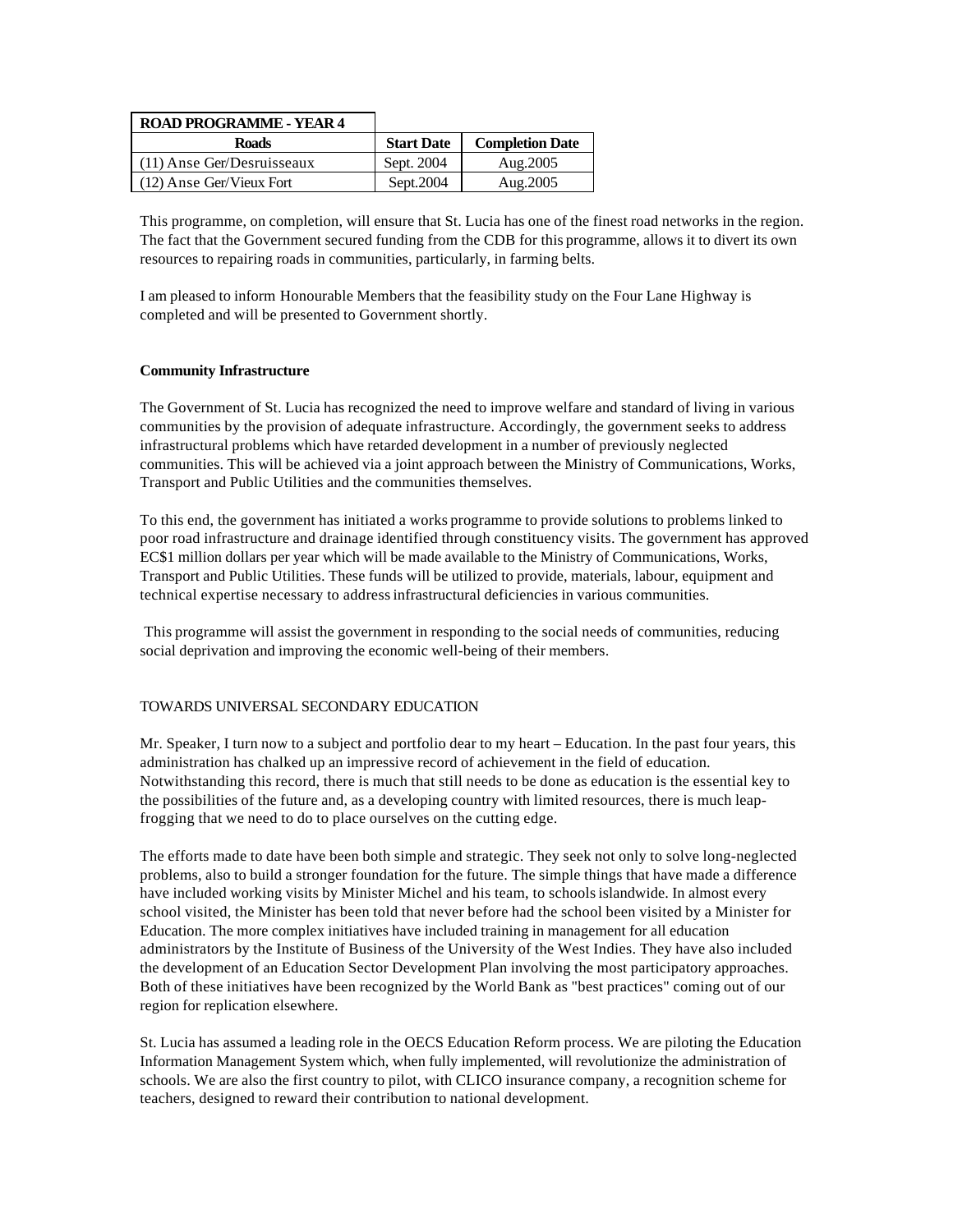Mr. Speaker, this government has always maintained the highest regard for the teaching profession. The OECS Education Reform Unit has called for governments to provide every teacher with a computer. However, we recognize that the education process extends well beyond the ambit of the school, embracing the community groups, family and even the society as a whole.

At present, there are no import duties and consumption taxes on computers. Nevertheless, an anomaly still exists in that duty is still charged on Hard Drives and C.D. ROM drives if they are imported separately. Therefore, if someone wishes to assemble a computer by importing the constituent parts, the Hard Drive and C.D. ROM will attract duty, whereas it will not do so if the computer is imported pre-assembled.

In recognition of the fact that a computer must be considered to be an essential learning tool, and should be routinely upgraded, we will go one step further and remove import duty and consumption taxes on all imports of C.D. ROM drives and hard drives. In addition, government will introduce a facility to make computers available to teachers at minimum cost.

# **A Place in Secondary School for Every Child**

 Mr. Speaker, in the world of politics, it is all too easy for incumbents to downplay the positive things that they have inherited and to overplay the things that they have themselves achieved. We have tried, Mr. Speaker, to avoid this temptation and in the sphere of education, we have never sought to negate the positive legacy inherited from the past. St. Lucia has always been – in the context of the wider Caribbean and within the developing world – among the most educationally progressive countries. And we continue to be so, now more than ever. One of the leading educators of our region, Professor Errol Miller asserted in an address to St. Lucian teachers of District 4, that "education is never about reconstructing the past; it is about constructing the future". And that, we submit, is our mission.

 The future now requires that St. Lucia move from limited secondary opportunity to full and universal secondary education. We must move from a situation in which, even with the construction of one replacement and three new secondary schools, secondary education is accessed by only 53%, of the school age cohort. We must move rapidly to provide an opportunity for every child to enter secondary school. I am pleased to announce that the Government of St. Lucia is now entering the final stage of discussions with the World Bank for a new loan agreement that will make this dream a reality.

In our move to universal secondary education, we will be avoiding some of the pitfalls that have affected other countries. Too often the emphasis has been on the provision of more school places without due attention to other vital, related issues such as the quality of that schooling, adequate facilities, trained teachers, and student remediation. In our case Mr. Speaker, the project will involve several major elements:

- Increased access to secondary schooling, providing opportunities for the additional 6,000 students aged between 12 and 17 who do not now enjoy that right.
- Improved Quality in the provision of secondary education. Existing schools will be rehabilitated, modern facilities installed (including laboratories, libraries, computer networks and proper staff and student facilities).
- Better management and school governance The Education Management Information System will be extended to all schools.

In short, Mr. Speaker, this project with the World Bank embodies the fundamental principles of this government. Our approach to its conceptualization, its modality of implementation and its content, demonstrates what is so different between this administration and those that preceded it. Mr. Speaker, we are confident that within the next three years, we will be entering a brave new world of greater and improved opportunity for all our children, with universal secondary education of the finest quality.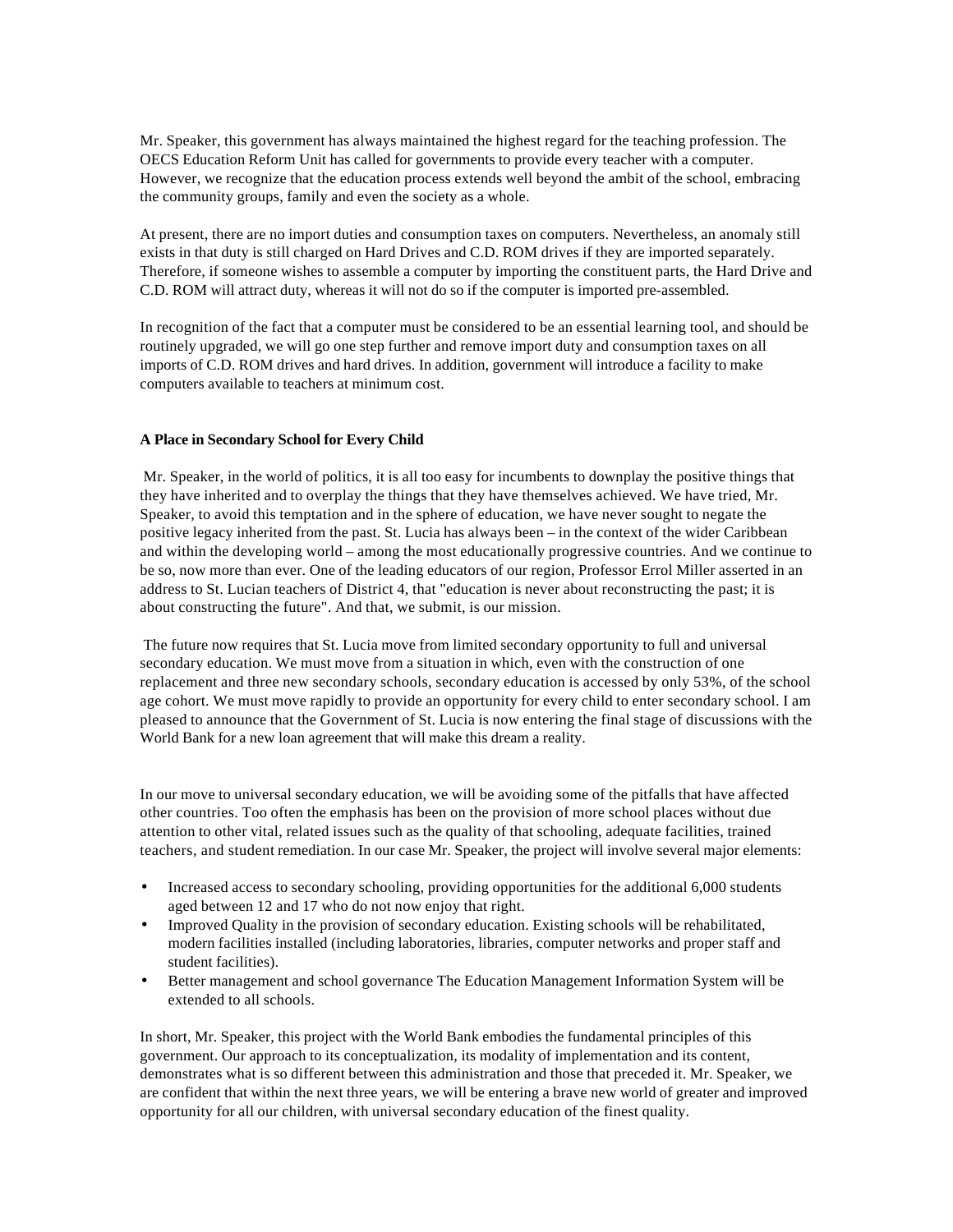#### **Youth Development**

 Mr. Speaker, the state of our youth continues to concern my administration and, I am sure, the entire nation. It is also significant, Mr. Speaker, that the presentation of this annual budget will be followed by the commemoration of youth month - that determined effort by youth organizations to call attention to the achievements and potential of our younger generation.

 Accordingly, we have, over the past four years, pursued a clear strategic approach to issues of youth development, and I am sure that we can address the social and economic needs of our youth in a more comprehensive and integrated manner.

 We started by combining education, youth and sports into one Ministry to provide that integrated approach to the laying of the foundation of the future. At the same time, as part of a Commonwealth-wide effort, we undertook the most creative and comprehensive formulation process for youth policy. Mr. Speaker, this model is now heralded as a model to be followed by countries intending to formulate policies for youth. Last year, we launched a redesigned skills training programme which is intended to provide employable skills for our many unemployed youth. The opening of the new modern skills training center at Bisee has proven an immediate attraction as over five hundred (500) young people have registered for training.

 However, the priority for this Government during this financial year will be to expand skills training to a number of other communities through the newly established National Skills Development Centre. Mr. Speaker, I am pleased to announce that \$1.5 million will be allocated for that purpose. For the first time, we will implement an apprenticeship programme for trainees of the skills programme and will offer financial assistance for youth wanting to undertake small business initiatives.

#### **Sports**

 Mr. Speaker, the importance of sports in engaging the potential and promoting the capacity of our youth, is indisputable. This government has been deliberate in its attempts to re-organize and re-focus sporting development. We have completed the formulation of a sports policy to guide our actions and are near completion of a policy for physical education and sports in schools. At the national level, the construction of a national stadium and a national cricket ground are well underway, and will provide modern facilities for our sportspersons. We have provided a number of full time coaches in the Department of Youth and Sports to assist in developing a national coaching programme. Mr. Speaker, we have provided assistance to national sporting bodies to improve their programmes and, most importantly, we have increased our expenditure on school sports.

 Major work will be undertaken during this financial year on the national stadium through a development grant from the Chinese Government. The national cricket ground, which is being financed largely through the National Lottery, is expected to be completed during this financial year. Mr. Speaker the Government will continue to improve on the quality and availability of playing facilities to various communities islandwide. During this financial year 600,000 dollars will be spent on the establishment and upgrading of playing fields, whilst an additional 500,000 dollars will be expanded on the upgrading of Multipurpose Courts.

Mr. Speaker, allow me to turn now from matters of Youth and Sports to the provision of water.

CONTINUED INVESTMENT IN RE-ORGANIZATION OF THE WATER SECTOR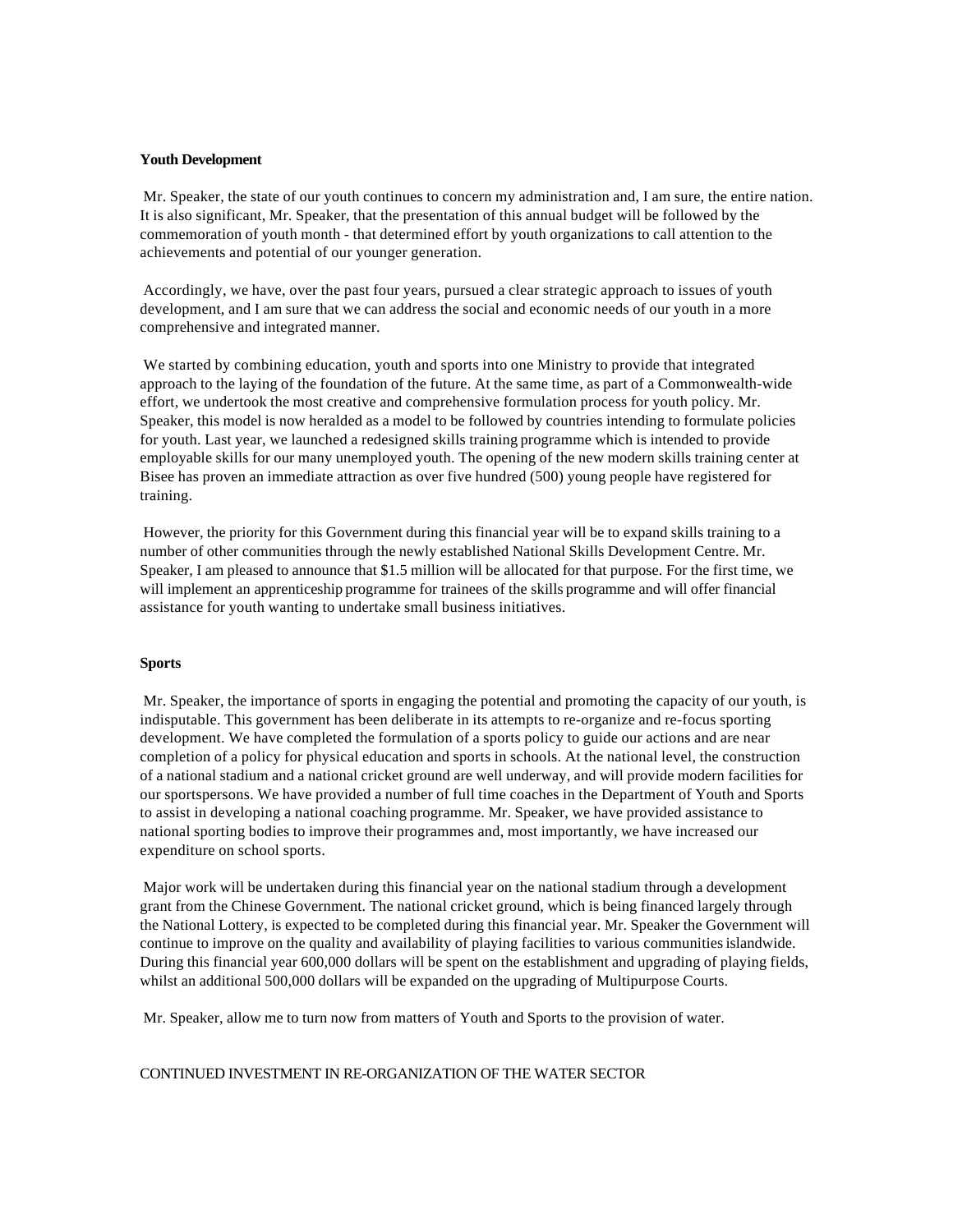Mr. Speaker, I am pleased to report that WASCO has entered into a technical assistance programme with the World Bank and the Caribbean Development Bank for the re-organization of the water sector. The assistance is intended to support the reforms at WASCO. They are designed to achieve more effective and efficient management, the delivery of a reliable and safe water supply, improved wastewater services and to continue the transformation of the company into a viable and marketable entity.

The project is expected to move into implementation mode by September 2001. The principal components of the project are:

- 1. A comprehensive review of the institutional and legislative environment of the water sector;
- 2. An examination of the possibilities and options for private sector participation;
- 3. Urgent capital works to help stabilize the water supply and improve wastewater management systems in highly vulnerable areas;
- 4. Institutional strengthening of WASCO; and
- 5. The establishment and maintenance of a Project Management Unit.

The estimated project cost is US\$7.0 million (EC\$18.9 million).

#### **Northern Water Supply Improvement Project**

 The Government of St. Lucia also took the policy decision to construct a new 20-inch water transmission pipeline from Bannanes Bay to the Choc Estate Storage Facility. This is the initial component of a 3-phase project, aimed at improving the water supply to the northern part of the island, where approximately 60% of the population resides, and over 80% of the hotel plant is located. These areas are severely affected by irregular water supply, primarily due to inadequate transmission capacity from the Roseau Dam. This gravely impacts on social and commercial activities.

 The pipeline, which will start at the Ciceron Water Treatment Plant, will eventually service the extreme north of the island, upon completion of phase 3 of the project.

 It is expected that contractors will be mobilized by May 2001, and the project completed within 12 months. The project will cost approximately 12.2 million dollars and will be financed by a loan from the French Funding Agency, Agence Française de Developpement.

#### **Rural Water Supply Improvement Project**

This Administration will tackle the relatively bigger issue of increasing transmission capacity to the north, and will ensure that WASCO has the institutional capacity to keep pace with market demand. The needs of some of the smaller rural communities will not be forgotten.

In this financial year, EC\$1.5 million dollars will be made available to improve existing water treatment and storage facilities in six (6) highly depressed communities: Thomazo, Aux Lyons, Patience, Desruisseau, Dennery and Anse La Raye. The quality of the water supply in these communities is generally compromised throughout the year, and this is particularly so during the rainy season.

# INVESTMENTS IN AIR AND SEAPORTS FACILITIES

#### **Further Improvements to Facilities at Hewanorra**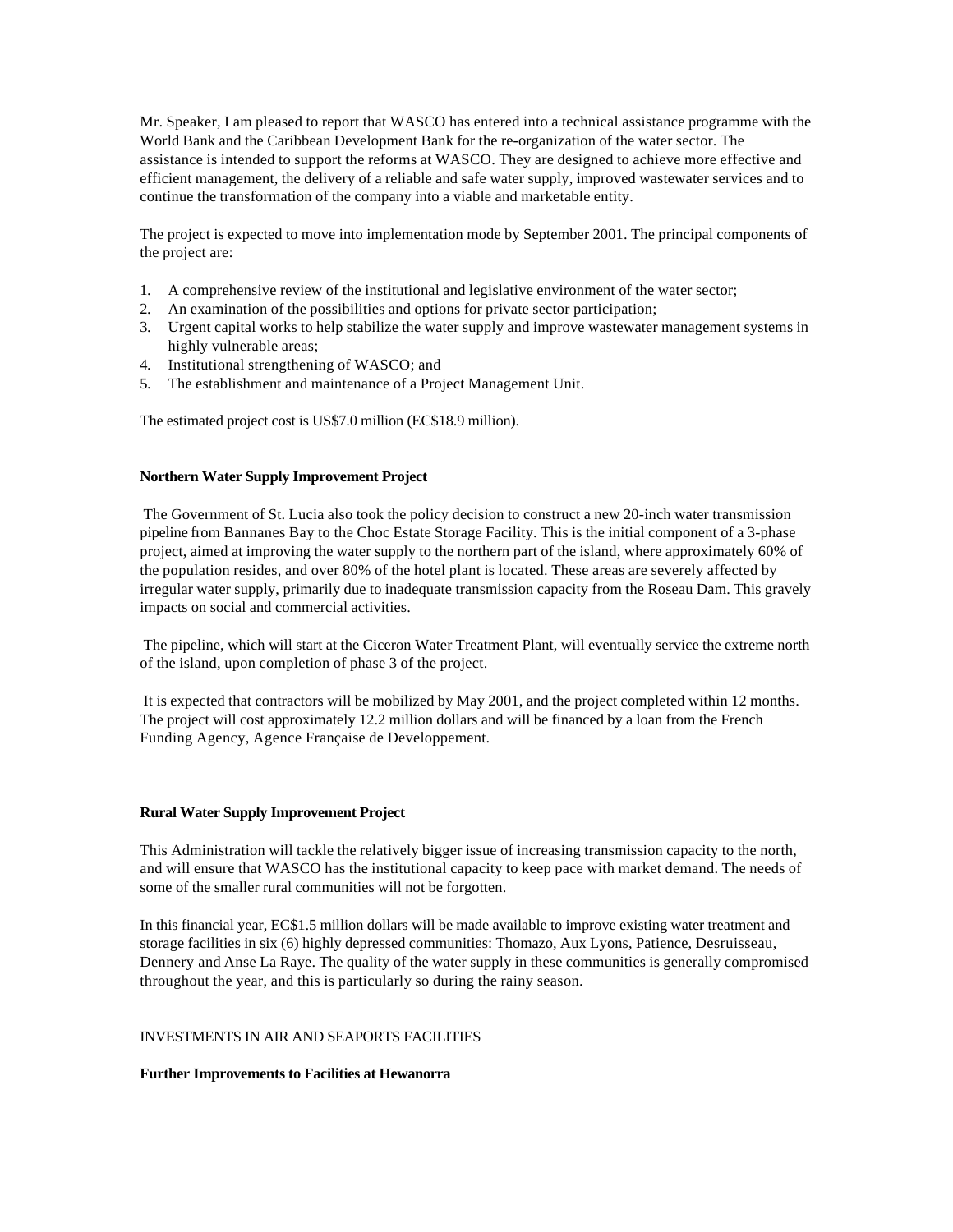During the coming fiscal year ongoing improvements to most of the systems and services at Hewanorra Airport will be accelerated. These will include further efficiency-oriented enhancements to the passenger lounges, the airport administration offices, the airline offices and other areas of the terminal.

 The increased aircraft and passenger activities at Hewanorra, along with the inefficient design and layout of the terminal building have resulted in serious congestion problems in all areas of the airport during peak periods. Thus during the financial year, a comprehensive study will be conducted in order to ascertain future infrastructual requirements. A master plan for future expansion, which takes into consideration the growth in the demand for usage of the airport over the next twenty years, will be developed. Central issues which the plan must address include the development of:

- a) A Terminal facility requirements for the next 10 to 20 years
- b) A Parallel Taxiway
- c) A New Technical Block
- d) Expansion of the Apron for increased parking

It is estimated that such a study will cost approximately 2,670 million dollars and will provide the basis for a major port rationalisation and development program.

# **Rehabilitation of Port Vieux-Fort**

This project was undertaken to repair storm damage and upgrade the facility in order to increase its ability to withstand future disasters. The final component of this project entails the completion of substantial rock armouring works on the southern slope and will be undertaken during the ensuing year.

# **Technical Study on the Development of Ports**

There is the need to conduct a comprehensive study on the rationalisation of ports in Saint Lucia to determine future infrastructual and service requirements. It is absolutely essential that such a study be undertaken prior to further infrastructual development at the seaports.

Presently there are six (6) ports operating in Saint Lucia:

- 1. Castries which is a multi-purpose port for containers, general cargo and passengers;
- 2. Vieux Fort which is a multi-purpose port and can be used for the same purposes as Castries;
- 3. Rodney bay, which is utilised by small cruise vessels and pleasure craft;
- 4. Marigot Bay for pleasure craft ;
- 5. Soufriere for cruise and, pleasure craft and selective cargo operations; and
- 6. The HESS, facility which operates a Free zone for petroleum oils.

The rationalisation study will help determine the direction, in which the ports will be developed over the long term.

 The vision for the transformation of the port of Castries into a cruise dominant port will be captured in that study as well as the possibilities for the development of the Cul De Sac waterfront and other areas.

 It is estimated that the study will cost approximately 2.670 million dollars and will provide the basis for a major port rationalisation and development program.

# IMPLEMENTATION OF HOUSING PROGRAMME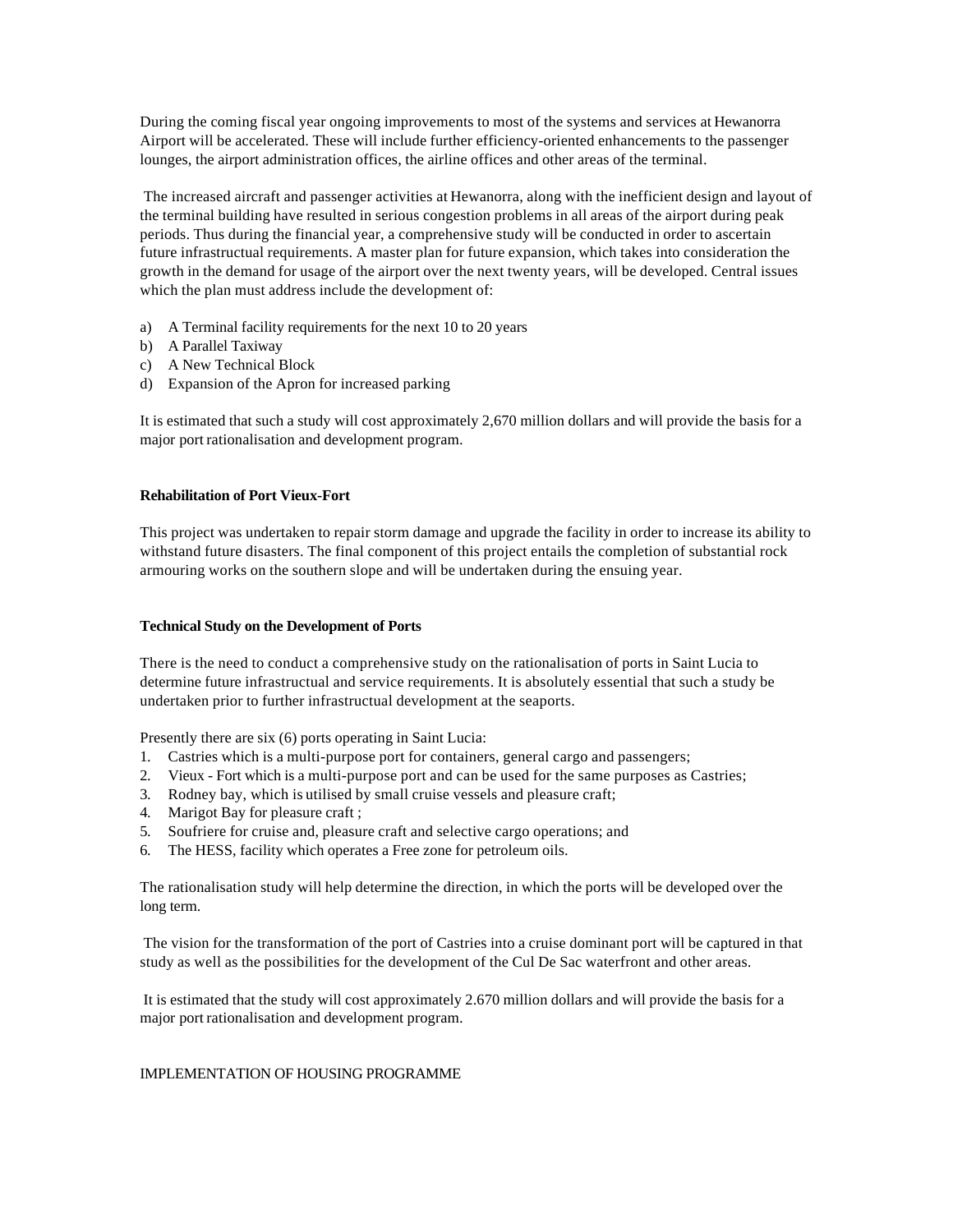Mr. Speaker, in the 1999/2000 Budget, I outlined in great detail Government's policy thrust in Housing. Since then, considerable success has been achieved. We are now ready to move further in implementing the Housing Programme.

This ambitious programme will be financed by funds already sourced from the CDB, to the tune of EC\$25 million. This project will commence in this fiscal year and comprises several components over a three-year period.

One component is The Home Repair and Improvement Programme which will supplement available financing for home repair, improvement and retrofitting for disaster mitigation. It is anticipated that over 355 households will benefit from this Programme. The total cost of this component of the Project is set at 3 million dollars.

Of the 25 million dollars provided by CDB, 11.8 million will be allocated to a Sites and Services Programme. This programme will provide for serviced lots and basic starter houses of differing designs and various levels of completion, to cater to the varying socio-economic circumstances of low-income households. The National Housing Corporation (NHC) will implement this component. Proposed sites include Monchy in Gros Islet, Cresslands in Soufriere, Dennery, Micoud, La Fargue in Choiseul, Black Bay, Bisee and Anse La Raye. The first phase of this component will develop infrastructural works for the first three sites, yielding 400 serviced lots. Proceeds from the sale of serviced lots will be paid into the Sites and Services Fund and used to undertake similar infrastructural work at the other sites.

# PROUD Programme

I am pleased to advise Honourable Members that the Programme for the Rationalization of Unplanned Developments (PROUD) is now fully operational. The PROUD Unit was established on April 3, 2000, and has commenced Phase 1 of the programme. This Programme involves the rationalization of illegally occupied areas, relocation of residents where necessary, and mechanisms for land title transfer. PROUD will enable more Saint Lucians to own land in their own country.

 Over 2001-2002, the project will cost 5.88 million dollars, of which \$5.0 million has been sourced from the Caribbean Development Bank loan mentioned earlier. The balance of \$880,000 will be provided by the government.

During 2001-2002 the PROUD Unit is expected to undertake:

- 1. The implementation of rationalization plans in Des Barras, Pays Perdu/Garrand, La Ressource (Vieux Fort), La Tourney, (Phase One), Piaye Village, La Croix, and Ravine Poisson.
- 2. The relocation of residents from the communities of Des Barras, Piaye, and La Tourney.
- 3. The relocation of residents within the communities of Pays Perdu/Garrand, La Croix/Laborie and La Ressource (Vieux Fort).
- 4. The construction and installation of infrastructure (roads, drains, water & electricity) in Pays Perdu/Garrand, Des Barras, La Croix/Laborie, La Ressource (Vieux Fort), La Tourney, (Phase One), Piaye and Ravine Poisson.
- 5. The issuing of land title deeds to residents in Pays Perdu/Garrand, Des Barras and La Ressource (Vieux Fort, Phase One), Ravine Poisson and La Croix/Laborie.
- 6. Commencement of the collection of land payments in all targeted areas.

#### **New Standards In Construction**

Mr. Speaker there is one matter relating to the construction industry which I wish to address.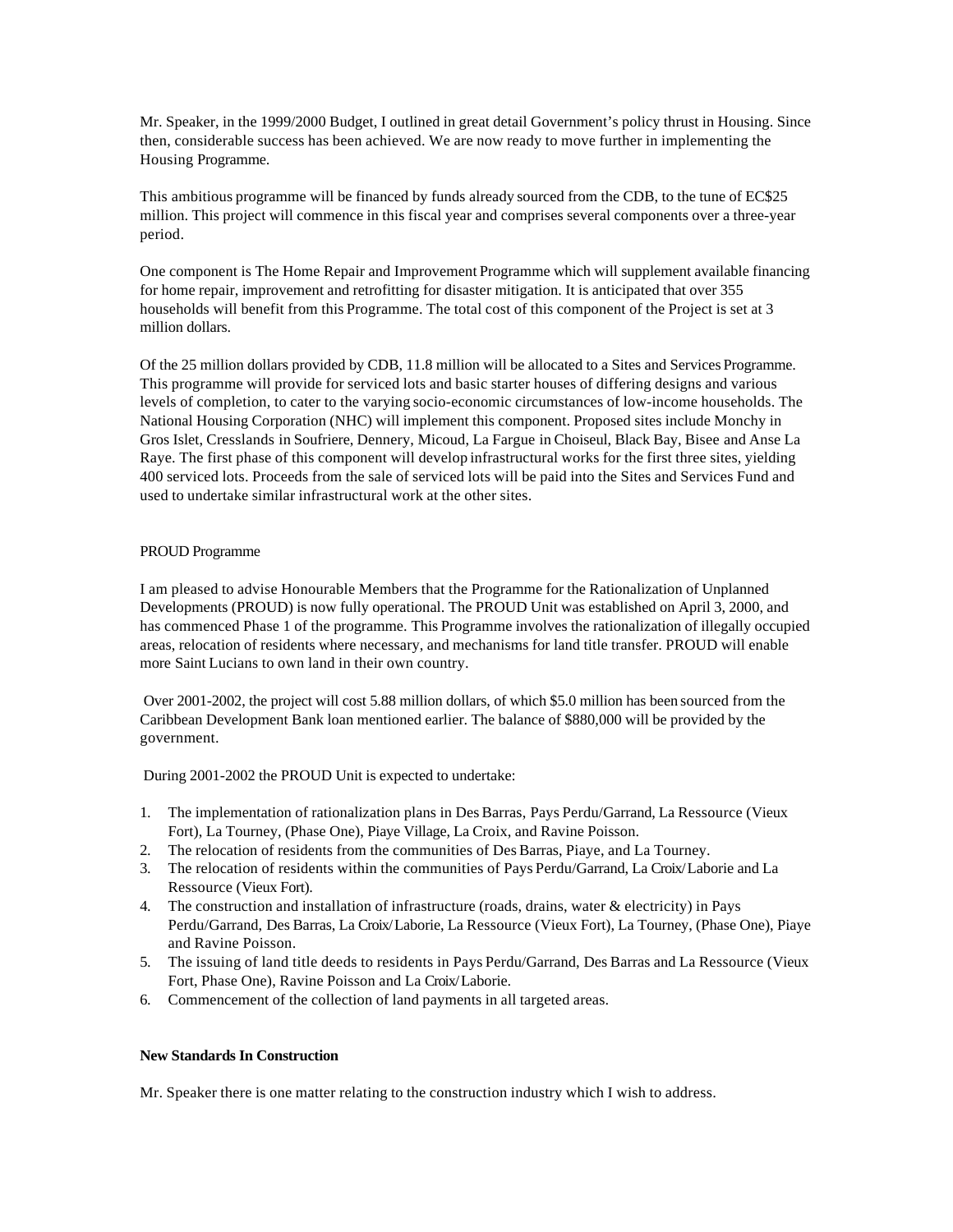Public perception of the performance of building contractors is poor. It is generally felt that the construction product is not being delivered within acceptable parameters of quality, time and cost. Many of the problems of inefficiency, low productivity and general lack of competitiveness with which the industry struggles have been attributed to a general decline in the levels of skill and competence of construction personnel, and the absence of a regulatory framework. Mr. Speaker, lets us be frank. Some contractors are downright dishonest and this has led to a significant loss of confidence in the sector by the general public. This we must remedy.

A mechanism for the registration and licensing of building tradesmen is to be established under the "Construction Sector Registration, Licensing and Standardization" Project. Work commenced with the preparation of a pilot project to be co-funded by CPEC.

The Project proposes to address three key areas of concern:

- 1. Training to deal with the issues of skill and competence;
- 2. Certification to deal with the issue of regulated entry into the industry; and
- 3. Standardization to address the issue of raising the level of professional practice in the industry, better enabling its members to compete locally and regionally.

This pilot project will commence this month and will be funded by a grant of CDN\$76,000 from the Caribbean Program for Economic Competitiveness (CPEC), a subsidiary of the Canadian International Development Agency (CIDA), and from local revenue (Government counterpart contribution) and contributions from other stakeholders. The Sir Arthur Lewis Community College will undertake the training and certification programmes.

 It is anticipated that representatives of organizations such as the Association of Professional Engineers, the Society of Quantity and Valuation Surveyors, Bankers Association, the Insurance Council, the Housing and Urban Development Corporation, Architects Association, the Association of Land Surveyors and the Ministry of Communications and Works, will comprise a Steering Committee to oversee implementation and facilitate continued consultations among all stakeholders.

#### **CONCLUSION**

But Mr. Speaker, it is widely believed by those schooled in the art of propaganda that that if a lie is told often enough, it will eventually be believed as truth. It is a sad reflection of the current intellectual life in St. Lucia, that cheap propaganda now serves as a substitute for honest economic discussion and debate. Indeed Mr. Speaker, chief among those guilty of this practice, are persons who once told us that our socalled friends in the international community would always look after our interests. It is ironic, Mr. Speaker, that the ones who attempted to delude the country into a false sense of security through their misplaced confidence in the benevolence of the global economy, are now the chief exponents of despair, doom, and disillusionment.

But the work of this government, Mr. Speaker, cannot be deterred by the naysayers and doomsday prophets who remain conveniently blind to the progress which this government has made in inspiring and sustaining development in this rapidly changing world of globalization and liberalization. This budget, Mr. Speaker, seeks to deepen and strengthen the process of modernization, on a sustainable and sound economic base.

More importantly, this budget breaks new ground as it effects one of the most significant reductions in direct taxes in this country in over ten years. The increase in the taxable threshold from 10,000 to 12,000 dollars means that more than 3,543 income earners will benefit from the government's tax relief measures in the first year. The combined reduction of property and income tax is a clear indication of the government's resolve to reducing the tax burden and of its commitment to ensuring that more money remains in the hands of income earners.